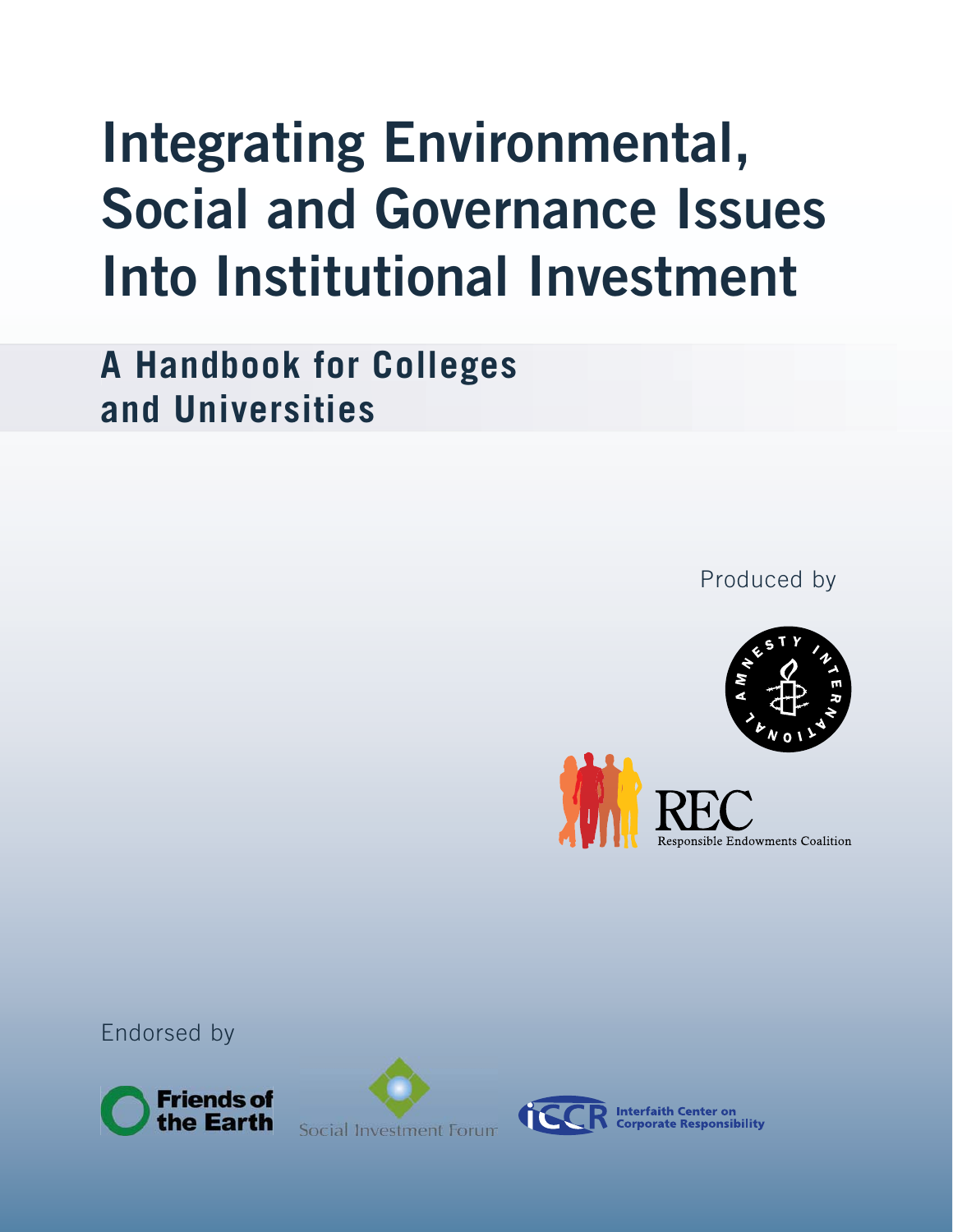# **TABLE OF CONTENTS**

PREFACE - 1 - **INTRODUCTION**  $-2 -$ FREQUENTLY ASKED QUESTIONS  $-4 -$ SECTION 1: CLOSING THE CREDIBILITY GAP - 6- SECTION 2: STRATEGIES FOR INCORPORATING ESG ISSUES INTO INVESTMENT PRACTICES  $-10-$ SECTION 3: PROXY RESOLUTION PROCESS - 14 - SECTION 4: EFFICACY OF SHAREHOLDER ADVOCACY IN PROMOTING CORPORATE SOCIAL RESPONSIBILITY - 17 - SECTION 5: LEGAL CONCERNS - FIDUCIARY DUTY - 19 - SECTION 6: POLICY FRAMEWORKS AND IMPLEMENTATION  $-21 -$ **APPENDICES** I: SAMPLE POLICIES - 26 - **II: ORGANIZATIONAL RESOURCES** - 36 - **III: SAMPLE SHAREHOLDER RESOLUTION** - 39 - IV: SAMPLE LETTER TO BOARD OF DIRECTORS - 42 - ENDNOTES - 45 -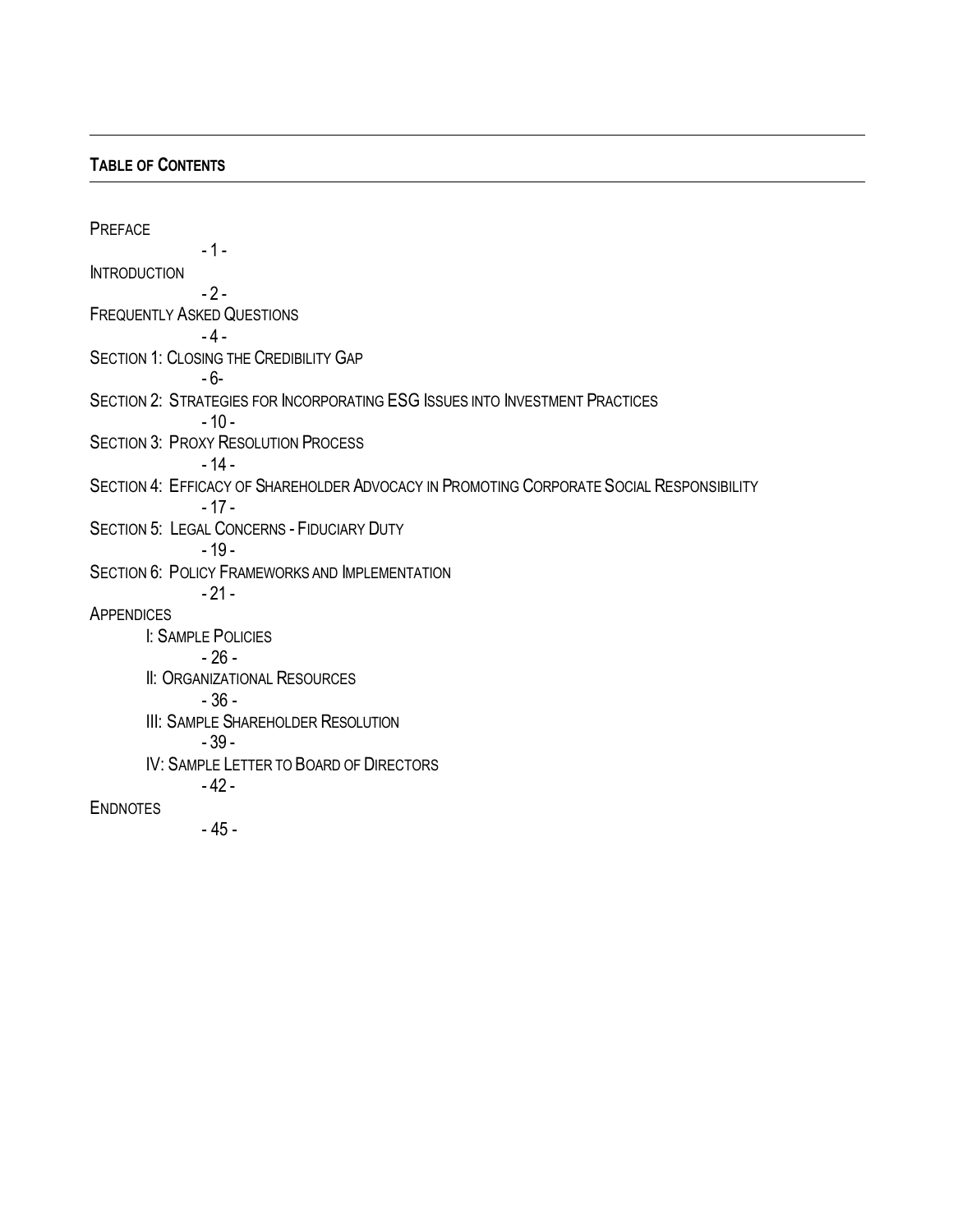# **PREFACE**

This Handbook was produced by the Responsible Endowments Coalition (REC) and the Business & Human Rights Program of Amnesty International USA (AIUSA).

The Responsible Endowments Coalition (REC) works to foster social and environmental change and promote corporate reform through university endowments by educating and empowering a diverse community of university members and allies to take action. REC fills a unique niche in the landscape of the corporate reform movement. At member schools controlling over \$150 billion in endowment assets, we introduce students, alumni, faculty, staff and trustees to the tools of active ownership, and provide a national network for collective action. By working with their institutions to invest responsibly and proactively, students and other university members have the power to support corporate reform in areas such as human rights, environmental responsibility, and equal opportunity, and to encourage accountability to the communities in which they live and learn by supporting community development and participation.

The Business & Human Rights Program of Amnesty International USA (AIUSA) works to ensure that companies abide by international human rights obligations in their global business operations. As part of this effort, AIUSA sponsors shareholder resolutions that urge companies to address human rights concerns arising from their business practices. Through its SHARE POWER Campaign, AIUSA likewise calls upon institutional investors – such as universities, pension funds, and investment companies – to support these shareholder resolutions, and to adopt investment policies that allow consideration of the human rights consequences of company activities.

To these ends, this Handbook aims to serve as a resource for colleges and universities that are interested in integrating environmental, social, and governance considerations into investment decisions.

We appreciate the input and support of Friends of the Earth (FOE), the Interfaith Center on Corporate Responsibility (ICCR), and the Social Investment Forum (SIF), and welcome their endorsement of this Handbook.

## Contact Information

Amnesty International USA **Responsible Endowments Coalition** Business and Human Rights Program Morgan Simon, Executive Director corpaction@aiusa.org morgan@endowmentethics.org Website: www.aiusa.org/business Website: www.endowmentethics.org Phone: (212) 807-8400 Phone: (415) 670-9REC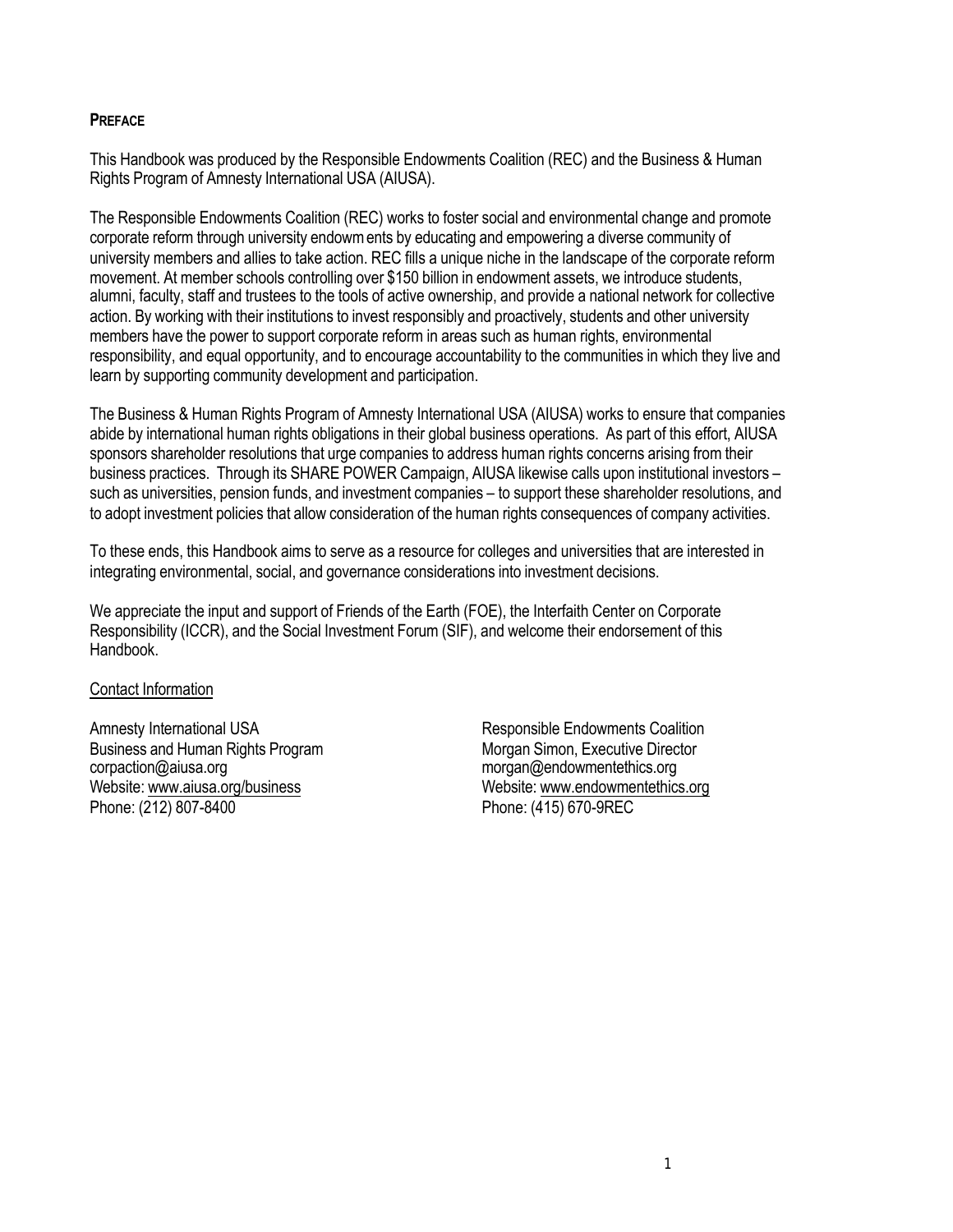#### **INTRODUCTION**

Over \$2.29 trillion in assets are currently managed using one or more strategies that consider environmental, social and governance (ESG) issues.<sup>1</sup> This means that one out of every ten dollars under professional management in the United States today is involved in some form of ESG investing.<sup>2</sup>

Shareholders have both the right and the responsibility to demand that the companies in which they are invested adopt effective corporate governance policies, adhere to international human rights norms, and take precautionary measures to prevent costly environmental catastrophes.

- Shareholders are the principal beneficiaries of the businesses in which they are invested and therefore have an ethical duty to work to ensure that profits are not made at the expense of human rights or the broader public good. This involves leveraging our power as shareholders to hold companies accountable for the social and environmental impacts of their business practices.
- Moreover, when companies incur liabilities in short-sighted efforts to take shortcuts around human rights norms and environmental safety, shareholders eventually shoulder the financial repercussions. As prudent investors, shareholders have the right to expect that companies adopt precautionary policies that minimize the risk of future liabilities.

There are four principal ESG investing strategies: shareholder advocacy, community investing, positive and negative social screening, and divestment. This handbook discusses all four types, but focuses primarily on the important role that colleges and universities can play in promoting corporate social responsibility through shareholder advocacy. Shareholder resolutions regarding social and environmental issues are on the rise: such resolutions increased more than 16 percent between 2003 and 2005, while social resolutions reaching a vote rose more than 22 percent in the same time period.<sup>3</sup> Institutional investors that have filed or co-filed resolutions on social or environmental issues now control more than \$703 billion in assets.<sup>4</sup> Unfortunately, institutions of higher learning currently lag behind public and private pension funds, foundations, and mutual funds in adopting strategies and policies for ESG investing.

The purpose of this handbook is to assist colleges and universities in implementing investment policies that consider environmental, social, and governance issues. Each section of the handbook supports the development and implementation of such policies by providing important background information regarding the reasons for adopting ESG investment policies; the legal issues involved; the actual process of engaging in shareholder advocacy; and nuts and bolts operational considerations.

Section One, *Closing the Credibility Gap*, outlines the nexus between shareholder advocacy and the missions of colleges and universities, and reviews the ways in which passive investing undermines these core missions. Section Two, *Strategies for Incorporating ESG Issues into Investment Practices,* provides a basic overview of the principle ESG strategies. Section Three, *Proxy Resolution Process,* explains the proxy resolution process in greater depth. Section Four, *Efficacy of Shareholder Advocacy in Promoting Corporate Social Responsibility,* illustrates how shareholder advocacy serves as an effective mechanism for promoting corporate social responsibility. Section Five, *Legal Concerns: Fiduciary Duty*, addresses concerns regarding the fiduciary duties of trustees. Section Six, *Policy* 

*…institutions of higher learning currently lag behind public and private pension funds, foundations, and mutual funds in adopting strategies and policies for ESG investing.*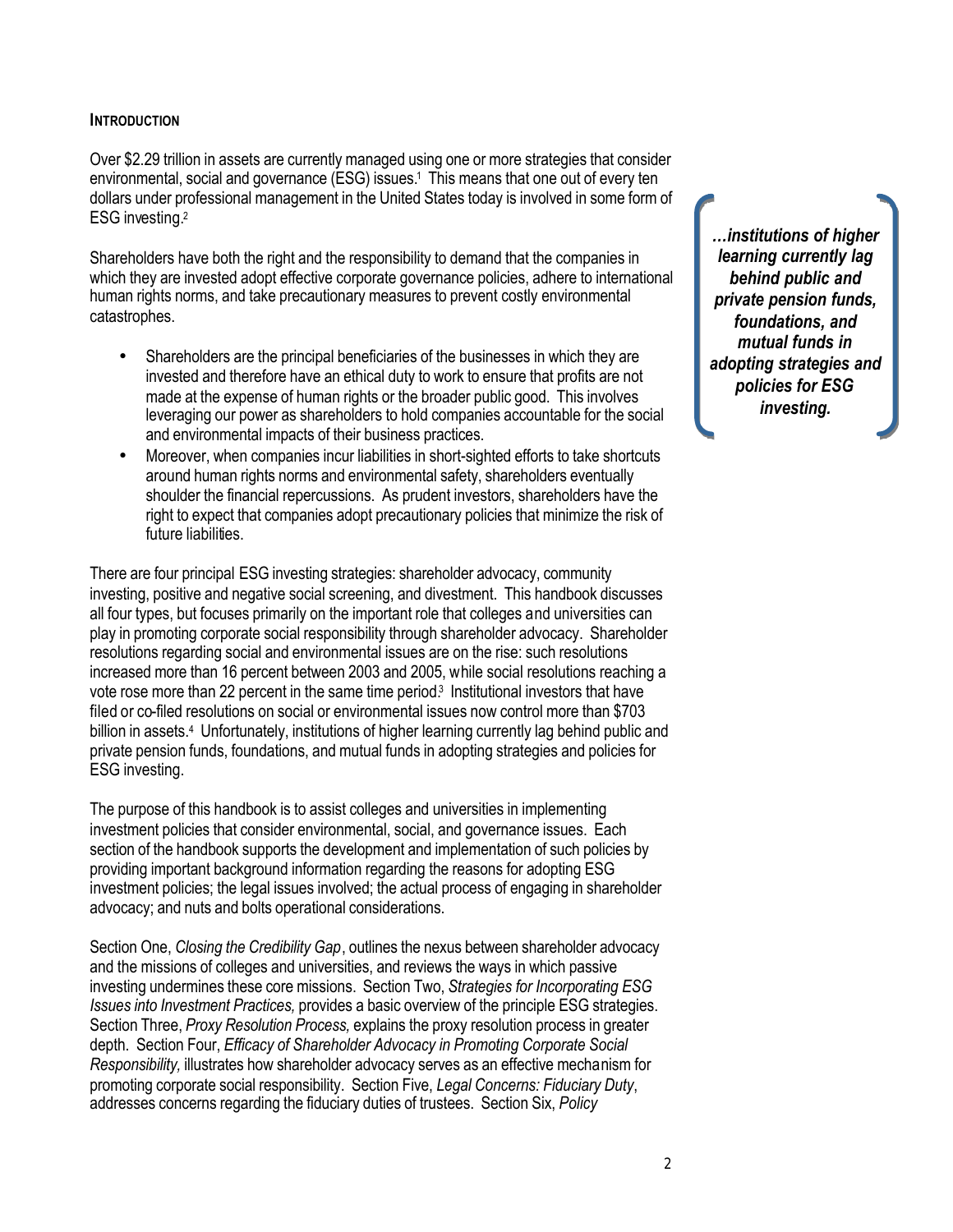*Frameworks and Implementation,* summarizes the elements of effective responsible investing policies. The appendix includes: examples of ESG sensitive investment policies that are currently in place at colleges and universities around the country; and an overview of organizational resources available to institutional investors that would like to engage in shareholder advocacy or other ESG investing strategies.

It is both the duty and the right of colleges and universities to adopt investment policies that consider ESG issues. Such mechanisms further the missions of institutions of higher learning by promoting corporate social responsibility and by avoiding the complicity in social malfeasance inherent in a passive investment strategy. At least seventeen of the top twenty colleges and universities in the U.S. have already taken important steps to incorporate ESG concerns into investment practices.<sup>5</sup>

This handbook aims to provide the tools for your institution to effectively implement shareholder advocacy and other ESG investing policies, so as to better fulfill your organizational mission, your fiduciary duty, and your ethical obligations.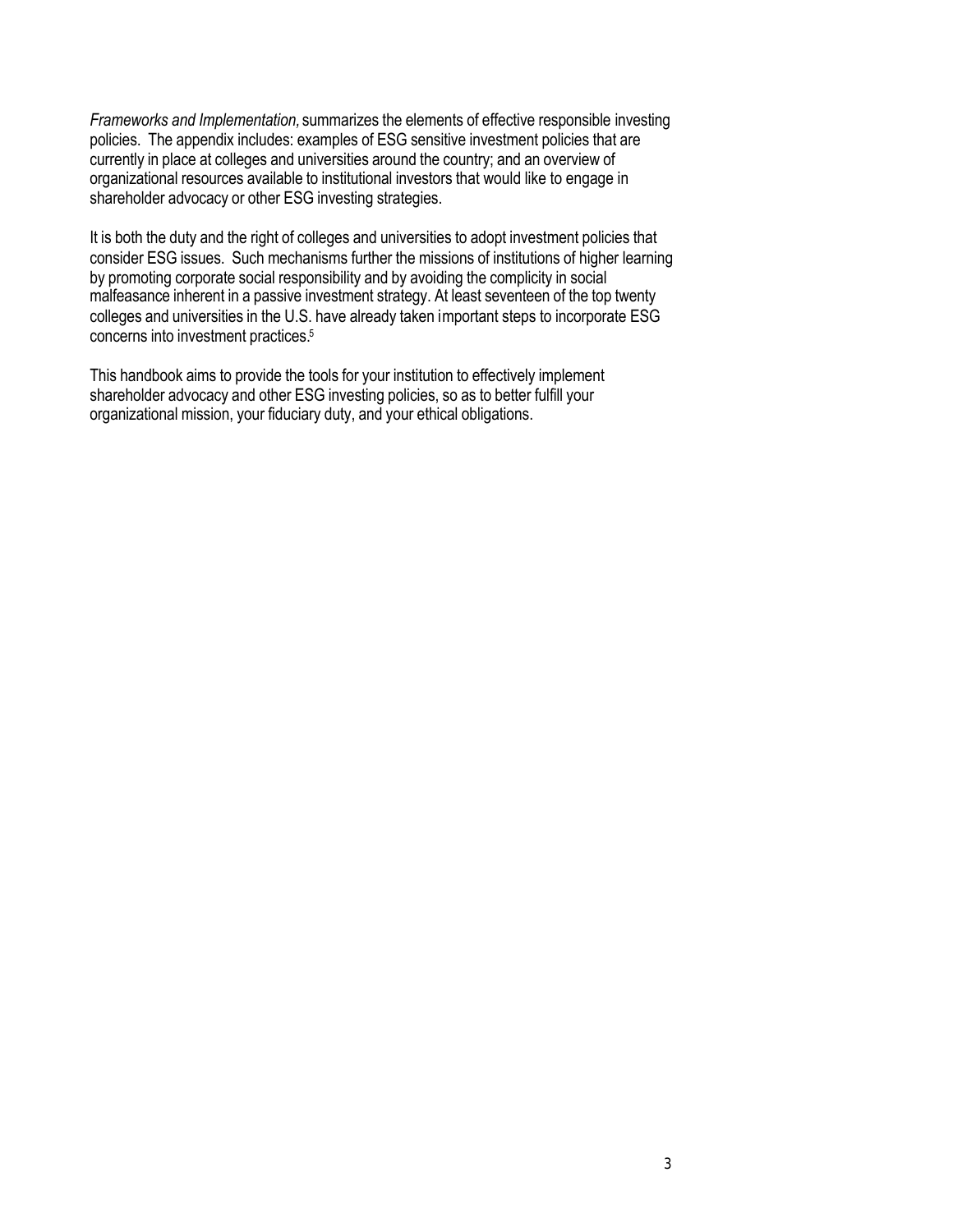# **FREQUENTLY ASKED QUESTIONS**

#### Q: *What does an effective ESG investing policy entail?*

A: An ESG-sensitive investment policy could entail shareholder advocacy, positive screening, proactive investing, negative screening, community investing, divestment, or a combination of these strategies.

## Q: *Why should colleges and universities adopt investment policies that consider ESG issues?*

A: Contributing to the common good and instilling an ethos of social stewardship are fundamental principles underlying the missions of educational institutions; schools, therefore, have a duty to promote ethical practices on the part of the companies whose profits provide the revenue stream that finances educational operations.<sup>6</sup> Trustees who manage endowment funds have the fiduciary duty to vote proxies and to vote them in the best interest of the funds' participants and beneficiaries; at schools, trustees have the additional responsibility to vote proxies in line with their institutions' missions. Moreover, since shareholders shoulder the financial repercussions when businesses fail to abide by human rights norms and environmental safety standards, prudent investors have the right to demand that companies minimize the risk of future liabilities including lawsuits, fines, and consumer boycotts, as well as reputational damage.

## Q: *Do fiduciary duty laws allow colleges and universities to consider ESG issues when making investment decisions?*

A: Shareholder advocac y on social and environmental issues is clearly consistent with the fiduciary duties of school trustees. Some large financial institutions, including UBS, believe that potential social and environmental liabilities are tantamount to business risks and impact shareholder value; UBS suggests that "investment, by firms, in the reduction of social and environmental costs can enhance shareholder value."<sup>7</sup> Therefore, shareholder advocacy on social and environmental issues may help increase the value of a school's investments. Other ESG investing strategies may also be permitted, since trustees do not violate their fiduciary duties where the costs of considering the social consequences of investment decisions are minimal. <sup>8</sup> Moreover, shareholder engagement on social and environmental issues may even be compelled by the stated mission of an institution.

## Q: *Do fiduciary duty laws prevent schools from publicly disclosing investment holdings?*

The duty incumbent upon trustees of ensuring that investments reflect the values and interests of the university community is best facilitated by transparency regarding investment holdings. Such disclosure is not prohibited by fiduciary laws.

Q: *We want to protect our investment strategy in order to maximize the growth of our endowment and our financial returns. Is this a good reason to refuse to disclose our investment holdings?*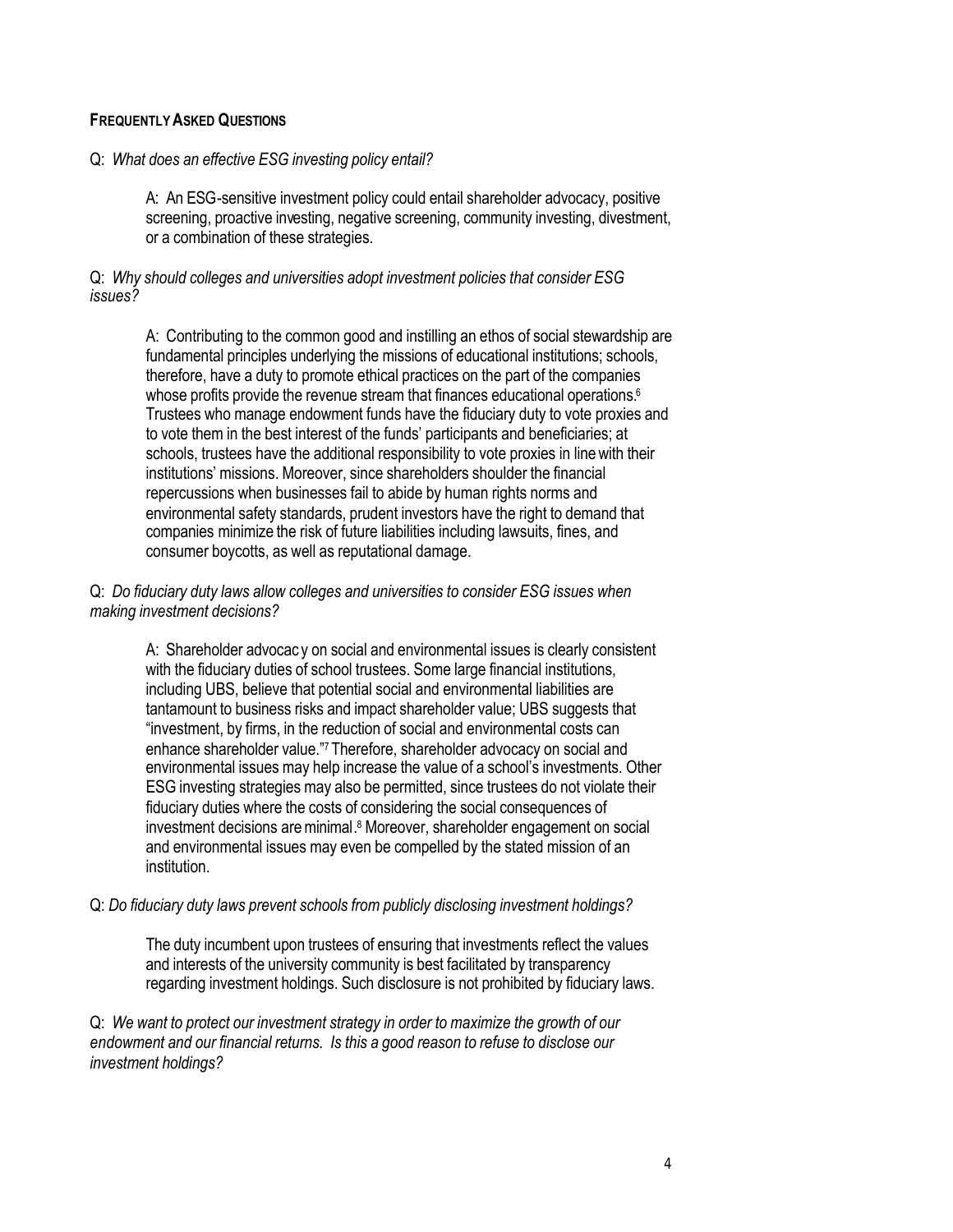A: No. Disclosing a snapshot of investment holdings tells others nothing about a school's investment strategy and cannot compromise endowment returns.<sup>9</sup>

Q: *Can we assume that all resolutions included with proxy materials are factually accurate and pertain to an issue that is appropriate for a shareholder vote without a detailed investigation into each resolution?* 

A: Yes. The U.S. Securities and Exc hange Commission (SEC) allows companies to exclude resolutions that the SEC believes contain false or misleading statements, are irrelevant or infeasible for the company to implement, or would violate U.S. or foreign laws if adopted. Every challenged resolution on a proxy ballot has been determined by the SEC to represent an appropriate area of shareholder concern. Shareholders, therefore, can vote on principle to promote socially responsible corporate practices without a detailed factual inquiry in each instance.<sup>10</sup>

Q: *Is incorporation of ESG issues into investment strategies effective in encouraging corporate social responsibility?*

> A: Yes. Shareholder advocacy has a well-established track record of effectively fostering more socially and environmentally responsible corporate practices. See pages 17-19 for examples of important innovations catalyzed by shareholder efforts.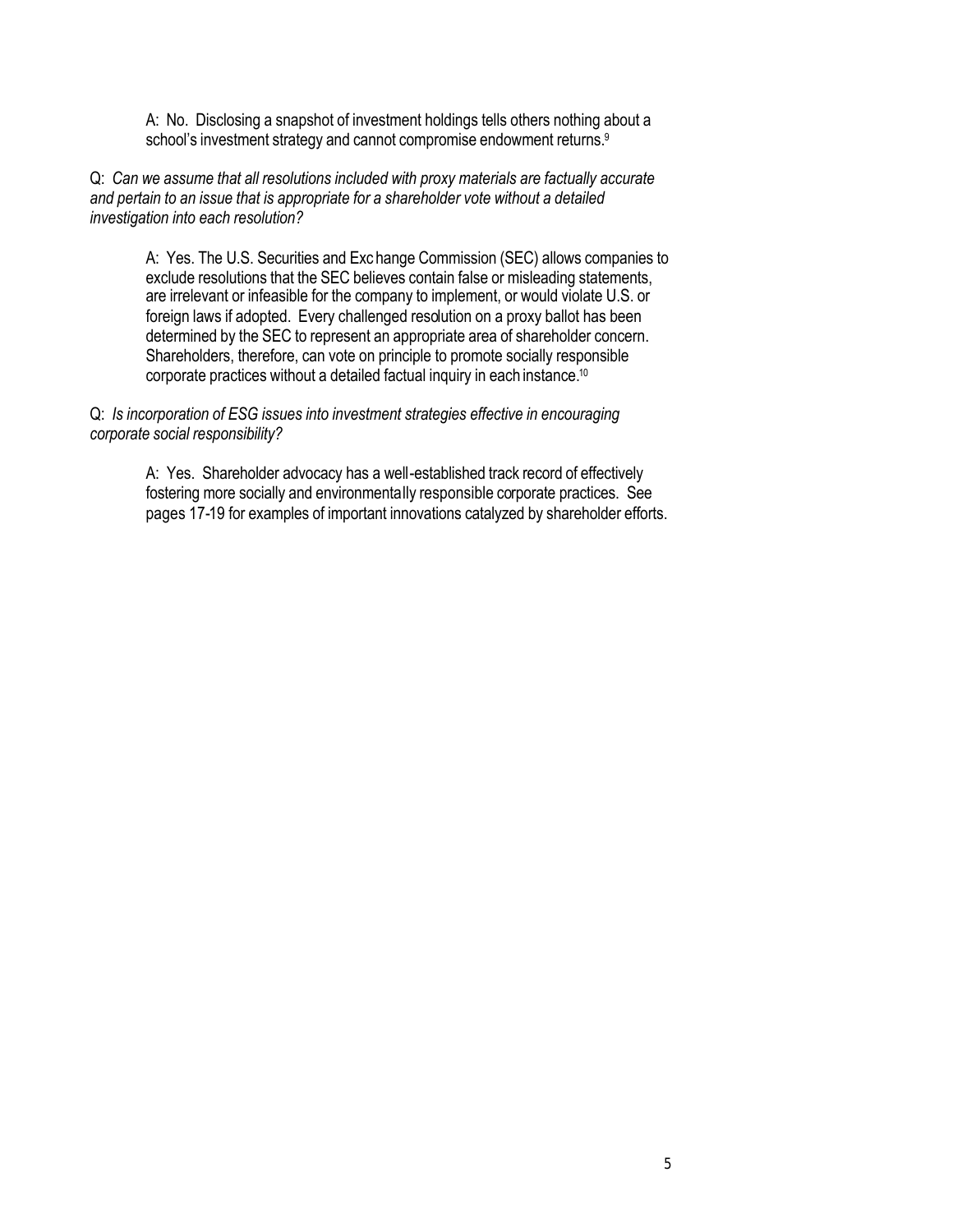# **SECTION 1:CLOSING THE CREDIBILITY GAP -ALIGNING COLLEGE & UNIVERSITY INVESTMENTS WITH MISSIONS**

The primary mission of colleges and universities is to serve as educational institutions, providing the best preparation possible for people to lead productive and rewarding lives. At the core of this mission is shaping ethical global citizens who will use their knowledge and skills to serve the broader community.

The missions and values put forth by colleges and universities in the United States increasingly emphasize this commitment to social responsibility. In particular, four values are consistently articulated: (1) an emphasis on working for the common good, (2) an appreciation of diversity, (3) the value of supporting the local community, and (4) the importance of protecting the environment.

# *Working Toward the Common Good*

The mission statements of colleges and universities across the country foreground the centrality of working toward the common good. Mission statements exhibit a broad commitment to preparing students to "benefit society,"<sup>11</sup> to serve as "useful citizens,"<sup>12</sup> to "serve society,"<sup>13</sup> to "see and take responsibility for the intellectual, ethical, and social consequences of what they do and know,"<sup>14</sup> to "live a life usefully,"<sup>15</sup> and to develop "a passion to work wisely, creatively, and effectively for the betterment of humankind."<sup>16</sup> Top educational institutions are dedicated to "connecting academics to a sense of social justice,"<sup>17</sup> teaching students "the sense of responsibility to want to make the world a better place,"<sup>18</sup> instilling "an appreciation of the shared destiny and common humanity of all peoples,"<sup>19</sup> and promoting "a willingness to serve the common good and subordinate self to higher goals."<sup>20</sup> Students learn to engage in social leadership and to seek to make an impact in their communities and the world beyond. They are moved to "make their individual marks towards a more just and humane world,"<sup>21</sup> to "understand not only *what* it means to make a difference, but *how* you can make a difference,"<sup>22</sup> and to cultivate the "ethical and social qualities essential for leadership in a rapidly changing global community."<sup>23</sup>

In order for colleges and universities to effectively instill in their students the stated values of serving the common good, institutions must model high standards of social and environmental responsibility. One important way that these institutions can demonstrate this commitment to social and environmental stewardship and responsibility is by using the power of their investments to help ensure that businesses in which the schools are invested are upholding similarly high standards. Schools that have not adopted responsible investing policies may in fact be passively profiting from corporate business practices that undermine human rights and inflict other social and environmental harms, which is inconsistent with their core commitments to social stewardship. Companies in which these institutions are invested may be responsible for environmentally destructive practices, labor and other human rights abuses, political corruption, predatory lending, and other social harms that educational institutions are preparing students to help eliminate. Colleges and universities have an important opportunity and responsibility to use their investments to push for the progressive elimination of corporate practices that may be contributing to social and environmental ills.

# *Appreciating and Encouraging Diversity*

Through mission statements, explicit policies, and implicit practices, colleges and universities have made strong commitments to promoting diversity. As the mission statement of the

*Schools that have not adopted responsible investing policies may in fact be passively profiting from corporate business practices that undermine human rights and inflict other social and environmental harms, which is inconsistent with their core commitments to social stewardship.*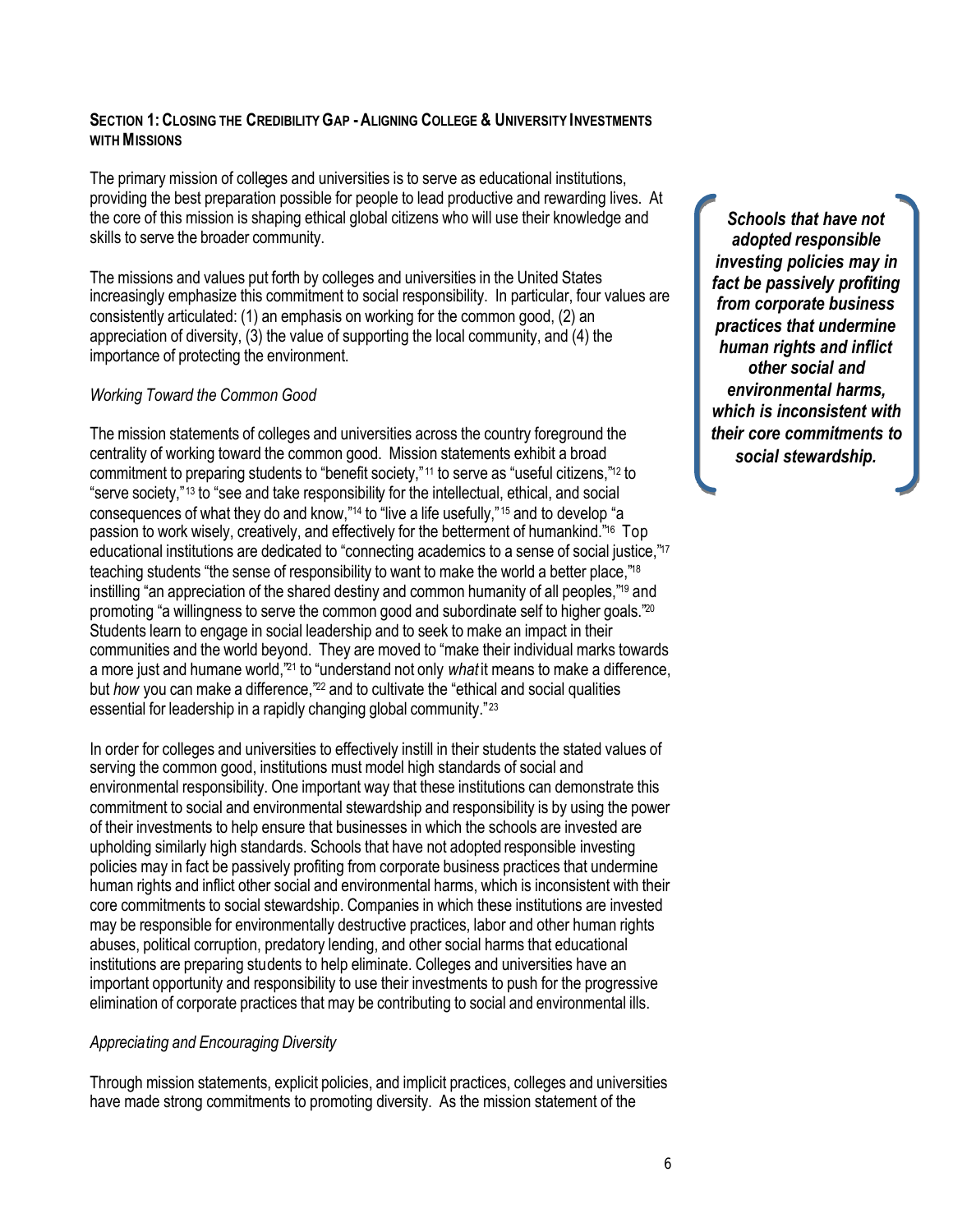University of Pennsylvania notes, "In a democracy and at great universities, diversity and excellence go together."<sup>24</sup> The commitment to diversity is echoed by a broad cross-section of colleges and universities, many of which recognize "the great power in a diverse society"<sup>25</sup> and celebrate "the diversity of that community, which includes men and women from different backgrounds, abilities, economic circumstances, perspectives, races, religions, national origins, and sexual orientations."<sup>26</sup> All schools, in accordance with federal legislation, have a policy statement declaring equal treatment for all students and employees regardless of sex, race, color, religion, age, handicap or national or ethnic origin.<sup>27</sup> Most schools also reject discrimination based on sexual orientation and gender identity, although this is not federally mandated. Many are committed to actively recruiting minorities to fill staff positions; for example, at Yale, "university policy is committed to affirmative action under law in employment of women, minority group members, handicapped individuals, special disabled veterans, and veterans of the Vietnam era."<sup>28</sup>

Once again, colleges and universities have an opportunity and responsibility to use their power as shareholders to ensure that the companies in which they are invested have the same respect for and commitment to diversity. Several large companies have yet to adopt comprehensive non-discrimination policies that prohibit discrimination on a range of bases including ethnic origin and sexual orientation and identity. Schools committed to diversity have a great opportunity to use their power as shareholders to make a difference for thousands facing discrimination.

# *Supporting the Local Community*

As major employers, resource users, and intellectual and cultural centers, universities have far-reaching impacts on their local communities, and they often seek to contribute positively to community life.<sup>29</sup> For example, Dartmouth recognizes the importance of being a good neighbor, and feels an "obligation related to understanding our relationships to our community."<sup>30</sup> One way that schools can support local communities is by contributing to economic development. At the University of Pennsylvania, expansion of the campus has been tied to "strengthen[ing] our ties with our neighbors and help[ing] drive economic and technological development throughout the City and Commonwealth."<sup>31</sup> Schools can effectively contribute to local economic development by investing in community projects directly or by investing in Community Development Financial Institutions (CDFI's), which may finance low-income housing, invest in microenterprises, and provide services to individuals in low-income communities who typically lack access to credit.

# *Protecting the Environment*

Many colleges and universities view themselves as environmental stewards, not just on campus but also for the world beyond. For example, students at Bowdoin are encouraged to "obtain a broad sense of the natural environment, local and global, and the effects and the role of human beings regarding it";<sup>32</sup> at Swarthmore, wind energy fulfills over a third of the college's energy needs;<sup>33</sup> Yale students can chose an organic and environmentally sustainable dining plan;<sup>34</sup> and at Harvard, not only have campus buses been converted to bio-diesel, but 13 green buildings have also been built.<sup>35</sup> As of late June 2007, over 280 college and university presidents have joined The American College & University Presidents Climate Commitment, an effort to "address global warming by garnering institutional commitments to neutralize greenhouse gas emissions, and to accelerate the research and educational efforts of higher education to equip society to re-stabilize the earth's climate."<sup>36</sup> On the Commitment's website, the signatories note that "[s]tanding on the sidelines poses a

*…an investment strategy that fails to consider socially responsible issues may alienate alumni and donors.*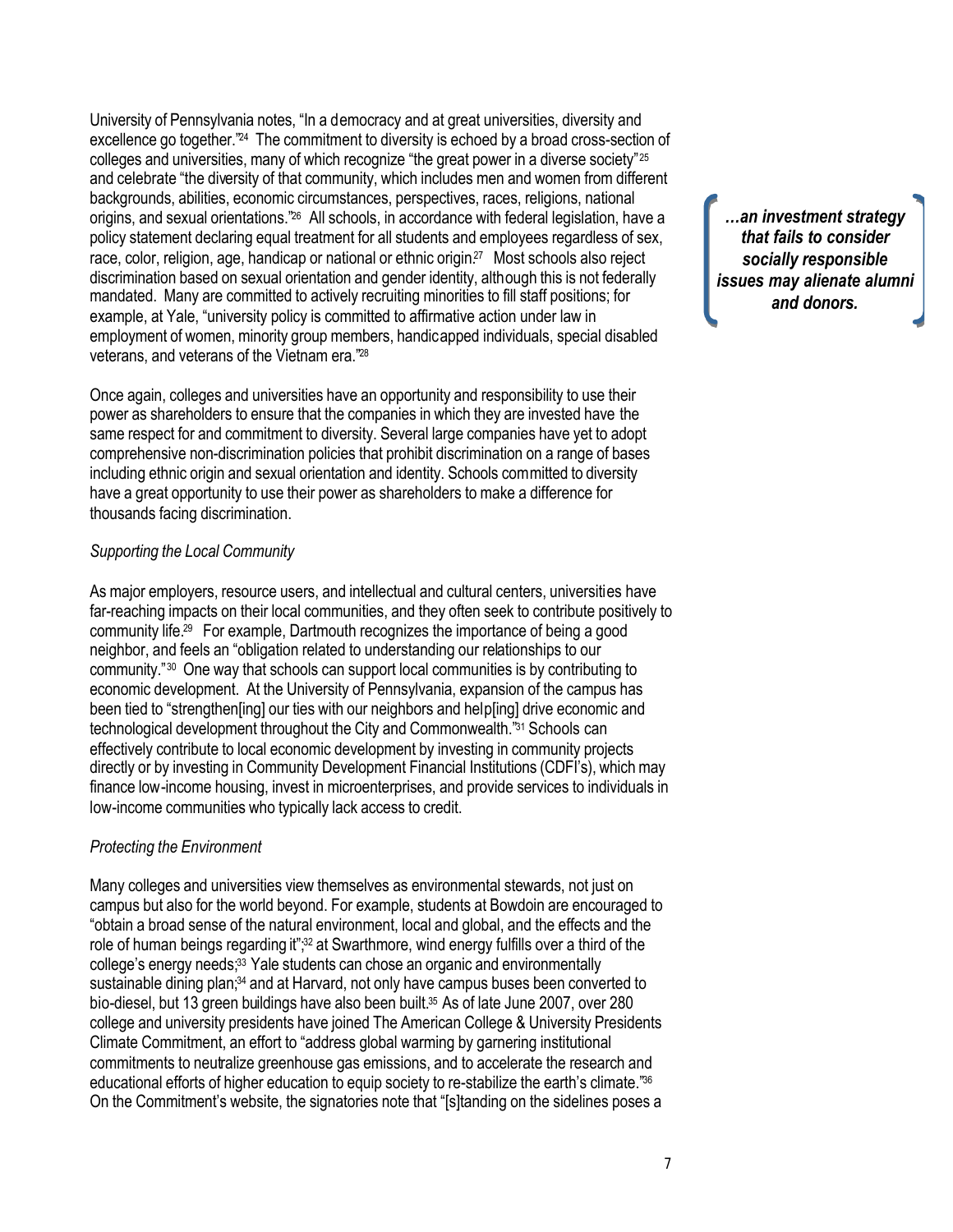great risk to the reputation of Higher Education," and question what society would say "about those of us in Higher Education if we have runaway climate change and we, who have the expertise and the mandate of education and research for a thriving society, didn't do everything we could to help society recognize the risks and find solutions to the challenge."37 The Commitment is silent on the role of their investments, but it would better accord with these broad environmental policies and values for schools to use their power as shareholders and investors to advocate improved environmental practices as well.

# *Opportunities to Achieve Mission Alignment*

Conventional passive investing strategies – which ignore the social and environmental impacts of the businesses in which the shareholder is invested – are incongruent with the clearly articulated missions, values, and polices of U.S. institutions of higher learning. Investment policies which do not support the well-established and repeatedly stated values of public service and the common good undermine an institution's principles and integrity. At colleges and universities, investments that contradict the school's mission can undermine the school's principles, not only in the public eye but among the school's students, faculty and administrators as well. For instance, in the late 1990's, a University of Michigan faculty member raised concern about the University's stock holdings in tobacco manufacturing companies. The ensuing campaign to divest included public support and hundreds of emails from student organizations and other members of the college community and received public media attention. In June 2000, the Board of Regents concluded "that both tobacco and the tobacco companies' activities are antithetical to the University's missions of research, teaching and service," and they voted to divest the University of its tobacco manufacturing company holdings.<sup>38</sup>

In addition to undermining a school's principles, an investment strategy that fails to consider socially responsible issues may alienate alumni and donors. In recent years, donors have become increasingly concerned about endowment investments that are incongruent with a school's ethical, moral and environmental values. According to a 2005 Goldman Sac hs Global Marketing Institution survey that looked at public perceptions of university endowments, 64 percent of donors surveyed said that avoiding investments that are out of step with the university's values is a top or high priority. Forty-four percent of surveyed donors said that it was a high or top priority that endowment investments were socially responsible.<sup>39</sup> In early 2007, a significant donor to Stanford University, whose previous donations to the school totaled \$22.5 million, annulled a planned \$2.5 million gift to the University because of Stanford's research partnership with ExxonMobil, one of several large oil companies that have vehemently fought against shareholder resolutions calling for reduced greenhouse gas emissions. He also said that he will not donate in the future to Stanford and asked "other major philanthropists to reconsider their promises to give to the Stanford cause."<sup>40</sup> ExxonMobil has cited its partnership with Stanford as a reason for why it does not have to take short-term action on climate change, despite Stanford's longstanding policy to support resolutions endorsing environmental standards and proactive climate change policies.<sup>41</sup>

Socially responsible investing policies could, of course, have the opposite effect, attracting more and larger donations to the school. At some schools, such as Williams College, students and alumni have established alternative giving funds that offer alumni and donors the option of directing their contributions to social, environmental, or community enrichment. These so-called "Social Choice Funds" can be individually tailored to the principles and concerns of the students and alumni at each institution. One should note, however, that if a

*ESG investing and shareholder advocacy allow schools to ensure that their broad educational missions and important donor relationships are not thwarted by the business activities of the companies in their stock portfolios.*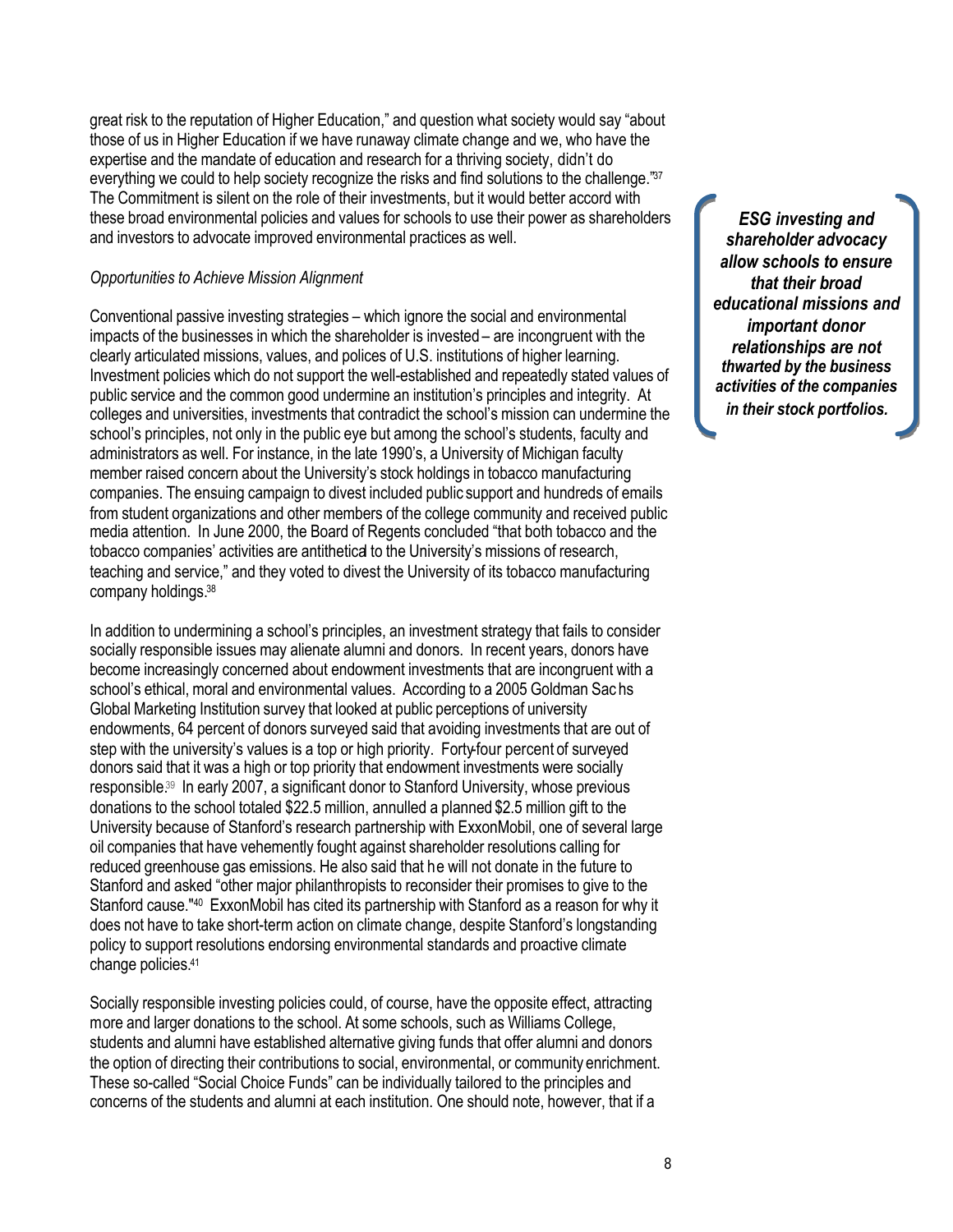school simply allows an alternate fund to be established without adopting any responsible investing policies for the general endowment, some donors may still be reluctant to contribute. Schools can more fully demonstrate their commitment to responsible investing practices by pledging to match donations to the Fund; committing to transfer a sum from the general endowment to the Fund once the Fund has reached a certain amount; or by allocating funds from the general endowment to community development or another social cause. Socially conscious donors are more likely to give major gifts to schools that have integrated social and environmental responsibility into their investment decisions.

ESG investing and shareholder advocacy allow schools to ensure that their broad educational missions and important donor relationships are not thwarted by the business activities of the companies in their stock portfolios. Implementing an investment policy that considers ESG issues can allow colleges and universities to avoid a conflict between values and practices, and instead encourage diversity, support the local community, protect the environment, and advance the common good.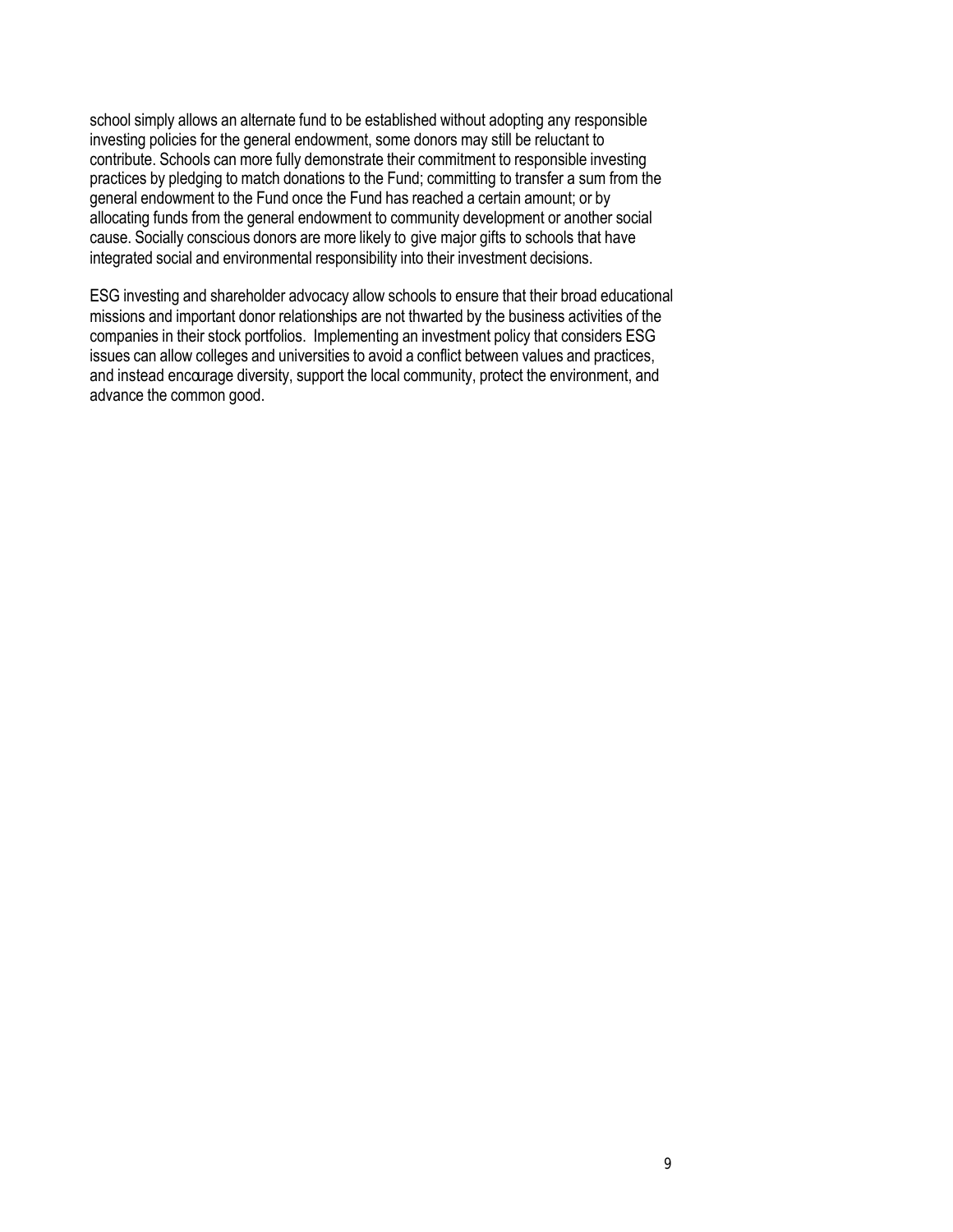# **SECTION 2: STRATEGIES FOR INCORPORATING ESG ISSUES INTO INVESTMENT PRACTICES**

Institutions seeking to align their investments with their social values have a number of tools from which to choose. Most colleges and universities utilize a variety of tactics, depending on their particular objectives and opportunities. These tactics typically involve: (1) becoming an active shareholder with regard to social and environmental issues related to investments already held in the school's portfolio; and/or (2) reallocating the school's investments to emphasize holdings that better represent the school's values and to avoid investments that may inflict social and environmental harms. Balancing these approaches provides effective ways of addressing corporate social responsibility concerns across a diverse portfolio.

## *Shareholder Advocacy*

Shareholder advocacy allows investors to engage with companies to address important questions regarding social and environmental practices without any change in investment strategy.Rather, institutional investors use their influence with companies in which they are invested to push for improvements in the social and environmental impacts of business practices. Shareholders are the legal owners of companies, and shareholder advocacy entails exercising the legal prerogatives and responsibilities associated with ownership.

Using what is often termed "quiet diplomacy," investors may also write letters to company contacts and arrange meetings with executives to express concerns about certain corporate practices. If, after dialoguing with the company, an investor feels that an issue remains unresolved and merits consideration by all of the company's shareholders, the investor might file a shareholder resolution that will be printed in the company's annual proxy statement and put before all shareholders for voting. A shareholder advocacy strategy works through several different mechanisms. Institutional investors can file or co-file resolutions on ESG issues of particular concern, and/or they may vote in support of ESG resolutions submitted by other shareholders.

In some instances, companies are not receptive to requests for meetings or may refuse to discuss a particular issue, and filing a shareholder resolution can provide the impetus for a company to reach out and engage with concerned investors. Because company leadership generally prefers to avoid having resolutions on the ballot which draw attention to issues of concern, they may be willing to take steps so that the resolution is withdrawn before the annual proxy ballot is released. In this way, shareholder resolutions can be an effective tool to push companies to address ESG concerns.<sup>42</sup> In 2004, over 20% of socially-oriented resolutions filed were withdrawn after dialogue effectively addressed investor concerns.<sup>43</sup>

Sometimes simply the intention of filing is enough to spur change. For example, two Fortune 500 companies, Dover and Masco, agreed to add sexual orientation to their nondiscrimination policies after receiving a single letter from Swarthmore College announcing the school's intention to file a resolution on this issue.<sup>44</sup>

Many times a shareholder resolution can lead to a dialogue that is far more comprehensive and substantive than the content of any single resolution, and this is often where the opportunity for real change arises. Many investors feel their efforts can be best leveraged by meeting with a company as a coalition, rather than one-on-one. For instance, a coalition of ExxonMobil shareholders, including socially responsible investment companies, large pension fund managers, union investment managers and NGO shareholder activists, was instrumental in pushing the company to join the Voluntary Principles for Security and Human Rights, and

*Shareholder advocacy allows investors to engage with companies to address important questions regarding social and environmental practices without any change in investment strategy.*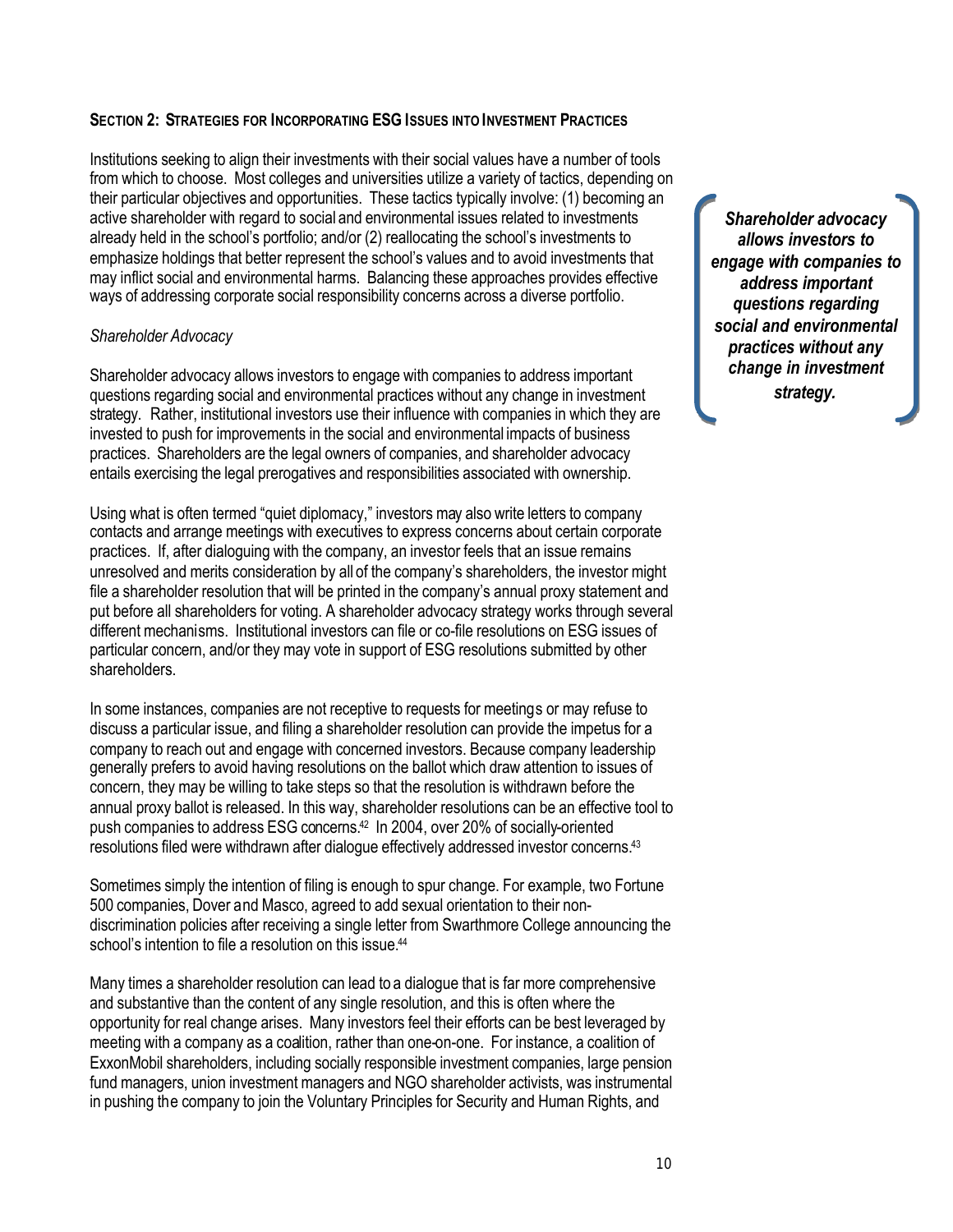to address labor abuse concerns related to their operations. The dialogue was initiated after the shareholders filed a resolution demanding that the company develop a comprehensive human rights policy.<sup>45</sup>

While an investor acting as lead filer on a shareholder resolution will need to undertake appropriate research on an issue, investors do not need to conduct extensive independent factual investigations in order to co-file or vote in favor of a given resolution. As detailed in the next section (*The Proxy Resolution Process*), if a resolution is on the proxy ballot, it has already met standards set by the SEC as an appropriate matter for shareholder action. Therefore, supporting a proxy resolution does not require an institutional investor to be both judge and jury on the issue presented. Since the resolution has already been approved by the SEC, basic due diligence through a reputable research firm is usually sufficient to ensure that the resolution coincides with an investor's mission and ethical values.

Contrary to popular perception, the goal is not necessarily to "win" on any given resolution. Victory is not measured by whether a resolution garners more or less than 50 percent of a shareholder vote. Instead, the goal is to gain a block of support significant enough to make it clear to management that the issue presented in the resolution is one of considerable shareholder concern, thereby spurring the company to take proactive steps to address it. Relatively small votes of 5 or 10 percent are considered an indication of significant investor interest in an issue,<sup>46</sup> which can hasten reform of problematic business practices.

The Social Investment Forum divides shareholder resolutions into three main categories:

"*Social Responsibility Resolutions* address company policies, practices, and disclosure regarding issues such as the environment, health and safety, equal employment opportunity, labor standards, military and defense contracting, corporate political contributions, sustainability, tobacco, and animal welfare.

*Corporate Governance Resolutions* generally focus on how the company is governed by addressing board, voting, compensation and anti-takeover issues, or other proposal seeking to maximize shareholder value. Among the more prominent examples of corporate governance issues are calls for majority elections of the board, proxy voting policies, independent board chairs, separation of the CEO and the chair, limitations on consulting by auditors, expensing stock options and awarding performance-based options, restricting executive compensation, and repealing classified boards and takeover provisions known as "poison pills"…the traditional lines drawn between socially responsible investors and corporate-governance advocates have continued to blur on a host of issues that seek to enhance shareholder value.

*Crossover Proposals*…include resolutions that involve overlapping corporate governance and social issues. Crossover resolutions address issues such as board diversity and executive pay tied to social benchmarks."<sup>47</sup>

To facilitate shareholder advocacy, many colleges and universities have set-up committees comprised of students, faculty, staff, trustees and administrators to evaluate resolutions included in annual proxy statements and determine how the school should vote.<sup>48</sup> As a way of streamlining this process, schools can adopt comprehensive proxy voting guidelines which then provide a basis for voting decisions.<sup>49</sup> The elements of an effective ESG committee structure are discussed in the *Policy Frameworks and Implementation* section of this handbook.

In addition to voting on proposals set forth by others, institutional investors can also choose to file or co-file resolutions regarding issues important to the school community. Shareholder

*…supporting a proxy resolution does not require an institutional investor to be both judge and jury on the issue presented.*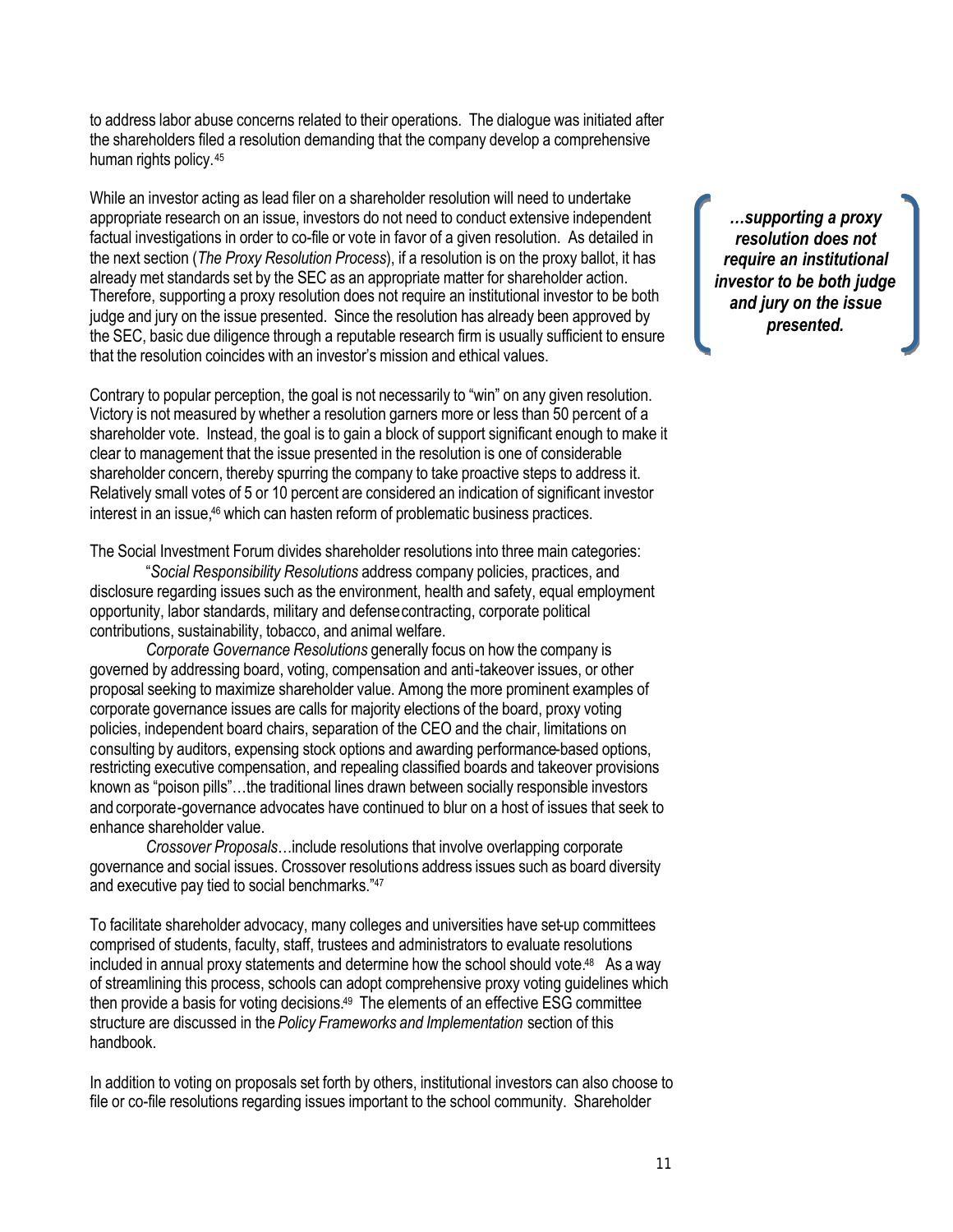resolutions typically have lead filers and co-filers. Lead filers are ultimately responsible for presenting the resolution at the shareholder meeting, garnering support from other investors, providing the media with information about the resolution, and continuing to dialogue with the corporation about the issues at stake. Co-filers at minimum simply write a letter to the company announcing their partnership in introducing the resolution, and they may be invited by the lead filer to join in advocacy and outreach efforts. Co-filing a resolution with an experienced partner is a good way to learn the steps required to effectively employ shareholder resolutions as a strategy for improving corporate standards.

# *Proactive Resource Allocation*

Some investors actively seek to fill their portfolio with investments that match their social values. By proactively investing in socially responsible enterprises and/or avoiding investments that do not adhere to certain standards of corporate social responsibility, colleges and universities can join the large number of institutional investors that are raising the bar for social and environmental practices in the global economy.

Social Screening: In 2005, close to \$1.7 trillion dollars were managed under some type of social screen.<sup>50</sup> An institution may choose to invest only in companies which meet or exceed baseline social and environmental standards, a policy commonly referred to as "negative screening."<sup>51</sup> Depending on the investor's interests, screens may eliminate investments in 'sin industries' such as tobacco and gambling, avoid companies with poor environmental and human rights records, or reward companies that uphold international labor rights standards. A related strategy involves investing in particular areas – such as renewable energy, sustainable forestry, or community development financial institutions – that promote the school's mission and values.<sup>52</sup> These "positive screens" target specific sectors and/or exemplary companies for investment, supporting businesses and industries that are considered leaders in corporate social responsibility. A number of investment companies, including Trillium Asset Management, Walden Asset Management, Calvert Funds, Domini Social Investments, Pax World Funds, and Parnassus Investments,<sup>53</sup> use various "positive" or "negative" screens to address particular sets of issues. Similarly, colleges and universities can create positive or negative screens for their investments, thereby only investing in companies whose practices accord with the school's mission and values.

Additionally, colleges and universities that invest in private equity can target green energy and other socially responsible industries.<sup>54</sup> Some institutional investors, such as the California Public Employees Retirement System (CalPERS) and the New York City Employees Retirement System (NYCERS), have adopted private equity policies that require companies to uphold high environmental and labor standards.

Divestment: In some cases, where the practices of a particular company are deemed exceptionally egregious or a company's continued operations would support a repressive regime, investors will join together to support divestment. Divestment entails selling all shares in a company and publicly refusing to invest in that company until the problematic practices end. For example, as of February 2007, over thirty colleges and universities had taken steps to divest from targeted companies doing business in Sudan<sup>55</sup> as part of an international divestment movement to avoid supporting atrocities committed by the Sudanese government.<sup>56</sup> Because they are often highly visible campaigns, divestment movements can be effective in shining a spotlight on abuses and signaling wide-spread concern about an issue. The example most often pointed to as indicative of divestment's efficacy is the fall of apartheid in South Africa. Many forces were brought to bear against the apartheid regime,

*By proactively investing in socially responsible enterprises and/or avoiding investments that do not adhere to certain standards of corporate social responsibility, colleges and universities can join the large number of institutional investors that are raising the bar for social and environmental practices in the global economy.*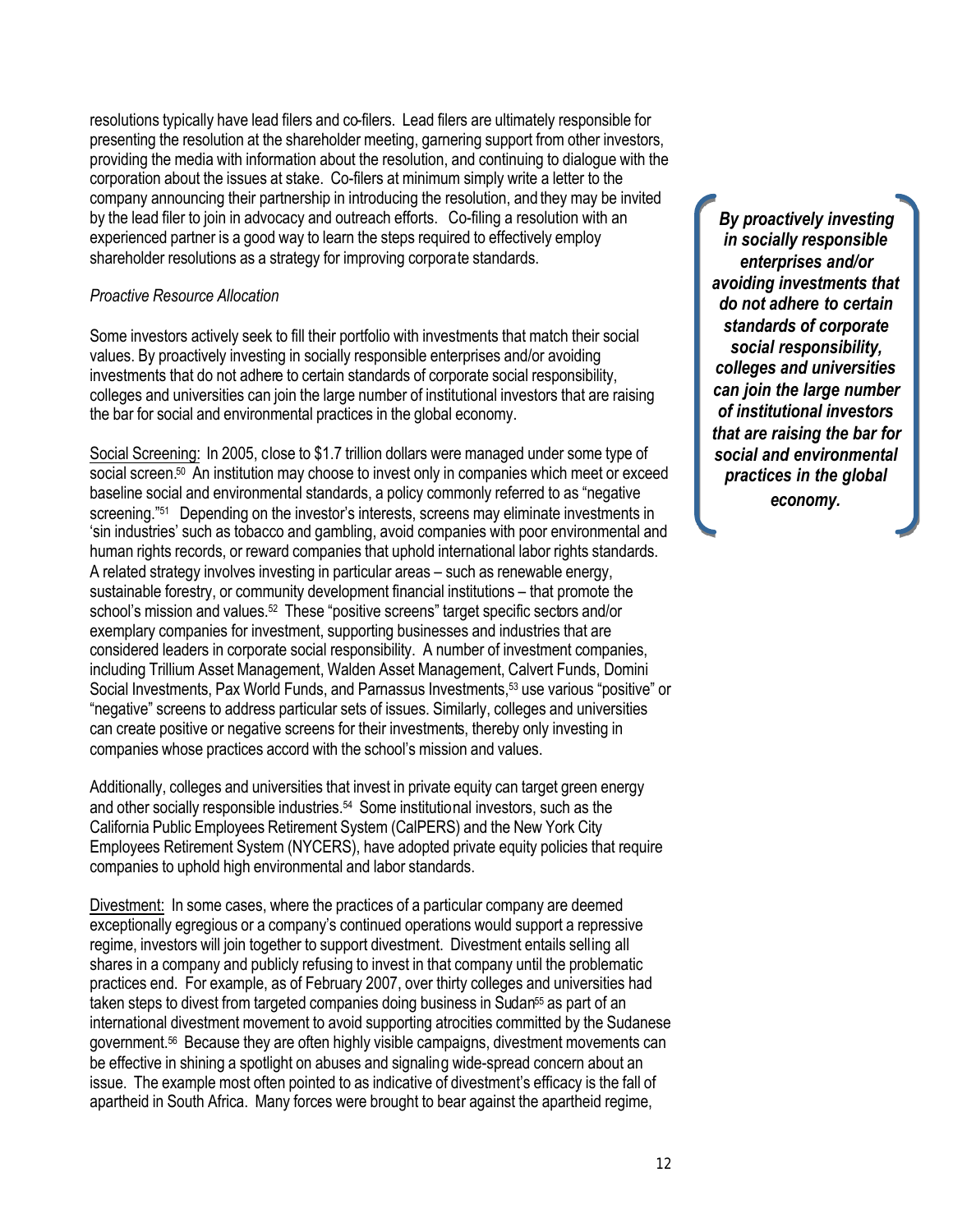including internal political resistanc e and widespread international pressure; the divestment campaign, in which a broad array of institutional investors divested from companies doing business in South Africa, helped create social and economic incentives for the government to end apartheid.<sup>57</sup>

Community Investing: Investments in Community Development Financial Institutions (CDFIs) can directly support the communities in which colleges and universities are located, or other low-income areas in the U.S. or abroad, by providing capital to communities and individuals who are typically underserved by conventional lending institutions. In addition to providing capital and other financial services, CDFIs often fund community-based projects, finance lowincome housing and charter schools, invest in microenterprises, and offer job training and education.<sup>58</sup> Investments in CDFIs tend to be long-term with a fixed rate of return, and thus can be an attractive alternative to traditional secure forms of investment such as bonds. Additionally, colleges and universities can leverage "dead assets" to support credit enhancement in local communities,<sup>59</sup> or directly use debt finance to support the development of low-income housing.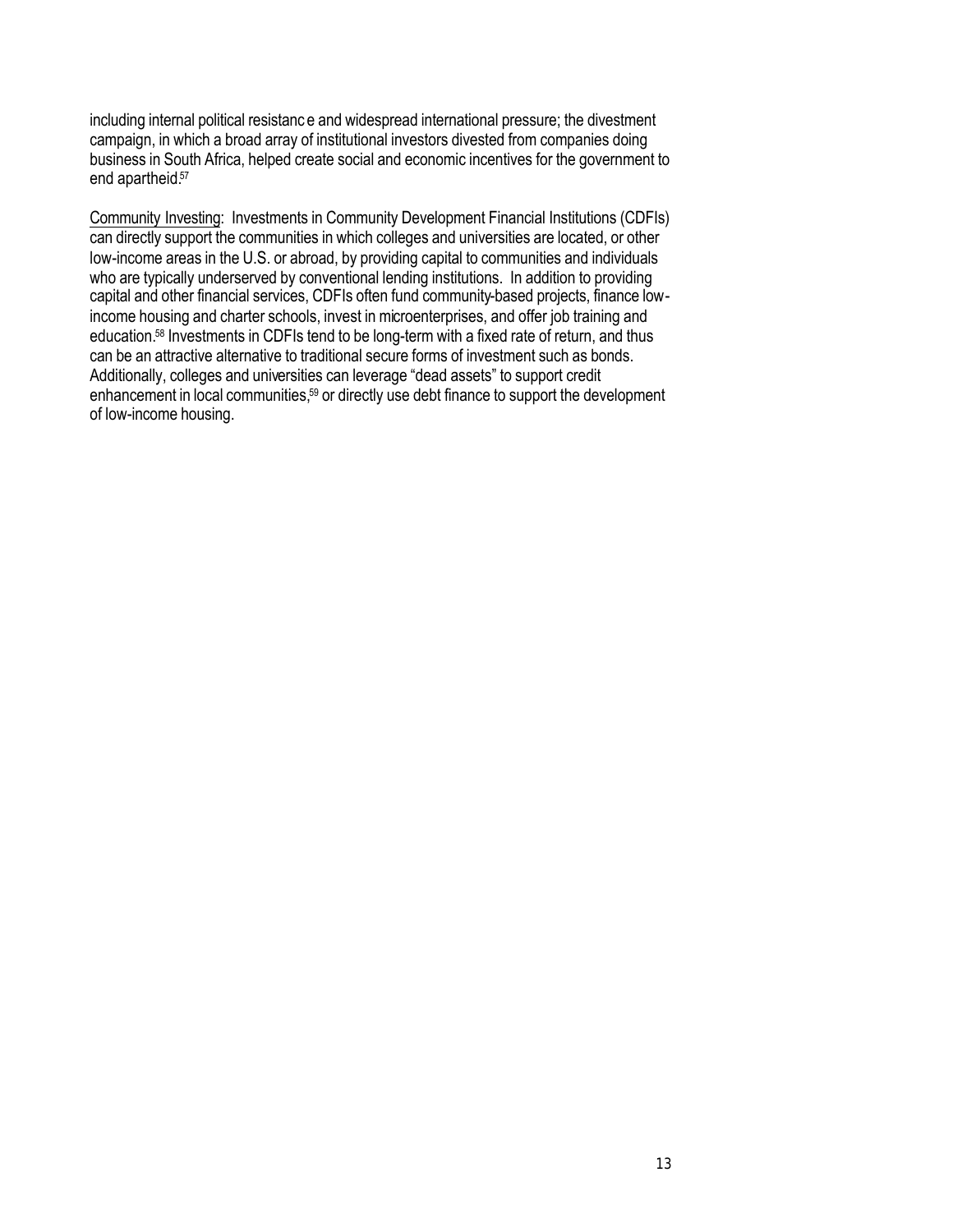# **SECTION 3: PROXY RESOLUTION PROCESS**

Shareholder (or proxy) resolutions allow investors to express their views and concerns about issues affecting a corporation and to influence future business decisions by challenging management in a public forum. Generally, these resolutions are non-binding on management even if they are passed by a majority of shareholders, unless the corporate by-laws of the company stipulate otherwise.<sup>60</sup> However, management will often reach out and engage investors to seek a common agreement on the request in the resolution, especially in a company that cares about its brand and image.<sup>61,62</sup>

The U.S. Securities and Exchange Commission (SEC) was authorized to regulate the shareholder proxy solicitation process by section 14(a) of the Securities Exchange Act of 1934.<sup>63</sup> Accordingly, the SEC has created a body of regulations (Rule 14-8) allowing shareholders to include their proposals with any management proposals in the corporation's proxy materials.<sup>64</sup> These referendums inform shareholders of the issues to be considered and voted on at the following shareholder meeting.

To be eligible to submit a shareholder resolution, a shareholder must own \$2,000 worth or 1% of the shares outstanding in the company (whichever is less) for at least one year prior to submitting the resolution, and must continue to meet this minimum threshold through the date of the annual meeting.<sup>65</sup> If the shareholder proposing a resolution is an unregistered shareholder who owns stock through a brokerage intermediary, the shareholder must demonstrate ownership of the shares and the date of acquisition.<sup>66</sup> A shareholder who owns shares through a mutual fund cannot submit shareholder resolutions because the mutual fund itself is the shareholder of the company. <sup>67</sup> However, shareholders in a mutual fund can influence the proxy votes taken by the mutual fund by writing to the fund managers, requesting details about the funds voting records and policy, and urging fund managers to vote in favor of ESG resolutions.

Shareholder resolutions and accompanying documents must be submitted both to the company's Corporate Secretary and to the SEC before the filing deadline.<sup>68</sup> The filing deadline varies by company and can be found in the company's proxy statement from the previous year. The most recent proxy statements are online in the SEC's online EDGAR database.<sup>69</sup> Rule 14a-8 further requires that the filing deadline be at least 120 calendar days before the date that the proxy statement was released to shareowners the previous year.<sup>70</sup> If the company did not convene an annual meeting for the previous year, or if the shareholder proposal is for a meeting other than the annual meeting, the company must receive the resolution in a reasonable time before it prints and mails the present year's proxy materials to shareholders.<sup>71</sup> Each shareholder may only submit (either as a lead filer or co-filer) one resolution at each shareholder's meeting. The resolution and any statement that accompanies it may not exceed 500 words.

If the company intends to omit the resolution, it must file a request with the SEC no fewer than 80 days before filing its definite proxy statement with the Commission, and must send a copy of the omission request to the filing shareholder.<sup>72</sup> At this point, the filing shareholder may submit additional materials to the SEC if they feel the company's request contains material or regulatory misrepresentations. The SEC then rules on whether it is acceptable to omit the proposal, based on whether the grounds for exclusion are justified.<sup>73</sup> If the SEC concurs with management, it will issue a "no-action letter" confirming that it will not commence enforcement proceedings against the corporation if the latter excludes the proposal from its proxy materials.<sup>74</sup> When the SEC refuses to issue a "no action" letter,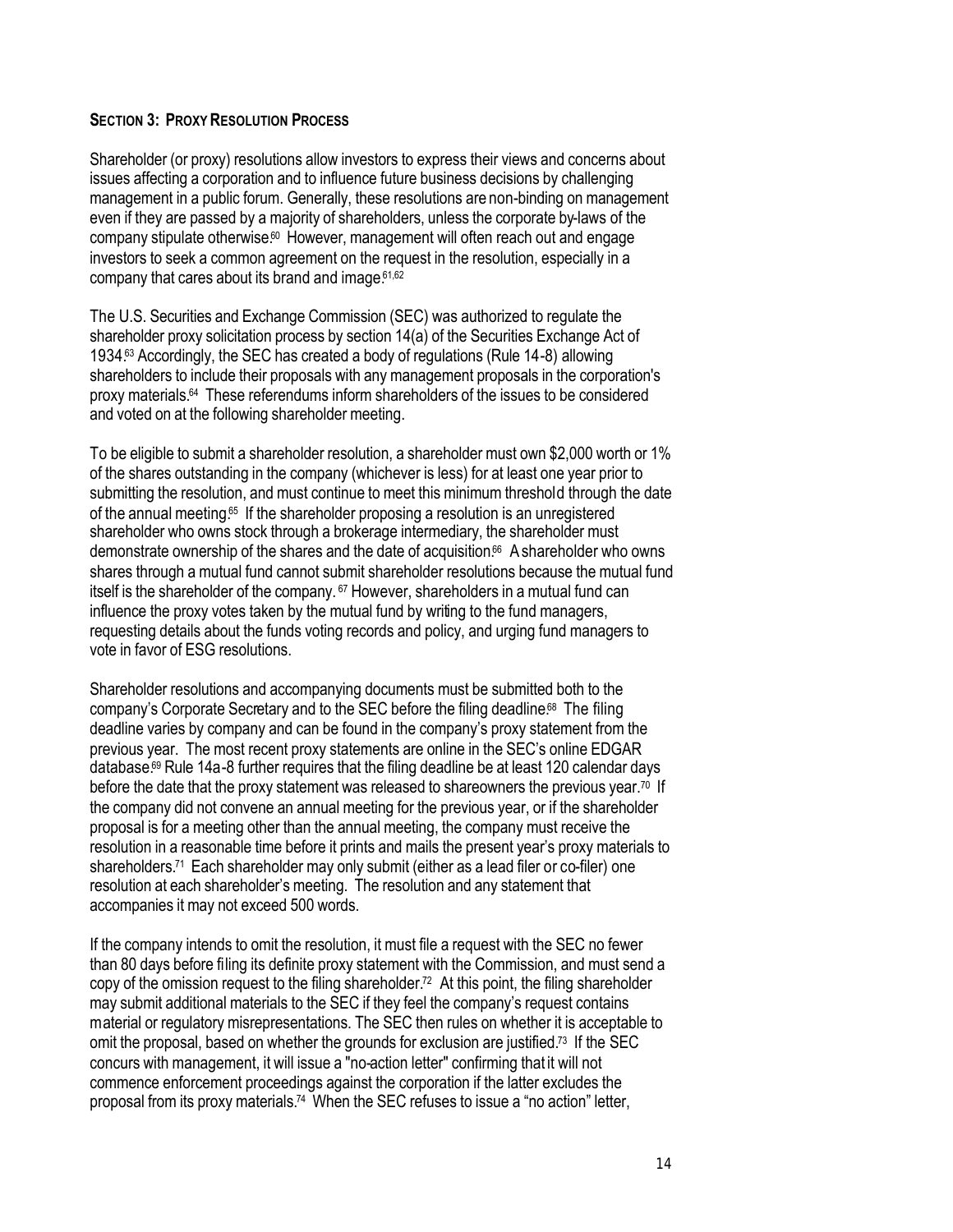thereby permitting the resolution to be included with proxy materials, the SEC has determined that the resolution does not violate any SEC rules, which undermines a company's arguments to shareholders that the resolution is misleading or improper.

There are thirteen acceptable grounds for excluding a resolution according to Rule 14a-8(c):

- 1. Improper under state law: If the proposal is not a proper subject for action by shareholders under the laws of the jurisdiction of the company's organization;
- 2. Violation of law: If the proposal would, if implemented, cause the company to violate any state, federal, or foreign law to which it is subject:
- 3. Violation of proxy rules: If the proposal or supporting statement is contrary to any of the Commission's proxy rules, including §240.14a-9, which prohibits materially false or misleading statements in proxy soliciting materials;
- 4. Personal grievance; special interest: If the proposal relates to the redress of a personal claim or grievance against the company or any other person, or if it is designed to result in a benefit to the filing shareholder, or to further a personal interest, which is not shared by the other shareholders at large;
- 5. Relevance: If the proposal relates to operations which account for less than 5% of the company's total assets at the end of its most recent fiscal year, and for less than 5% of its net earnings and gross sales for its most recent fiscal year, and is not otherwise significantly related to the company's business;
- 6. Absence of power/authority: If the company would lack the power or authority to implement the proposal;
- 7. Management functions: If the proposal deals with a matter relating to the company's ordinary business operations;
- 8. Relates to election: If the proposal relates to an election for membership on the company's board of directors or analogous governing body;
- 9. Conflicts with company's proposal: If the proposal directly conflicts with one of the company's own proposals to be submitted to shareholders at the same meeting;
- 10. Substantially implemented: If the company has already substantially implemented the proposal;
- 11. Duplication: If the proposal substantially duplicates another proposal previously submitted to the company by another proponent that will be included in the company's proxy materials for the same meeting;
- 12. Resubmissions: If the proposal deals with substantially the same subject matter as another proposal that was previously included in the company's proxy materials within the preceding five calendar years, a company may exclude the new proposal from its proxy materials for any meeting held within three calendar years of the last time it was included if the proposal received:
	- i. Less than 3% of the vote if proposed once within the preceding five calendar years;
	- ii. Less than 6% of the vote on its last submission to shareholders if proposed twice previously within the preceding five calendar years; or
	- iii. Less than 10% of the vote on its last submission to shareholders if proposed three times previously within the preceding five calendar years;
- 13. Specific amount of dividends: If the proposal relates to specific amounts of cash or stock dividends.

One of the most salient substantive bases for exclusion of ESG-related resolutions that advocate responsible business practices is found in Rule 14a-8(c)(7), which allows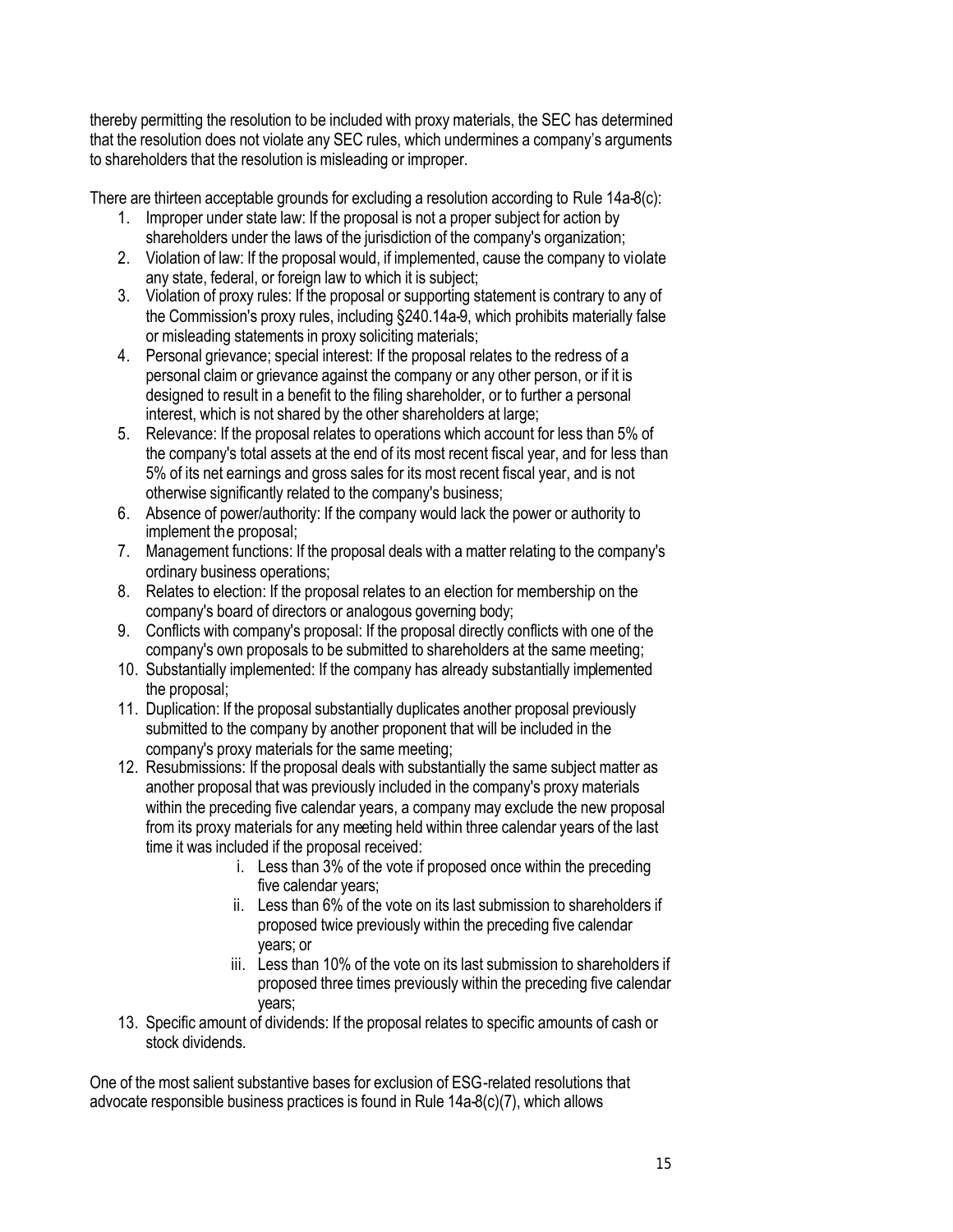management to exclude a proposal if it deals with "a matter relating to the company's ordinary business operations."<sup>75</sup> The SEC has determined that "certain tasks are so fundamental to management's ability to run a company on a day-to-day basis that they could not, as a practical matter, be subject to direct shareholder oversight." <sup>76</sup> However, the SEC notes that "proposals relating to such matters but focusing on sufficiently significant social policy issues generally would not be considered to be excludable";<sup>77</sup> therefore, so long as the proposal transcends day-to-day business matters and raises policy issues, it is generally considered appropriate for a shareholder vote.<sup>78</sup> Furthermore, the SEC permits exclusion on the basis of Rule 14a-8(c)(7) if the proposal seeks to "micro-manage' the company by probing too deeply into matters of a complex nature upon which shareholders, as a group, would not be in a position to make an informed judgment. This consideration may come into play in a number of circumstances, such as where the proposal involves intricate detail, or seeks to impose specific time-frames or methods for implementing complex policies."<sup>79</sup>

Shareholder activists must be careful to tailor the language and content in their resolutions to prevent the SEC from allowing the company to exclude their proposals.<sup>80</sup> When making a determination on a no-action request, the SEC considers "the way in which the proposal is drafted and how the arguments and our prior no-action responses apply to the specific proposal and company at issue."<sup>81</sup> This means that "variations in the language of a proposal, or different bases cited by a company, may result in different responses" on proposals that address similar subject matter.<sup>82</sup> Proposals should be written so that they request a *policy* action; requesting the establishment of a policy emphasizes that the resolution deals with policy and not ordinary business issues. Submissions may include news clips from the mainstream media on the topic of the resolution or other supporting evidence to show that the resolution is of policy significance.83

Finally, while proposals should not be too vague, shareholders should avoid filing an overly specific resolution; for instance, a proposal could request a report on an issue from a company, but the proposal should not detail the method of preparation or the specific details to be included in the report.<sup>84</sup> Often a resolution will "contribute to, but not actually state, the ultimate change a shareholder would like to see in the company," for instance by requesting a report on a general issue rather than requesting that the company take specific steps or adopt a specific agenda with respect to the issue.<sup>85</sup>

First-time filers are advised to work with experienced shareholder activists who are familiar with SEC regulations.<sup>86</sup> A first-time filer can get involved in filing a proposal by joining an existing group of filers as a co-filer, by lending his shares to the coalition, and/or by providing input on negotiations with the company.<sup>87</sup> There are a number of resources available to learn about existing shareholder coalitions and the resolutions they intend to file, such as CERES, the Interfaith Center on Corporate Responsibility (ICCR) and the As You Sow Foundation.<sup>88</sup> Because each shareholder resolution that is excluded creates a precedent for following years, all resolution filers should ensure that their resolutions are "well-crafted and defended."<sup>89</sup>

*Proposals should be written so that they request a policy action; requesting the establishment of a policy emphasizes that the resolution deals with policy and not ordinary business issues.*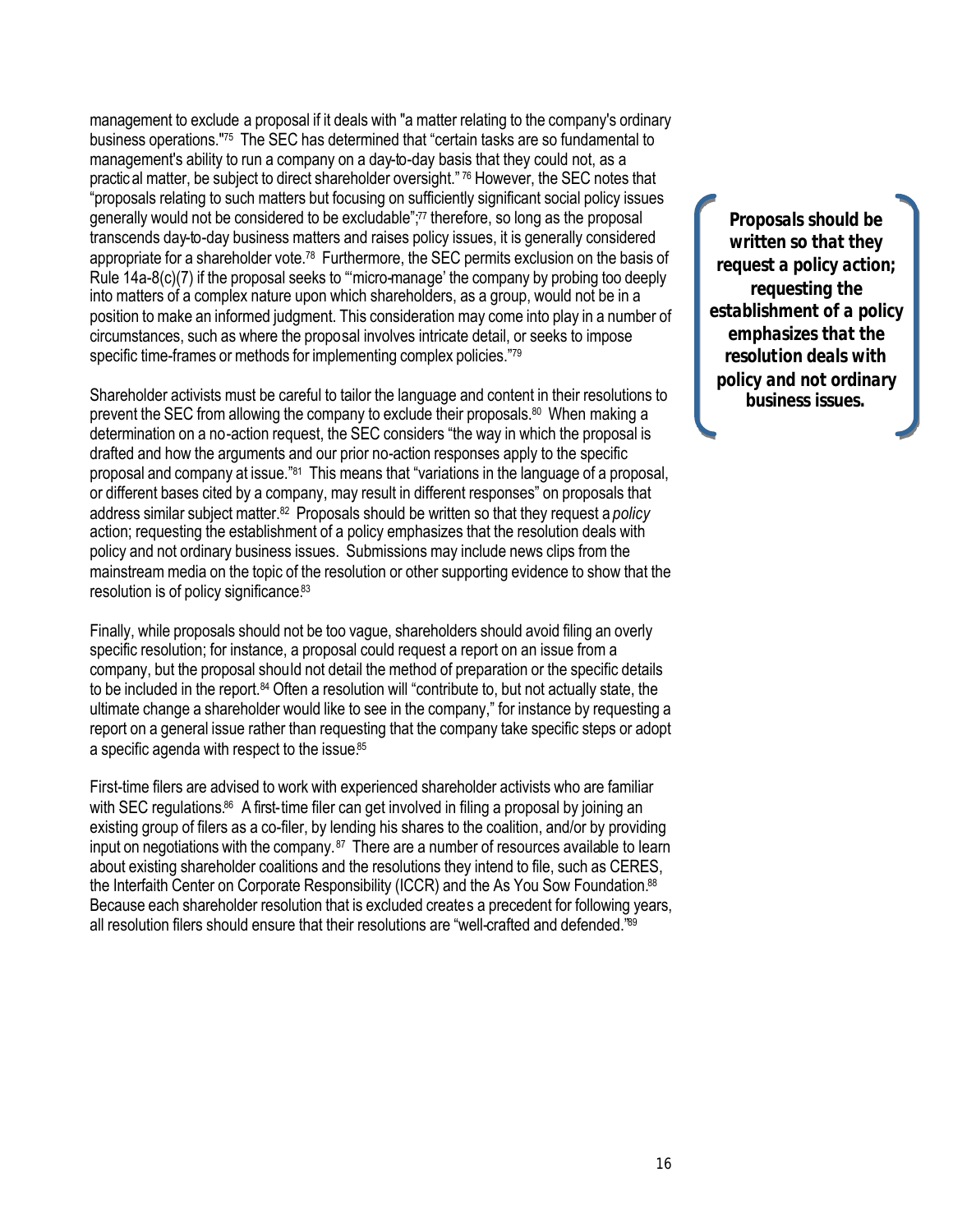# **SECTION 4: EFFICACY OF SHAREHOLDER ADVOCACY IN PROMOTING CORPORATE SOCIAL RESPONSIBILITY**

As previously mentioned, shareholder advocacy involves actively working with company management to encourage business practices that respect human rights, promote environmental sustainability, and fulfill other aspects of social responsibility and good corporate governance. Unlike with social screening, shareholder advocates do not refrain from investing in certain corporations; instead, they seek change by engaging with company leadership. The goal is to make it clear to management that a specific social issue is a concern for investors. Change is achieved by convincing corporate management to adopt socially responsible business practices, either as a result of shareholder pressure through the filing and voting process, and/or through ongoing dialogue.

Shareholder advocacy has proven an effective strategy for promoting corporate social responsibility. For example, the impact of the Interfaith Center for Corporate Responsibility (ICCR) over the past three and a half decades illustrates the crucial role shareholder advocacy can play in ensuring that companies in which institutional investors hold shares are not undermining shareholder institutional missions through their business practices. Some recent ICCR successes include:

- In 2004, ICCR members filed resolutions with two integrated meatpacking companies – Smithfield Foods and Hormel Foods – asking the companies to report on internal compliance with environmental regulations. The Smithfield resolution was withdrawn when the company agreed to issue an Environmental, Health and Safety Report addressing the impact of factory farms on water pollution. ICCR members are now engaging in dialogue with Hormel Foods after the shareholder resolution with Hormel received a 15 percent vote.<sup>90</sup>
- In 2004, investors in the global beverage giant Coca-Cola overwhelmingly approved a resolution sponsored by ICCR members, asking the board of Coca-Cola to review the economic effects on its operations of the HIV/AIDS pandemic, tuberculosis, and malaria. Shareholders asked Coca-Cola to report to shareholders on the risks and opportunities the company faces as a result of the public health crisis in Africa and elsewhere. On March 4, 2004, Coca-Cola issued a statement welcoming the opportunity to work with share owners in addressing the HIV/AIDS crisis, marking one of the exceptionally rare times that management has recommended that investors vote in favor of a shareholder-initiated resolution.<sup>91</sup>
- On April 11, 2006, Wal-Mart placed its entire Equal Employment Opportunity Report (EEO-1) on the Wal-Mart Facts Website, setting a new standard in transparency for the company. This measure was taken in response to a shareholder resolution filed by ICCR members, which called for greater transparency in Wal-Mart's employment practices.<sup>92</sup>

ICCR's victories are only one set of examples illustrating the efficacy of shareholder advocacy. Shareholder efforts initiated by pension funds, colleges, and socially responsible investment funds, have also met with impressive success.

• In 2002, Swarthmore's Committee for Socially Responsible Investing (subsequently renamed the Committee on Investor Responsibility) filed a shareholder resolution with Lockheed Martin regarding discrimination on the basis of sexual orientation.<sup>93</sup>

*…shareholder advocates do not refrain from investing in certain corporations; instead, they seek change by engaging with company leadership.*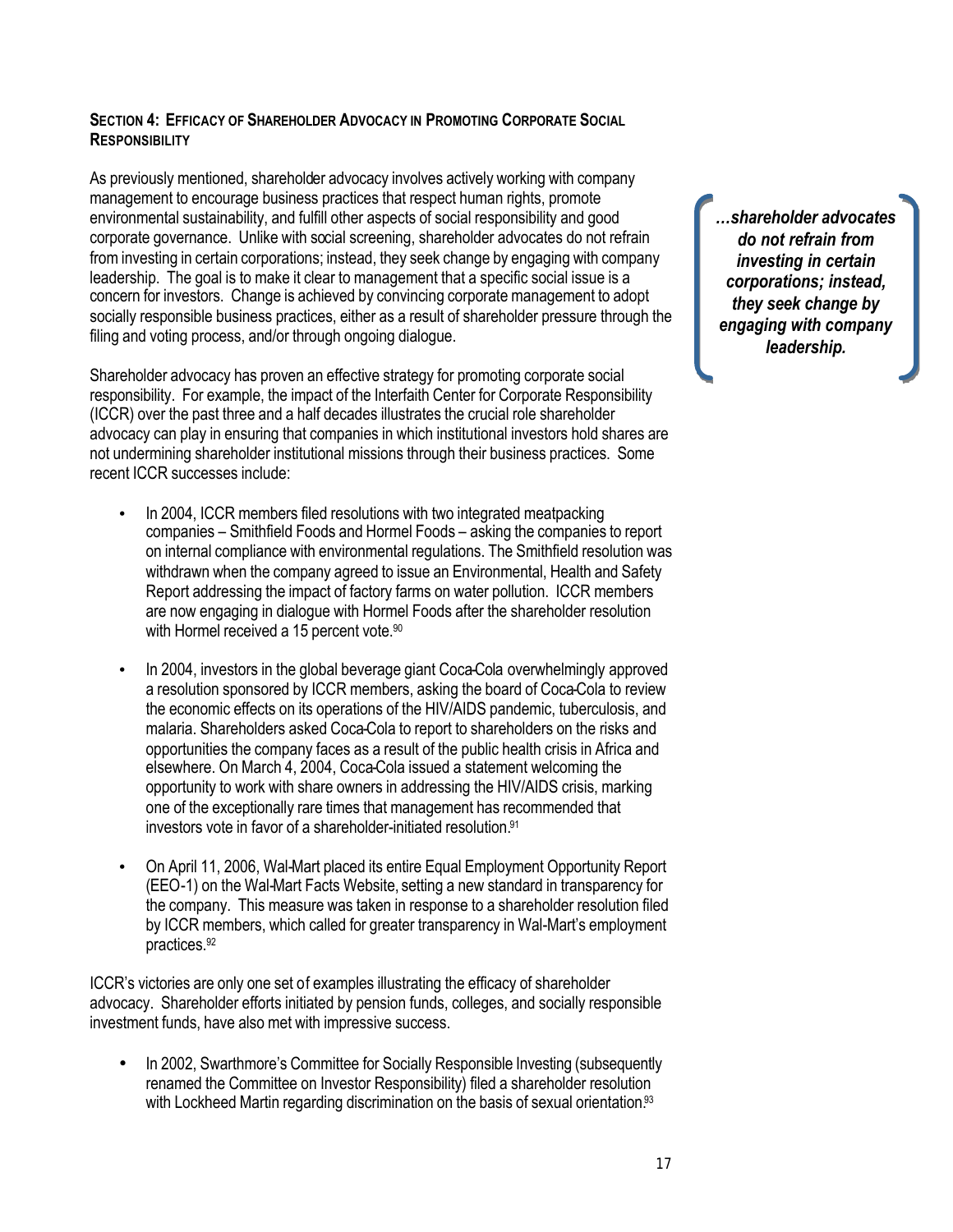Due in part to the committee's proxy solicitation efforts, 5 percent of shareholders voted in favor of the Swarthmore resolution – more than the 3 percent needed to refile the resolution the subsequent year – prompting Lockheed Martin to change its equal employment opportunity policy and start providing employees with domestic partnership benefits.<sup>94</sup> To follow-up on this success, in 2003 Swarthmore and a number of other investors<sup>95</sup> co-filed two shareholder resolutions on sexual orientation non-discrimination with Masco Corporation and Dover. Both resolutions were withdrawn when the companies – in the face of the mounting pressure from shareholders – decided to incorporate sexual orientation non-discrimination provisions in their employment policies.<sup>96</sup>

- In 2004, ExxonMobil agreed to implement a human-rights policy based on the ILO Declaration of Fundamental Principles at Work. This significant policy change came after several years of pressure from a coalition of investors, including Amnesty International USA, the NYC Teachers' Retirement System, Boston Common Asset Management, and the AFL-CIO. The coalition filed repeated proposals and engaged in serious, substantive dialogue to urge the company to uphold ILO standards.<sup>97</sup>
- During the 2005, 2006, and 2007 shareholder resolution seasons, thirty-one companies<sup>98</sup> agreed to disclosure and board oversight of political expenditures in response to shareholder pressure. The ongoing effort to bring transparency and accountability to company political spending has been spearheaded by the Center for Political Accountability, which works with a wide range of investors, among them the five New York City Pension Funds (the New York City Retirement System, New York City Teachers Retirement System, New York City Police Pension Fund, New York City Fire Department Pension Fund and New York City Board of Education RetirementSystem), Trillium Asset Management, Walden Asset Management, Green CenturyCapital Management, Boston Common Asset Management, Calvert Funds, and Mercy Investment Program. 99
- In response to shareholder requests, in February 2006 four U.S. electric power companies agreed to assess and disclose the potential impacts of regulations regarding the reduction of carbon dioxide and other greenhouse gas (GHG) emissions. Members of the Investor Network on Climate Risk, an alliance of more than 50 institutional investors directed by Ceres, persuaded Great Plains Energy Inc. in Kansas City, Missouri; Alliant Energy in Madison, Wisconsin; WPS Resources in Green Bay, Wisconsin; and MGE Energy in Madison, Wisconsin to disclose preparations for future GHG-reducing regulatory scenarios, specifically the potential impacts the regulations on existing and proposed power plants.<sup>100</sup>
- In 2007, U.S. Bancorp and the El Paso Corporation agreed to issue annual reports to shareholders – within the framework of internationally accepted sustainability reporting guidelines – fully disclosing the global social, environmental and economic impacts of their business operations. These agreements came in response to shareholder resolutions calling for sustainability reporting filed by the NYC Comptroller on behalf of the New York City Employees' Retirement System (NYCERS), the Teachers' Retirement System of the City of New York (TRS), the New York City Police Pension Fund, the New York City Fire Department Pension Fund, and the New York City Board of Education Retirement System (BERS).<sup>101</sup>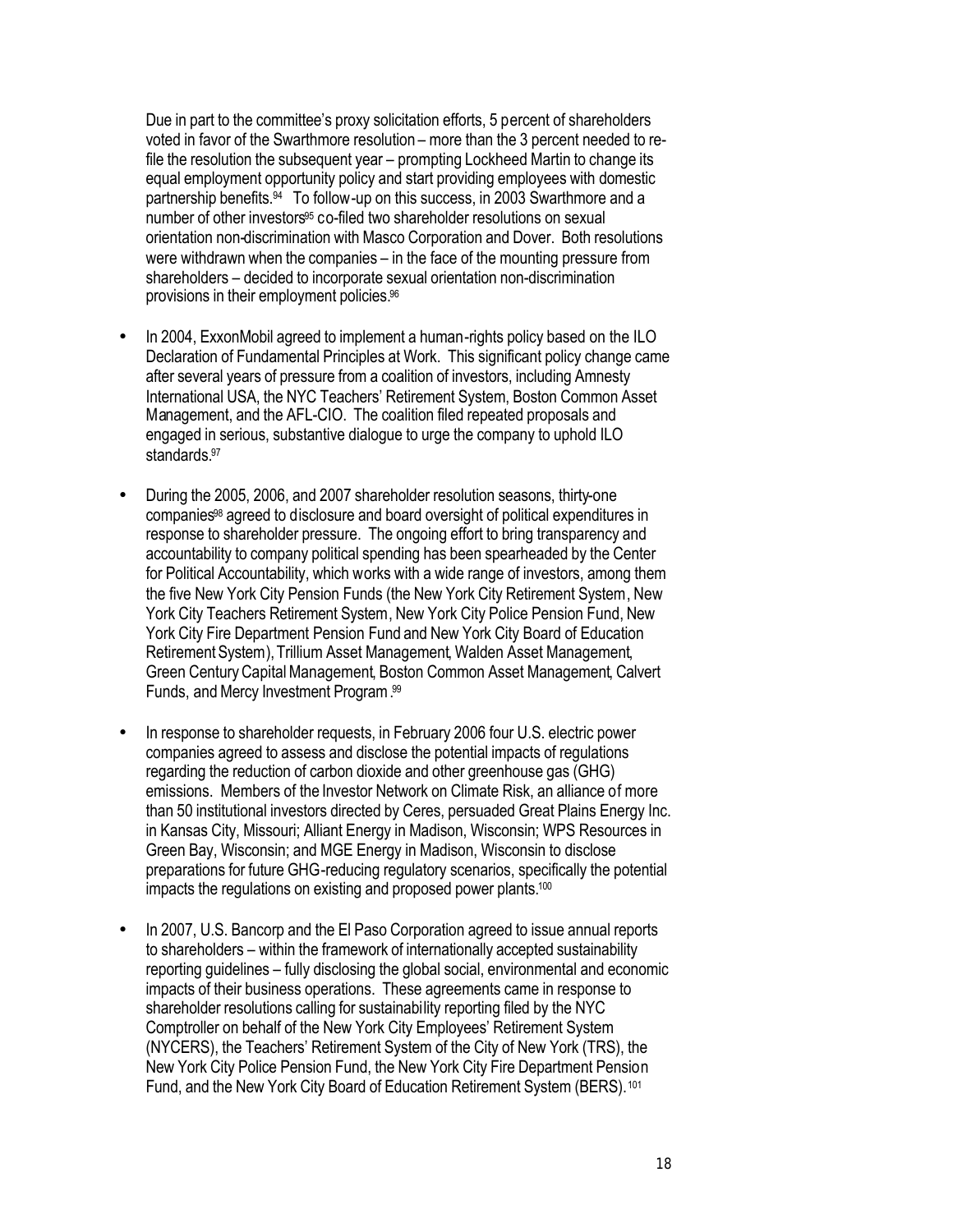## **SECTION 5: LEGAL CONCERNS - FIDUCIARY DUTY**

It is well settled that trustees of charitable trusts and non-profits can consider the social and environmental consequences of corporate behavior in making investment decisions.<sup>102</sup> According to *The Law of Trusts,* "Of course [the trustees] may well believe that a corporation that has a proper sense of social obligation is more likely to be successful in the long run than those that are bent on obtaining the maximum amount of profits. But even if this were not so, the investor, though a trustee of funds for others, is entitled to consider the welfare of the community, and refrain from allowing the use of funds in a manner detrimental to society."<sup>103</sup>

Colleges and universities are governed under three different legal regimes: the UMIFA (1972), the UPMIFA (2006), and state common law. The law applicable to any college or university depends both on the legal form of the educational institution and the statutory scheme of the home state. In states that have incorporated the Uniform Management of Institutional Funds Act (UMIFA) of 1972,<sup>104</sup> non-profit corporations are governed by the UMIFA while charitable trusts organized for educational purposes are generally governed by state common law,<sup>105</sup> although the applicable law may differ in states that have modified the UMIFA. The contours of state common law are summarized by the Third Restatement of Trusts (1990).<sup>106</sup> In states that have adopted the Uniform Prudent Management of Institutional Funds Act (UPMIFA) of 2006,<sup>107</sup> all educational institutions, regardless of legal form, are governed by the UPMIFA.<sup>108</sup>

Depending on the statutory scheme, the fiduciary duties of trustees are determined either by the *prudent investor* rule or the *business judgment* rule. The prudent investor standard applies to educational institutions organized as charitable trusts and governed by common law, while the business judgment rule applies to colleges and universities governed by the UMIFA (1972) or the UPMIFA (2006). As applied to educational institutions, both standards allow trustees wide latitude to support shareholder resolutions that address human rights and environmental issues at the companies in which the institution is invested.<sup>109</sup>

The prudent investor standard has a number of dimensions, but the legal framework specifically relevant to shareholder advocacy concerns the duty "to formulate and implement an investment strategy that incorporates risk and return objectives 'reasonably suitable to the trust', over the entire trust portfolio, in light of the trust's funding requirements, risk tolerance and purpose."<sup>110</sup> In other words, the fiduciary duty of trustees is not to maximize the returns of any one investment, but rather to consider risks as well as returns, in the context of the entire portfolio. Shareholder resolutions primarily seek disclosure, the implementation of guidelines to accord with domestic and international law, and business practices that minimize the risk of lawsuits, all actions that accord with the duty of prudence incumbent upon fiduciaries. Shareholder advocacy is therefore well within the mandate of the prudent investor rule.

Moreover, under the prudent investor standard, consideration of social issues is permitted even if such consideration does not directly advance the financial interests of a college or university. The most relevant legal precedent – a Maryland Court of Appeals decision that considered divestment in the context of the prudent investor standard of the Baltimore City Code – found that trustees do not violate their fiduciary duties where the costs of considering the social consequences of investment decisions are *de minimis*.<sup>111</sup> The purpose of shareholder advocacy is engagement with corporate management in order to promote better business practices that protect human rights and other aspects of the public good. Such engagement does not limit investor flexibility or the diversity of investment holdings, so

*…it is implicitly part of the fiduciary duty of college and university trustees to consider the impact of investment decisions on society at large.*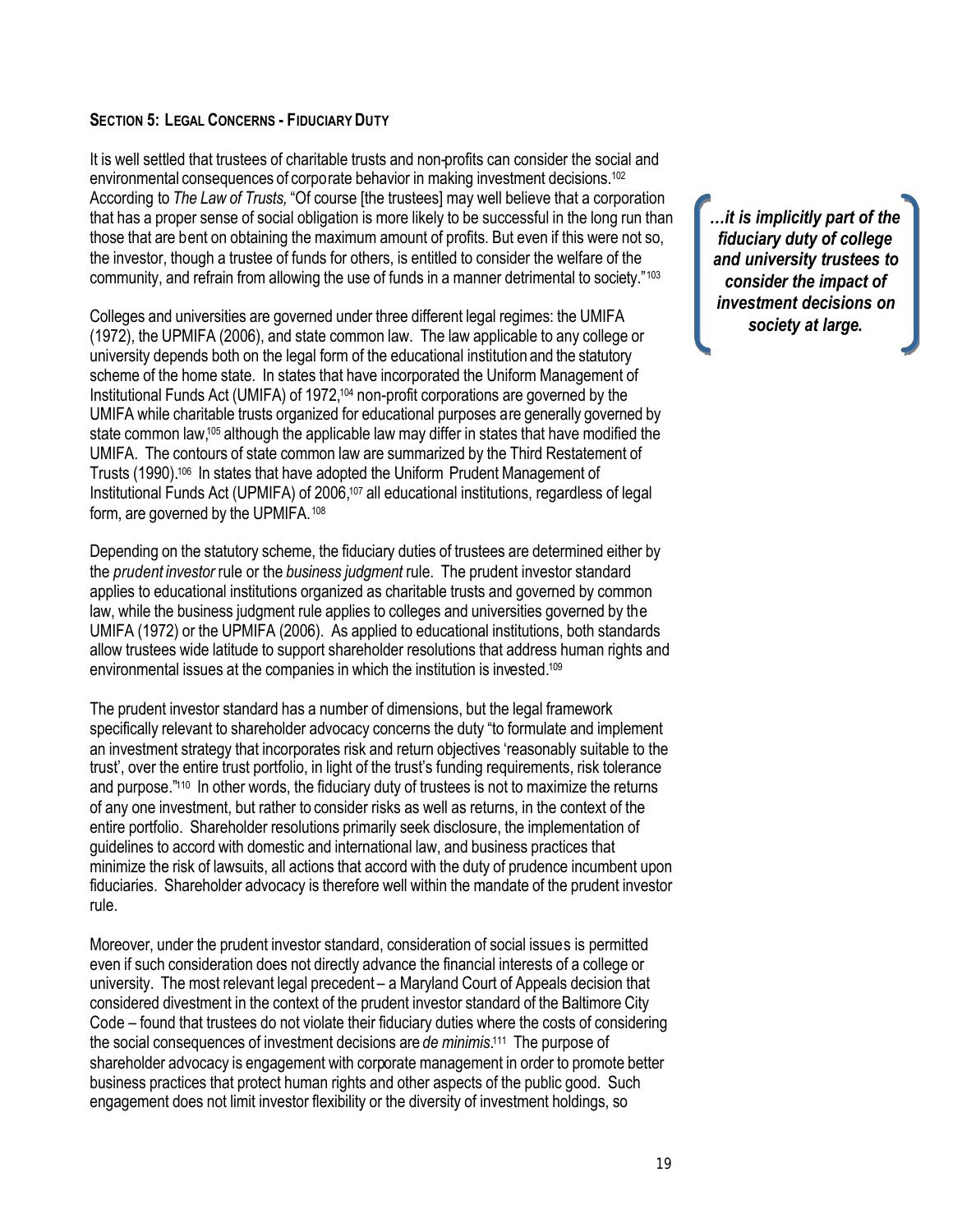shareholder advocacy does not impact the risk-return calculus that dictates modern portfolio management.<sup>112</sup> Any cost associated with such engagement is minimal and therefore permitted under the prudent investor rule.

Although the prudent investor rule prevents trustees from using a trust portfolio as a means of expressing the trustee's own viewpoints,<sup>113</sup> according to the Third Restatement, trustees are entitled to consider an investment's social impact if such considerations are appropriate to the purposes of the trust: "[I]nvestment judgments may be affected by the fact that a special type of trust is involved, such as . . . charitable trusts."<sup>114</sup> The mission and purpose of colleges and universities is to serve society at large and promote the greater good. Therefore it is implicitly part of the fiduciary duty of college and university trustees to consider the impact of investment decisions on society at large.

Consideration of ESG issues is likewise permitted under the business judgment rule. In contrast to the preceding discussion, the fiduciary duty standard for trustees of colleges and universities governed by the UMIFA (1972) or the UPMIFA (2006) is that of good faith and ordinary prudence, commonly known as the business judgment rule.<sup>115</sup> This standard is analogous to that of a director of a business corporation and includes a *duty of care and loyalty*. A disinterested corporate director fulfills her *duty of care* if she makes decisions "in good faith" that she "reasonably believes" are in the best interests of the entity. <sup>116</sup> Adherence to the *duty of loyalty* is generally presumed, absent a clear financial conflict of interest.<sup>117</sup> Under the business judgment rule a court will not second-guess a business decision so long as the decision-maker exercised a minimum level of care in arriving at the decision. Effectively, the rule requires only that decisions are made in good faith and are not grossly negligent.<sup>118</sup> This standard is far more lenient than the prudent investor rule. Under the business judgment rule, trustees are empowered to take shareholder actions – including filing proxy resolutions and engaging in direct dialogue with corporate management – to pressure companies to adhere to human rights norms and other environmental and ethical standards. Under both the prudent investor rule and the business judgment rule, all trustees, as institutional fund managers, have the fiduciary duty to vote the fund's proxies and to vote them in the interest of the fund and its beneficiaries.<sup>119</sup>

In sum, shareholder advocacy on social, governance and environmental issues is clearly consistent with the fiduciary duties of trustees. To the extent that shareholder advocacy minimizes investor risks, protects shareholder value, and promotes the missions and stated values of the institution, such engagement may even be required.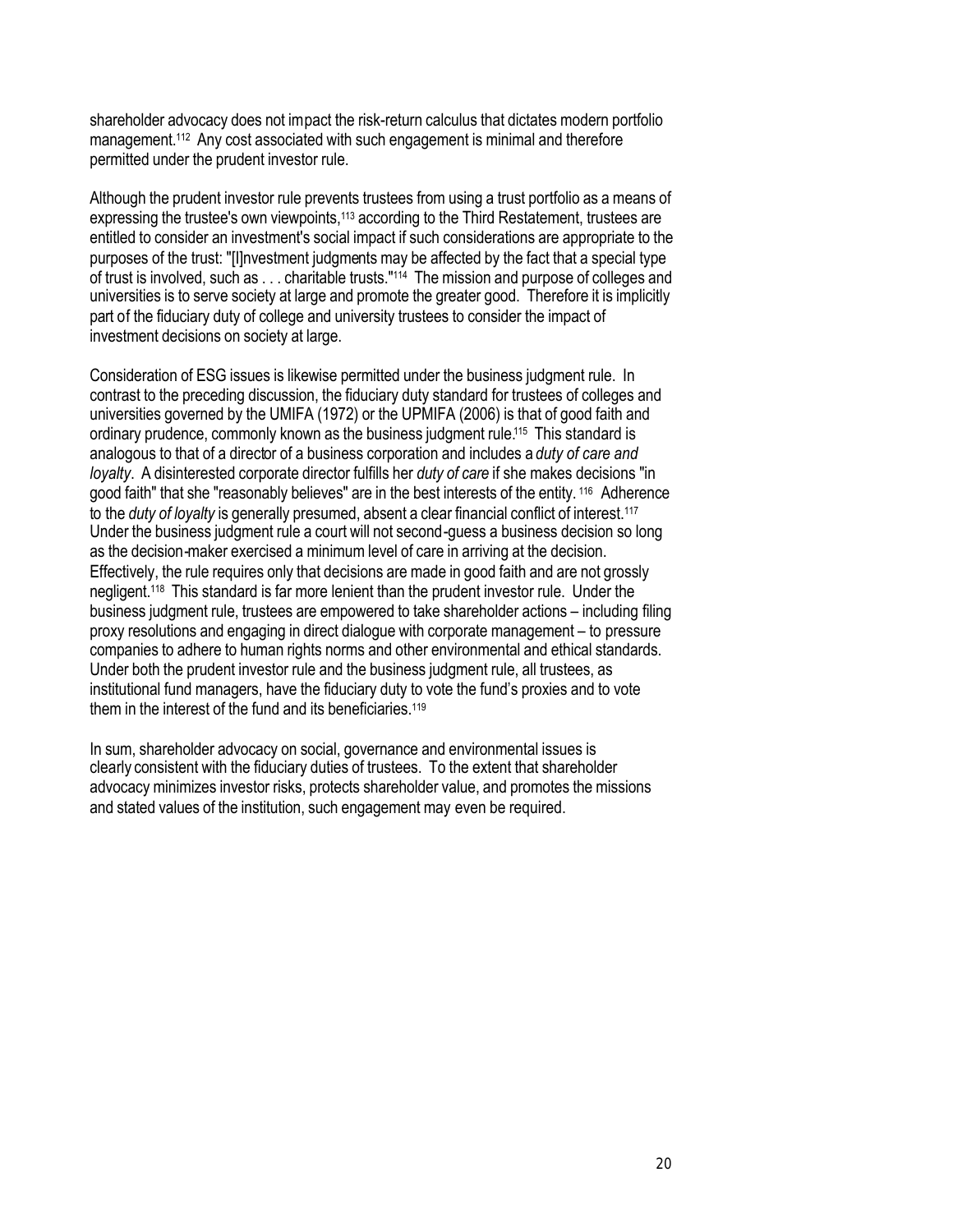# **SECTION 6: IMPLEMENTATION CONSIDERATIONS -ELEMENTS OF AN EFFECTIVE POLICY FRAMEWORK**

Implementing effective ESG-sensitive investing policies requires well-considered committee frameworks and appropriate institutional commitments. By keeping in mind the core principles that make ESG policies effective, one can ensure that a responsible investing initiative will result in the alignment of values and investments.

Ongoing implementation of responsible investing strategies takes time, expertise, and dedication. To address these needs, it is recommended that schools form Committees on Investor Responsibility (CIRs) with responsibility for overseeing ESG issues. Some schools have instituted a two-committee structure, with a Committee on Investor Responsibility usually comprised of trustees and a separate Advisory Committee on Investor Responsibility (ACIRs) that has more representation from the university community. <sup>120</sup> At the heart of a successful ESG-responsive investing policy is committee accountability to the university community. Accountability enables the views and values of the university community as a whole to be considered, and provides ongoing impetus for the committee to fulfill its mandate effectively. The five core components of successful and accountable CIRs/ACIRs are: participation, transparency, time and resource commitment, empowered committee structure, and a clear and broad committee mandate.

# *Participation*

Participation by the university community is important for maintaining the long-term relevance and vitality of ESG policies; for ensuring that the views of the university community are reflected in the CIR's work; for engendering accountability; and for empowering the committee to make sure its recommendations are implemented.

- Direct Participation by Students, Faculty, and Alumni: Direct participation enables students, alumni, and other concerned members of the university community to petition the CIR for action on a specific issue. Stanford has an exemplary mechanism for direct participation: students can request that the university support a particular proxy resolution or take action on a specific issue by filing a simple form with the university Advisory Committee on Investor Responsibility (ACIR).<sup>121</sup> Members of the Stanford University community are also invited to attend well publicized town-hall style meetings of the ACIR where they can testify about issues of concern and hear ACIR members discuss the working agenda of the Committee.<sup>122</sup> Likewise, Columbia and Barnard also hold annual town-hall meetings that provide a forum for wide community participation.<sup>123</sup>
- Indirect Participation by Students, Faculty, and Alumni: Indirect participation is established by structuring the CIR to require representation of the various college/university constituencies (students, faculty, alumni, administrators, trustees) on the committee charged with overseeing environmental, social, and governance issues; in practice, effective indirect participation and accountability requires that many of these representatives be selected through a transparent election process. Fair and open elections of student, faculty, and alumni committee members help ensure that members are accountable to their respective constituencies.
- Participation by School Trustees and Administrators: ESG policies are only effective over the long term if they are sustained by participation on the part of key trustees and administrators. As the ultimate decision-makers regarding a

*The five core components of successful and accountable committees are: participation, transparency, time and resource commitment, empowered committee structure, and clear and a broad committee mandate.*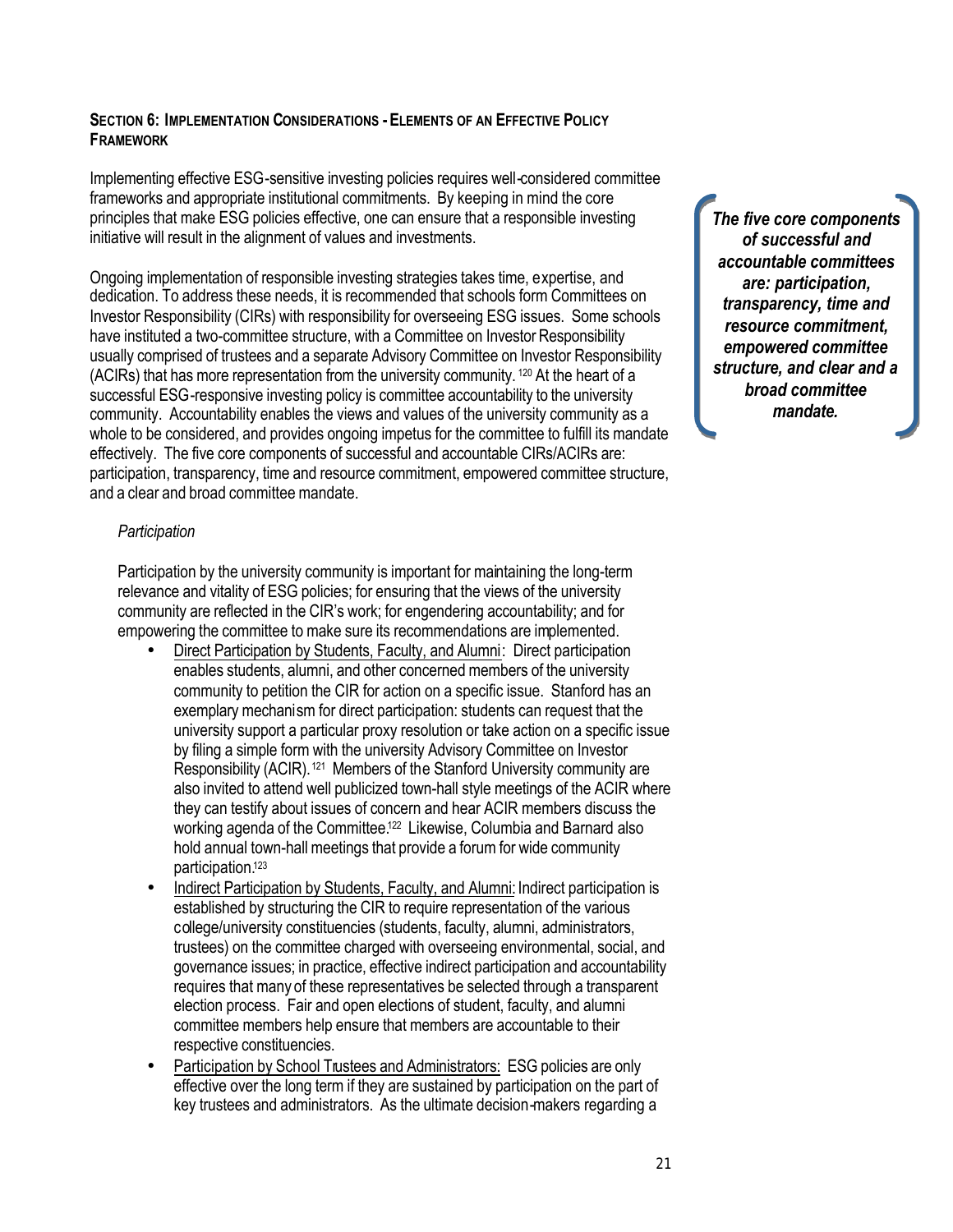school's investments, trustees have a critical role to play in facilitating ongoing ESG initiatives. Likewise, running a CIR/ACIR requires committed administrative support, since key administrators are best positioned to leverage institutional resources on behalf of specific goals or to block measures they oppose. Moreover, participation by trustees and administrators is critical to maintaining institutional memory and expertise as student, faculty, and alumni members come and go over the years.

#### *Transparency*

Access to complete and accurate information about investment holdings is imperative for CIRs/ACIRs to fulfill their responsibilities. Thus, committee participants are typically provided information concerning investment holdings and allowed to share this information in specific situations (e.g., while collaborating on efforts with other schools and organizations).<sup>124</sup> In addition, transparency to the wider school community is necessary to facilitate the twin goals of participation and accountability. For example, it is impossible for alumni, students, faculty, and administrators to register their positions regarding specific issues and particular proxy resolutions without knowing which companies a school is invested in and the various shareholder resolutions up for consideration.

Endowment managers may be wary that greater transparency will allow outsiders to figure out the university's investment strategy and copy it, thereby reducing profitability over the long term. It is important to note that, generally, disclosure of a school's investment holdings does not compromise financial returns or reveal any proprietary information regarding investment strategies. In fact, investment managers of mutual funds are required to publicly disclose this information,<sup>125</sup> and public institutions must make such information available via the Freedom of Information Act (FOIA).<sup>126</sup> Although it may be possible to hypothesize the investment strategy of some specialized funds (e.g., hedge funds, private equity funds) through careful study of their portfolios over time, this is not true for institutional investors that manage risk by utilizing diverse investment strategies. Since a university generally invests in many funds with different investment strategies, disclosure of the total bundle of a school's holdings – without reference to the allocation of holdings – provides no useful information about specific investment strategies.<sup>127</sup> And in the rare instances when the university is adjusting its position vis-à-vis a particular investment and believes that disclosing these adjustments would jeopardize the position, the specific holding can be disclosed subject to a brief time-lag. A range of mechanisms exist for balancing the critical need for transparency regarding investment holdings – to both the CIR/ACIR and the wider school community – with concerns about disclosing investment strategies.

Generally, a complete and up-to-date list of holdings should be made available to all members of the university community, for instance via an intranet or password-protected website, or through a university publication.<sup>128</sup> This approach ensures transparency regarding all relevant information for affected stakeholders. An alternative approach could involve subjecting disclosure of particular holdings to a brief time-lag, in order to protect the profitability of specific investments whose returns could be injured by contemporaneous revelation. Second-best strategies, followed by some schools, provide for disclosure of current information regarding specific companies only upon request by students, faculty, or administrators, or for full disclosure to the

*…generally, disclosure of a school's investment holdings does not compromise financial returns or reveal any proprietary information regarding investment strategies.*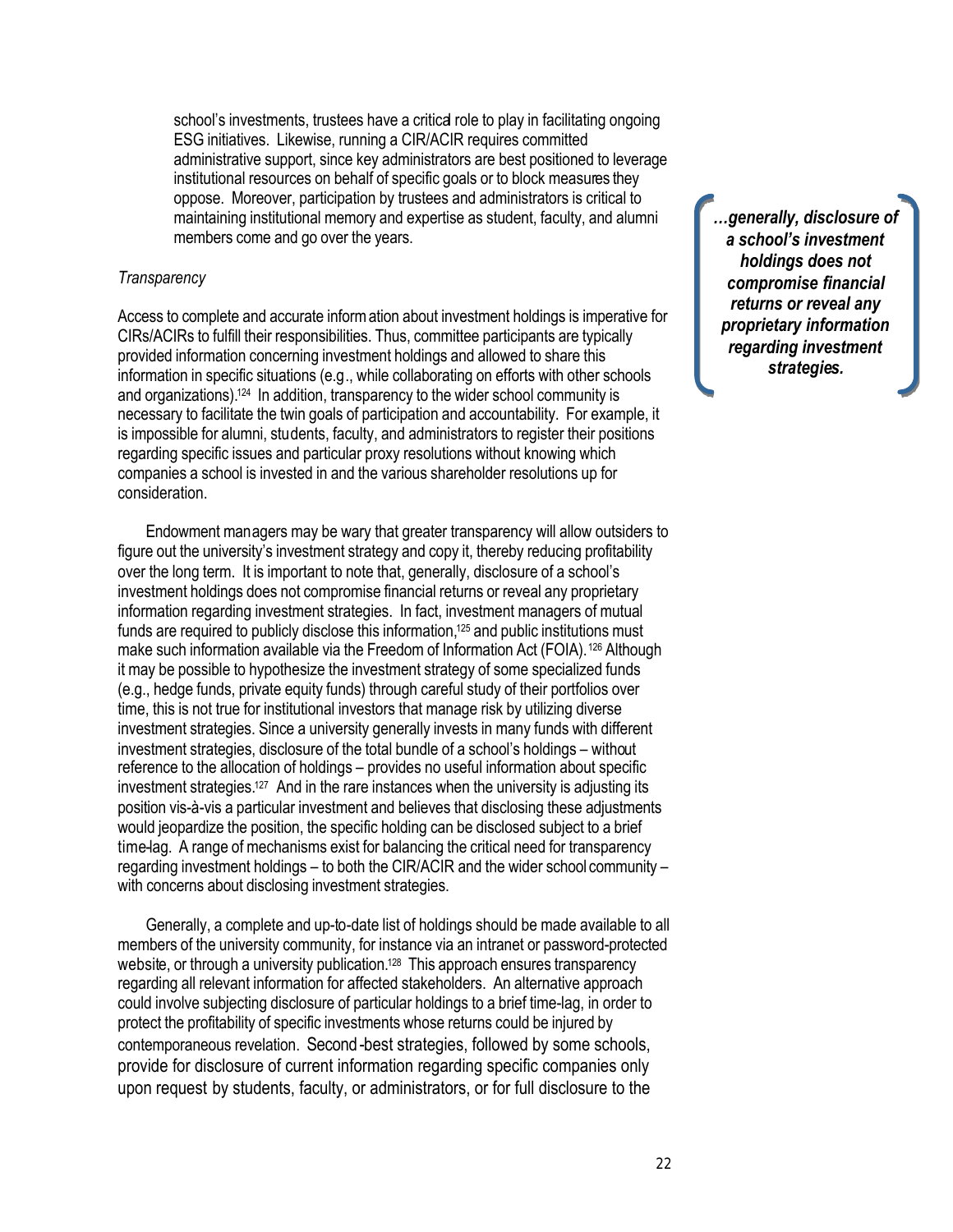Committee on Responsible Investing and only limited disclosure to the rest of the community. At state-run colleges and universities, current and complete information regarding investments is publicly available by law;<sup>129</sup> therefore facilitating effective ESG policies at public institutions could include promoting the wider accessibility of this information. Different combinations and variations of transparency policies may be appropriate for different institutions. Implementing an ESG policy involves deciding how to promote transparency effectively while still addressing potential concerns of university money managers.

Transparency is also necessary regarding both the activities of a CIR and the responsible investing policy framework of a school. The university community will be unable to hold a CIR/ACIR accountable for fulfilling its mandate without information regarding the agenda, meeting schedule, members, and past actions of the committee. For example, Swarthmore makes its proxy voting record available online,<sup>130</sup> while Williams opens up CIR meetings to the broader college community, <sup>131</sup> giving audience members the opportunity to learn more about the college's investor responsibility initiatives.

#### *Time & Resource Commitment*

As with all institutional initiatives, successful investor responsibility committees require an investment of both time and financial support. Designated administrators may need to give an hour or more of their time each week to support the committee, and other CIR/ACIR members must also be prepared to make an ongoing time commitment. The committee should plan to meet at least a few times a month for the duration of the school year to prepare for the spring proxy season and to oversee other socially responsible investing strategies. Meetings may need to be more frequent between February and May, when shareholders are asked to vote their proxy ballots.

Additionally, schools should plan on subscribing to an investment research service focused on ESG issues, such as the ESG Research and Analytics offered by Institutional Shareholder Services (ISS).<sup>132</sup> Appendix II(a) contains a short list of some available research services. However, no single source of research can be considered comprehensive or definitive. Where proxy voting guidelines may stipulate concordance with the recommendations of a particular research service, these recommendations should be open to challenge based on the broader principles underlying the proxy voting guidelines. The committee may also sponsor members' attendance at conferences so that they can keep up-to-date on activities in the field of responsible investing.

Finally, if a school decides to lead file a shareholder resolution, it must send at least one representative to present the resolution at the corporation's annual general meeting; however, that representative is not required to be faculty or staff, and may be an appointed volunteer from either inside or outside the school's community.

## *Empowered Committee Structure*

A broadly representative committee on investor responsibility (CIR) can be given the final authority to implement ESG-related decisions within the parameters set by its charter mandate, or an advisory committee (ACIR) can make recommendations to school trustees, who then have the ultimate authority to implement ESG measures.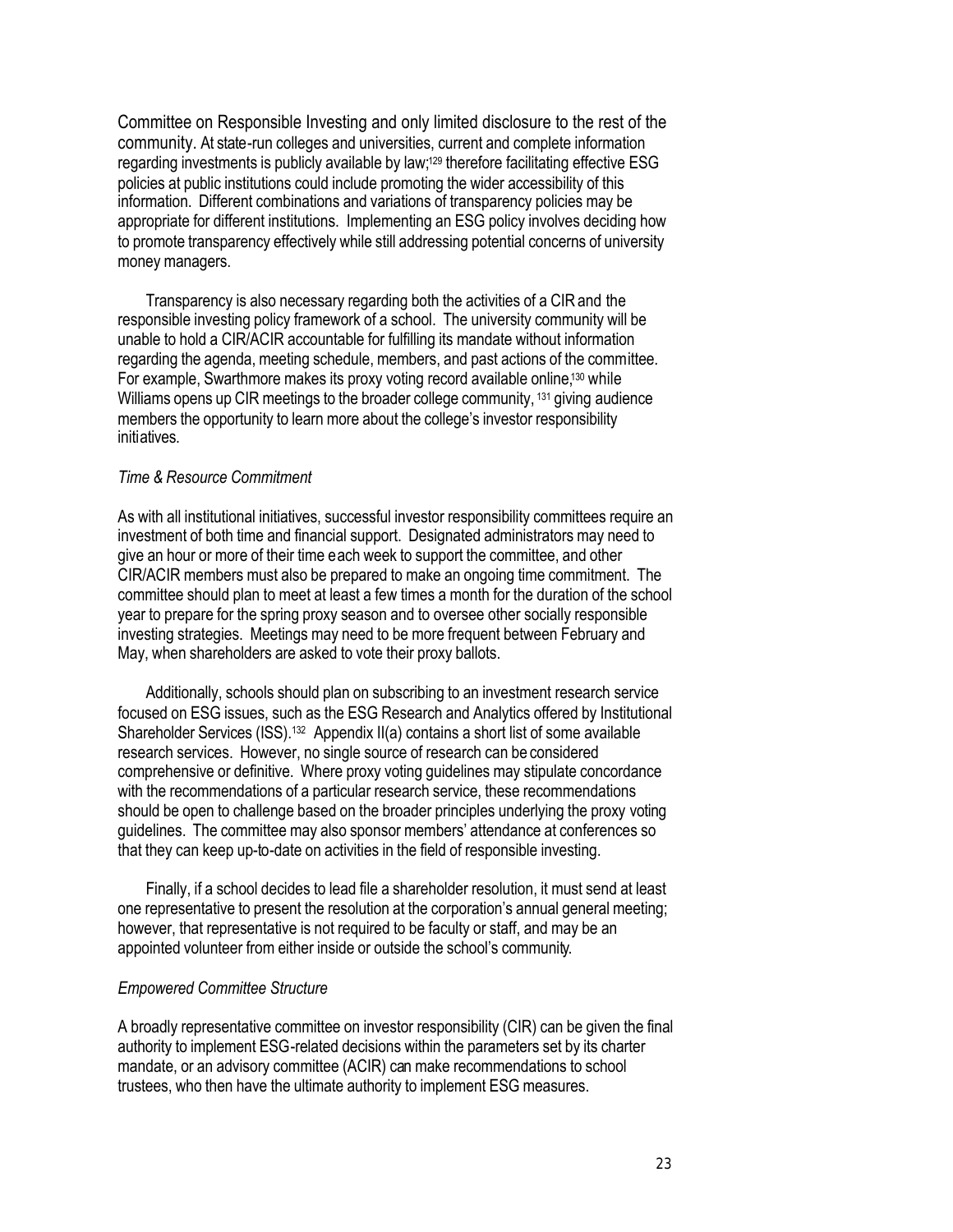Under the two-committee structure, an ACIR is the body that represents the various constituencies of the university community, while the CIR is composed only of trustees.<sup>133</sup> In this framework, the ACIR reviews ESG issues first and recommends actions to the CIR, which then acts on these recommendations. Effective use of a twocommittee structure requires that the CIR be bound by clear guidelines regarding the actions it must take in relation to ACIR recommendations. These guidelines must address both timeliness of implementation and the grounds for accepting or rejecting ACIR recommendations. The CIR, which excludes the wider university community, should be required to accept and implement the measures recommended by the ACIR, unless the CIR determines that the ACIR's recommendations would have more than a minimally negative impact on the institution's investment returns.<sup>134</sup> When an ACIR recommends strategies that have a larger impact on returns, such as suggesting significant investment in screened funds, the process by which the CIR decides whether to adopt or reject the ACIR's recommendation must be guided by the underlying purpose of the school's responsible investment policy as well as overall mission-related values. The grounds for such decisions should be made available to the university community in order to facilitate accountability and transparency and avoid arbitrary and capricious review. An effective working relationship between an ACIR and a CIR is facilitated by structuring committee membership to require that a few trustees serve concurrently on both committees.<sup>135</sup>

Accountability, transparency, participation, and non-arbitrary decision-making are more effectively facilitated by a single committee structure, in which a broadly representative CIR is empowered to implement ESG-related decisions. However, this unitary structure is only more effective if the legal authority to implement responsible investing policies is delegated to the committee, and the committee is provided with sufficient institutional resources to fulfill its mandate. The core concern is that the agents ultimately responsible for executing the strategies decided upon by the broadly representative CIR – including filing or co-filing shareholder resolutions, voting proxies, writing letters, engaging with company management, and applying positive or negative screens through investment allocation – must be members of or direc tly accountable to the committee, in order to ensure that policy recommendations are translated into practice.

Within committees, the decision-making process may vary depending on each school's particular values and history. For example, at Haverford College, an institution with Quaker roots, decisions on committees like the CIR are primarily made by consensus.<sup>136</sup> At most schools, CIRs and ACIRs are run by majority vote.<sup>137</sup>

#### *Clear and Broad Committee Mandate*

The responsibilities of the CIR/ACIR should be clearly articulated in the committee charter, and should be broad enough to allow the committee to explore and recommend a variety of responsible investing strategies. Guidelines regarding social screening, where appropriate, and shareholder advocacy in all instances, should be developed by the CIR/ACIR committee as soon as feasible, in consultation with students, alumni, faculty, administrators and trustees.

Shareholder advocacy (proxy voting) guidelines serve two essential purposes. First, they provide a clear mandate to the CIR/ACIR, thereby avoiding arbitrary decisions, spurring proactive engagement on ESG issues, and promoting public accountability.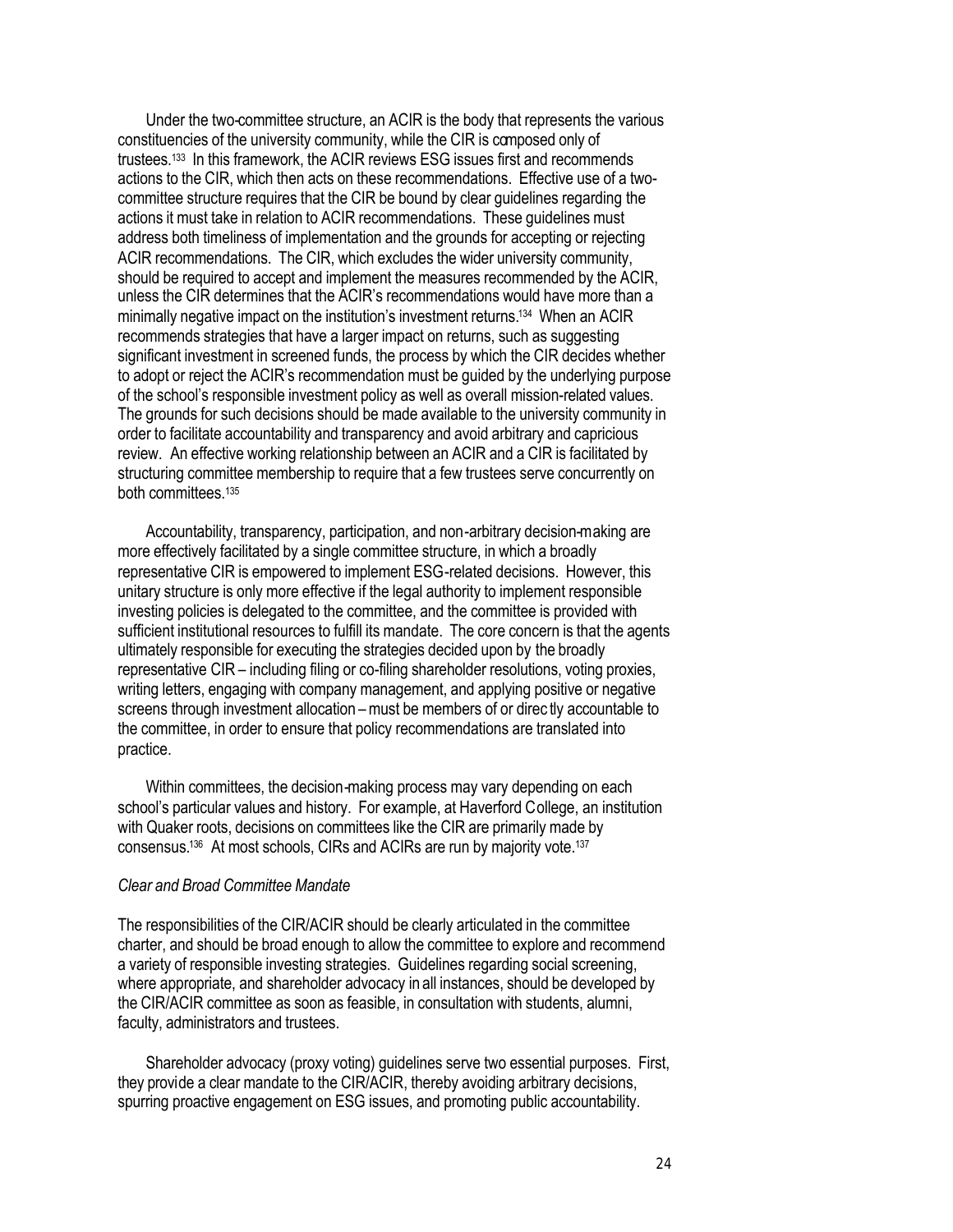Second, they substantially streamline the deliberation process in regards to filing or cofiling shareholder resolutions, voting in favor of proxy resolutions filed by other shareholders, and engaging in dialogue with companies. Due to time constraints and the wide diversity of college/university investment holdings, such streamlining is important if shareholder advocacy is to become a broadly utilized mechanism instead of an ad-hoc policy implemented on a case-by-case basis. These guidelines can be designed to inform engagement with companies, including letter-writing and meetings with company executives, as well as positions regarding specific proxy resolutions. Shareholder advocacy guidelines are generally developed by each institutional shareholder internally, in consultation with all relevant stakeholders, and are designed to reflect the specific mission and values of each institution.<sup>138</sup>

Likewise, broad principles of investment responsibility should provide guidance regarding other socially responsible investing strategies, such as ESG screening, community investing, and divestment. CIRs/ACIRs will be better able to identify ESG opportunities within the universe of SRI screened funds and community development financial institutions if a committee's responsibilities in these arenas are clear. By the same token, clear principles regarding divestmentwill add teeth to a school's shareholder advocacy, and will establish a framework for constructive dialogue among campus constituencies in relation to particular divestment issues that may arise.

A well-conceived ESG policy will incorporate these five core components in the mandate, corporate structure, and day-to-day operations of a committee on investor responsibility. Initially this involves establishing mechanisms for participation by students, faculty, alumni, trustees and administrators. This also requires development of proxy voting guidelines, clear articulation of the committee's scope of responsibility, and delegation of real decision-making ability so the CIR/ACIR is empowered to effectively fulfill its mandate. These structural underpinnings of a successful committee must be supported by ongoing transparency and publicity, along with an institutional commitment of time and resources.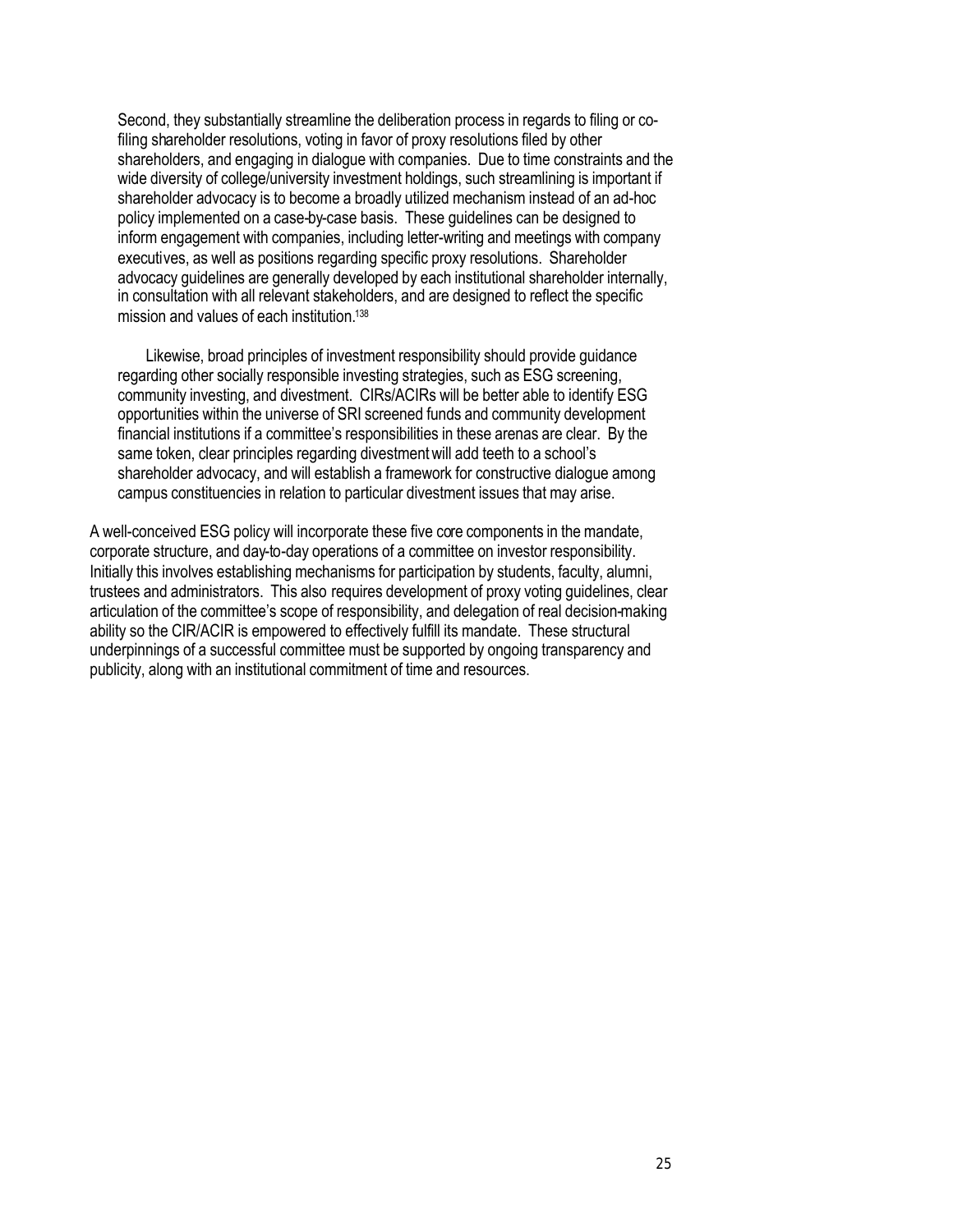# **APPENDIX I**

The following pages include three sample ESG policies: (a) Columbia University, (b) Stanford University, and (c) the University of Iowa. These policies are not 'model' ESG policies; each incorporates several important elements but falls short in other areas.

For instance, both Stanford University and Columbia University have good policies about membership in the advisory committee on investor responsibility. Stanford's committee of twelve voting members includes faculty, students, alumni, and staff, and the CEO of the Stanford Management Company serves as an ex-officio member, with the right to vote if there is a tie. Furthermore, all students can request that the university support a particular proxy resolution or take action on a specific issue by filing a simple form with the university Advisory Committee on Investor Responsibility (see form in Appendix 1B).The Columbia committee's twelve voting members are drawn "in equal proportion from the students, faculty, and alumni of the University, and the process for the appointment of its members will provide for the balanced representation, over time, of the University's divisions and schools. Two university administrators may sit as non-voting members…"

However, neither Stanford nor Columbia has an adequate policy on transparency of the University's holdings. Stanford provides the Advisory Committee "access to reasonably available data compiled by or on behalf of the University on companies currently held as pooled endowment securities," but does not provide for full disclosure to the University community. Similarly, the Advisory Committee at Columbia is provided "with current information on a confidential basis regarding endowment holdings and investment management actions of the University related to SRI issues under review by the Committee." These structures limit the ability of the University communities to be adequately informed on issues of social and environmental concern that may implicate University holdings, and thus limits the participatory role of the community on ESG investment issues.

The University of Iowa has an exemplary policy on transparency of the University's holdings ("The University will continue as a regular practice to make available through the Treasurer's Office web site listings of all its direct investments."). However, the University of Iowa has insufficient guidelines regarding the actions that university investment managers must take with respect to the advisory committee's recommendations ("Following submission of [Advisory Committee findings on a company's problematic business practices] the University Treasurer may elect to take whatever action is deemed appropriate.") These inadequate guidelines allow for arbitrary and capricious review of Advisory Committee findings, and undermine accountability and representation in the ESG policy.

The inclusion of these policies in this handbook is meant to provide examples of existing policies, yet each school should carefully design its own ESG policy with input from the various constituencies and community members of the school, careful consideration of the school's values, and inclusion of the important elements discussed in the *Policy Frameworks and Implementation* Section. Staff at the Responsible Endowments Coalition and Amnesty International USA would be happy to assist with drafting or revising a policy.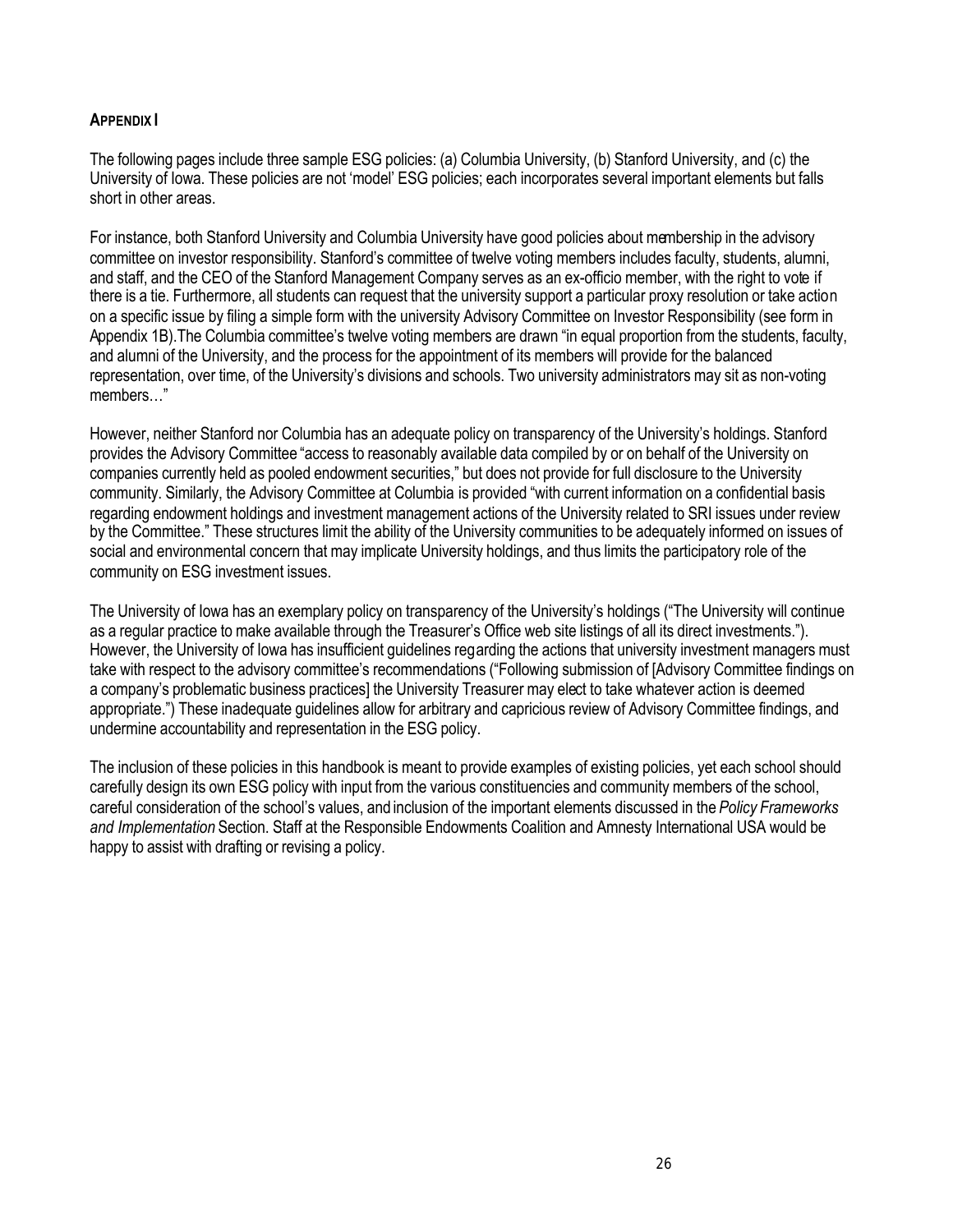# **COLUMBIA UNIVERSITY**

## **Proposal to Create an Advisory Committee on Socially Responsible Investing** February 25, 2000

At the direction of the University Trustees, the President will form an Advisory Committee on Socially Responsible Investing (the "Committee") to advise the University Trustees on ethical and social issues that arise in the management of the investments in the University's endowment. The following basic principles will guide the formation and activities of the Committee and the relations between it and other parts of the University:

- 1. The Committee will be a permanent addition to the University, with an established process for the selection of its members, a growing body of experience and expertise regarding socially responsible investing ("SRI"), stable working relationships with other parts of the University, including the University Administration, the University Senate, and the University Trustees, and an annual budget in support of its activities.
- 2. To ensure that the Committee is broadly representative of the University community, its twelve voting members will be drawn in equal proportion from students, faculty, and alumni of the University, and the process for the appointment of its members will provide for the balanced representation, over time, of the University's divisions and schools. Two university administrators may sit as non-voting members in addition to the twelve voting members.

Recognizing the Committee's need to master complex issues, and the desirability of continuity in its deliberations, terms of service will be two years for students and three years for faculty and alumni. Student members of the Committee will be nominated through student government organizations; faculty will be nominated by their divisional vice president, or by their dean and the provost, and alumni will be nominated by the University Vice President for Development & Alumni Relations from candidates identified by the various alumni associations of the schools. Of the four student members of the Committee, two will be Columbia undergraduates, (one from the College and one from the School of Engineering or the School of General Studies) and two will be graduate students, one nominated from among candidates identified by the student government organizations of the Health Sciences Division and one nominated from among candidates identified by the graduate student organizations on the Morningside campus. The student caucus of the University Senate will make the final selection of nominees for the student members of the Committee. Of the faculty members of the Committee, one will be chosen from the faculty of Arts and Sciences in consultation with the Executive Committee of the Arts & Sciences, one from faculty of the Health Sciences Division, and two from the faculties of the School of Business, the School of Law, the School of Architecture, the School of Engineering, the School of Journalism, and the School of Social Work. The four alumni members of the Committee will be chosen from the same groupings of schools as the faculty members. The University Vice President of Development and Alumni Affairs will solicit candidates from the corresponding alumni associations, and forward nominations to the President of the University. Appointments to the Committee will be made by the President, who will also designate a chairperson from among the faculty members of the Committee.

3. The Committee will set its own agenda within the broad arena of socially responsible investing, and will, by formal vote of a majority of the Committee membership, make recommendations to the University Trustees on issues related to investments in the University's endowment, including but not limited to the exercise of the University's proxy-voting rights, shareholder initiatives, and portfolio screening.

Because of the potential number and complexity of the concerns that might be raised with respect to an endowment the size of the University's, it will be desirable for the Committee to be able to focus its concerns on a subset of SRI issues each year. To this end, the Committee will set out a specific agenda to the Columbia community each fall to be submitted to the University Trustees and the University Senate. The Committee,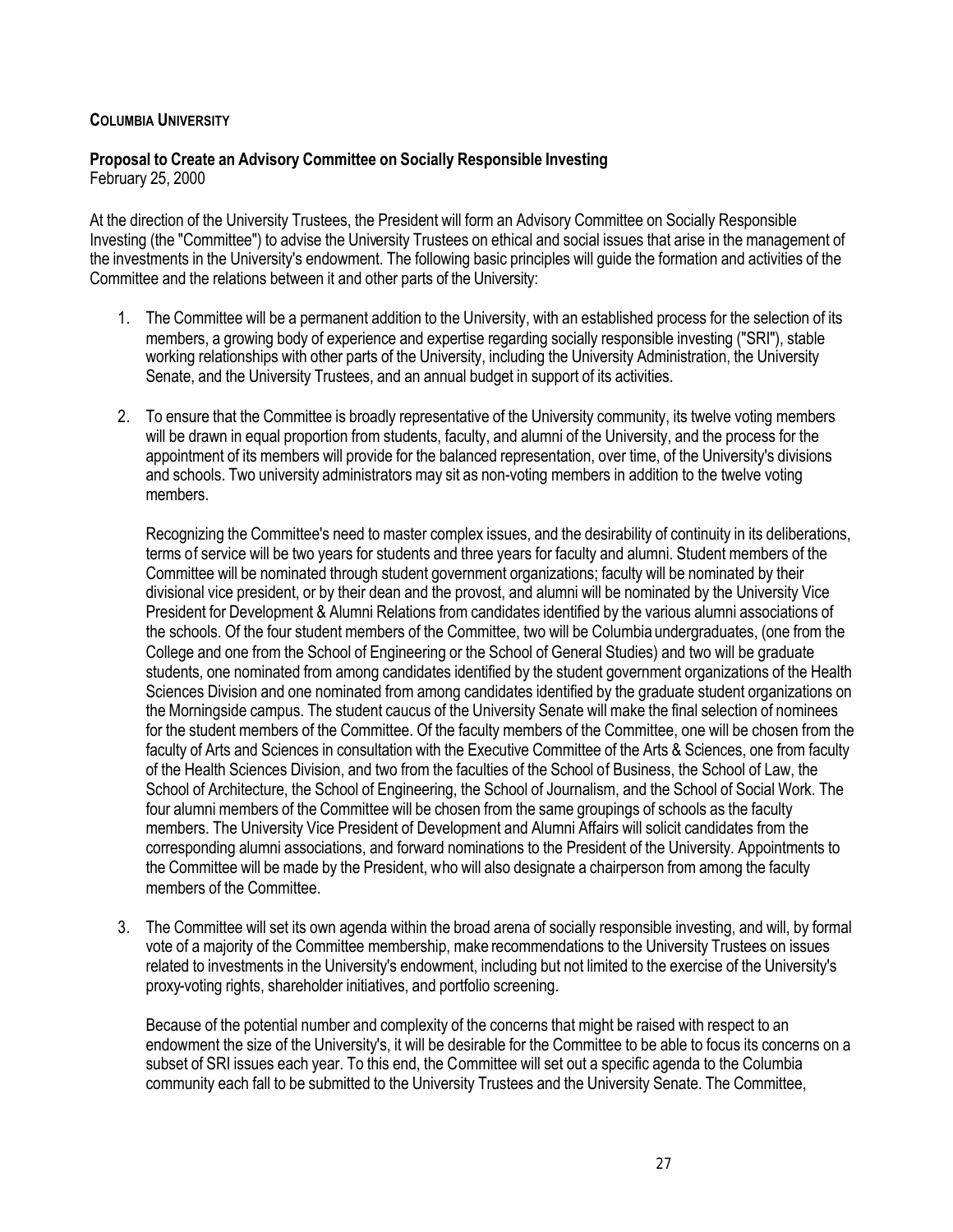however, will determine the SRI issues it researches and the recommendations it makes to the University, including its response to issues that arise after the preparation of its annual agenda.

- 4. To guide it in its work, the Committee may choose to adopt a set of principles that broadly define its objectives and concerns regarding socially responsible investing by the University. In preparing such a statement the Committee would draw on resources and representative bodies across the University. To adopt a set of core principles, the Committee will be required to formally approve them by a 2/3 majority of its members. The same approval requirement will apply to any subsequent amendments of those principles.
- 5. To carry out its work, the Committee will need to be well-informed regarding the particular SRI issues it chooses to pursue and regarding the University's endowment investments. To inform itself generally on SRI issues, the Committee may hear presentations from concerned members of the Columbia community (students, alumni, faculty, and staff) and invite experts from inside and outside the University to provide information. The University will support the Committee's information needs with respect to SRI issues, including providing subscriptions to the issue-monitoring services of respected research organizations such as the Investor Responsibility Research Center. The University will also provide the Committee with current information on a confidential basis regarding endowment holdings and investment management actions of the University related to SRI issues under review by the Committee. The Committee's deliberations using such information will take place in executive session, and information given the Committee regarding the University's endowment will be held in confidence by members of the Committee and used solely to formulate recommendations from the Committee to the University Trustees. To keep the Columbia community informed on SRI matters pertaining to the endowment, the Committee's formal recommendations to the University Trustees and the subsequent action or response by the University Trustees will be made public. In addition, each year the University will prepare and make available a list of the foreign and domestic publicly held corporations whose shares were held by the University's managed endowment as of the preceding June 30, the last day of the previous fiscal year.
- 6. The Committee will prepare an annual report on its activities during each academic year. In addition, during the fall of its third year of operation, a special committee, appointed by the President of the University and incorporating members from the Committee, the University Trustees, the University Senate and the Administration, will review the workings of the Committee and recommend modifications of its design or procedures, as suggested by experience, to the University Trustees.
- 7. The Committee and the University Trustees will develop a direct working relationship supported, as necessary, by the Office of the Secretary of the University and the Finance Office. In at least one potential area of activity, proxy voting, that relationship must be closely coordinated, given the relatively brief time available to respond to proxy proposals. The University Trustees may choose to establish a special subcommittee to work with the Advisory Committee in addressing SRI issues.
- 8. The final fiduciary responsibility for the management of the investments that support the University's mission lies with the University Trustees. The Committee's recommendations to the University Trustees will therefore be advisory in nature.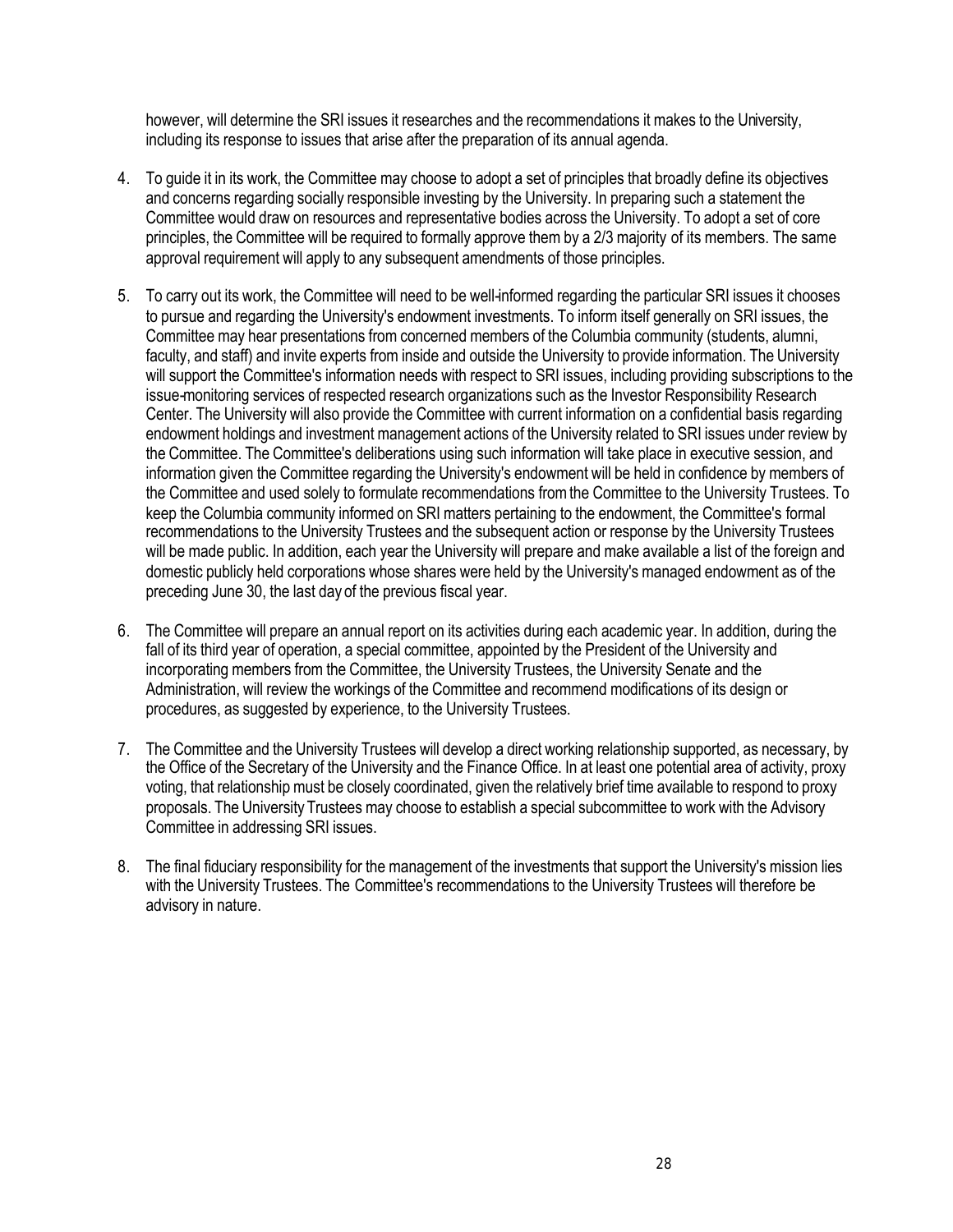# **STANFORD UNIVERSITY**

## **Statement on Investment Responsibility Concerning Endowment Securities October 15, 2002 (supersedes all previous statements)**

# **1. PREAMBLE**

- 1.1. The primary fiduciary responsibility of the University Trustees in investing and managing the University's endowment securities is to maximize the financial return on those resources, taking into account the amount of risk appropriate for University investment policy. However, when the Trustees adjudge that corporate policies or practices cause substantial social injury11, they, as responsible and ethical investors, shall give independent weight to this factor in their investment responsibility policies and proxy voting practices related to corporate securities.
- 1.2. The authority to take ethical factors into account when setting investment responsibility policies and proxy voting practices addressing endowment securities derives primarily from the stewardship responsibilities which attend the ownership of endowment securities. The policies and procedures in this Statement recognize that there is no practical way for the University to avoid having an effect on the outcome of issues involving corporations in which it has invested, and that, consequently, the effect should be as thoughtful and considered as possible.
- 1.3. However, decisions regarding investment responsibility frequently are controversial, and the Trustees recognize that they may not speak for the University on issues of public policy, except those that directly impinge upon Stanford as an educational institution.Therefore, all actions taken pursuant to these policies and procedures should be understood as judgments by the Trustees made in discharging their duties as an investor in corporations, and such an action should not be interpreted to represent the view of all members—or of any particular member—of the University.

# **2. POLICY GUIDELINES**

 $\overline{a}$ 

2.1 Selection and Retention of Endowment Securities

 $^{\rm 1}$  Substantial Social Injury: With regard to corporate behavior, substantial social injury is defined as the injurious impact on employees, consumers, and/or other individuals, or groups resulting directly from specific actions or inactions by a company. Included in this category are actions that violate, subvert, or frustrate the enforcement of rules of domestic or international law intended to protect individuals and/or groups against deprivation of health, safety, basic freedoms or human rights. Only actions or inactions by companies that are proximate to and directly responsible for identifiable social injury will be regarded as falling within these guidelines.

For the purposes of these Guidelines corporate activity that creates a potential for social injury to occur shall not itself be construed as socially injurious. Similarly, for the purposes of these guidelines, social injury shall only in unusual circumstances include the act of doing business with other companies which are themselves engaged in sociallyinjurious activities.

Under this policy, allegations of substantial social injury will be examined on a case-by-case basis using the best available evidence and allowing parties to the allegation reasonable time to develop and disseminate that evidence.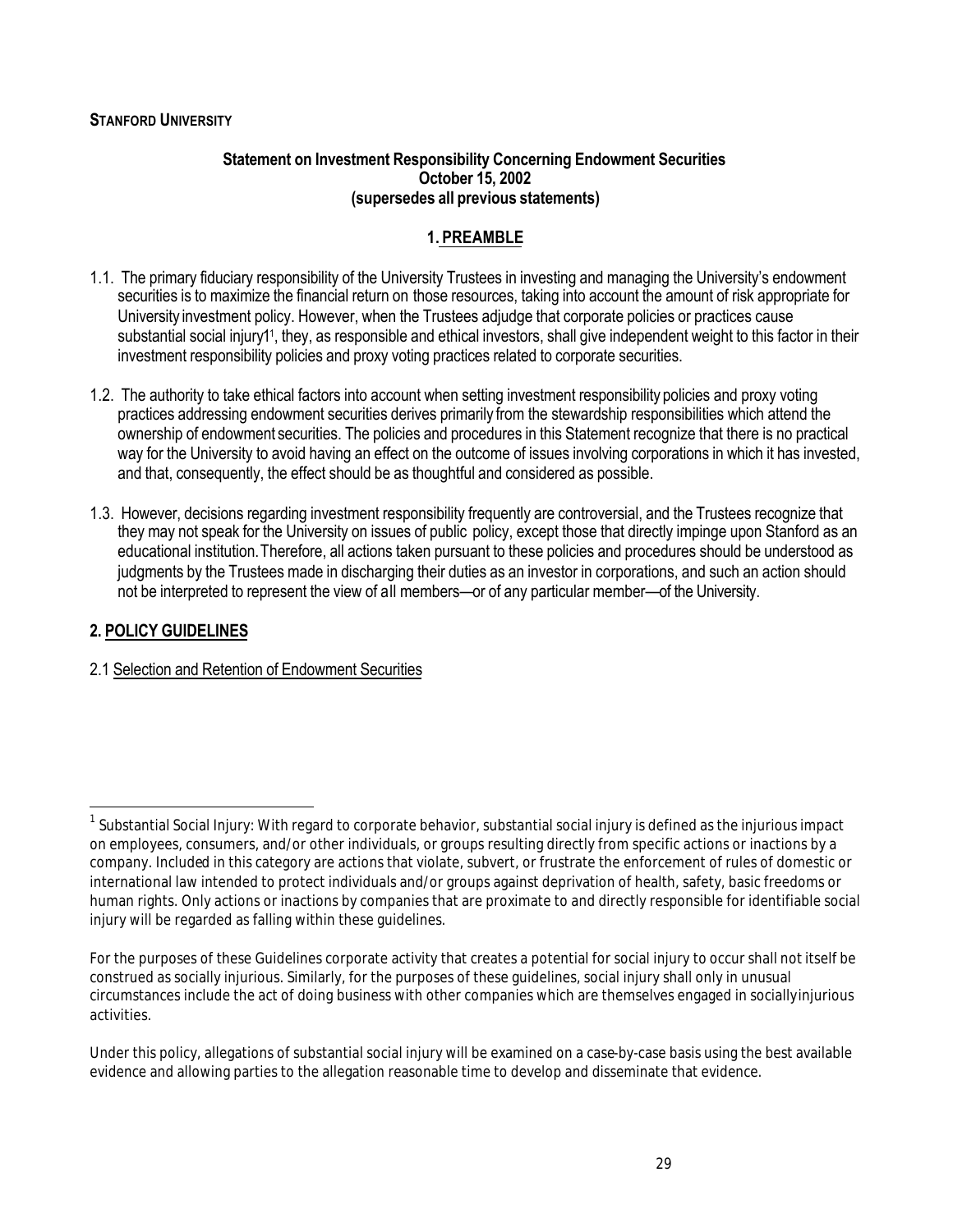- a) Maximum economic return shall be the primary criterion for the selection of the University's endowment securities.2<sup>2</sup> Maximum economic return shall also be the primary criterion for the retention of the University's endowment securities except in the cases covered by paragraph 2.3 In both cases, when assessing the expected return on the securities of a company, the investment manager or advisor shall take into consideration any substantial social iniury caused by company activities which in his or her opinion is likely to have a negative impact on the value of the investment.
- b) In no event will an endowment security be selected or retained for the primary purpose of thereby encouraging or expressing approval of a company's activities, or alternatively, for the primary purpose of placing the University in a position to contest a company's activities.

# 2.2 Exercise of Shareholder Rights

- a) Proxy Voting Guidelines: From time to time Trustees will review, update and/or develop proxy voting guidelines that address issues of substantial social injury by companies in which the University invests.
- b) Voting: On any shareholder resolution involving social issues, the Trustees shall:(1) normally vote according to existing University Investment Responsibility Proxy Voting Guidelines, (2) vote to "abstain" when no Proxy Voting Guidelines exist, or (3) "not vote" in cases where SCIR has determined that "not voting" on a resolution is in the best interest of the University.
- c) Representations: When the Trustees conclude that the company's activities cause substantial social injury, they may make formal or informal representations to corporate management to explain or reinforce their position on proxy issues and on issues where no proxy is presented.

## 2.3 Divestment

Where the Trustees conclude that a company's activities or policies cause substantial social injury, and the Trustees conclude that:

- a) a desired change in the company's activities would have a direct and material effect in alleviating such injury,
- b) the Trustees have exhausted their practicable shareholder rights in seeking to modify the company's activities to eliminate or reduce the substantial social injury thereby caused,
- c) the company has been afforded the maximum reasonable opportunity to alter its activities,
- d) no alleviation of the substantial social injury by the company is likely within a reasonable time; the Trustees will consider the alternative of not continuing to exercise their shareholder rights under the foregoing paragraphs, and may, when such an action is consistent with their fiduciary obligations, instead sell the securities in question within a reasonable period of time.

## 2.4 Exceptions

 $\overline{a}$ 

If the Trustees conclude that a specific Trustee action otherwise indicated under these Guidelines is likely to impair the capacity of the University to carry out its educationalmission (for example, by causing significant adverse action on the part

 $^{\rm 2}$  Endowment security: an equity security held for investment as part of the University's endowment funds or other funds (such as loan funds, building and other temporary funds, reserve funds, and current funds) in which securities are held for investment.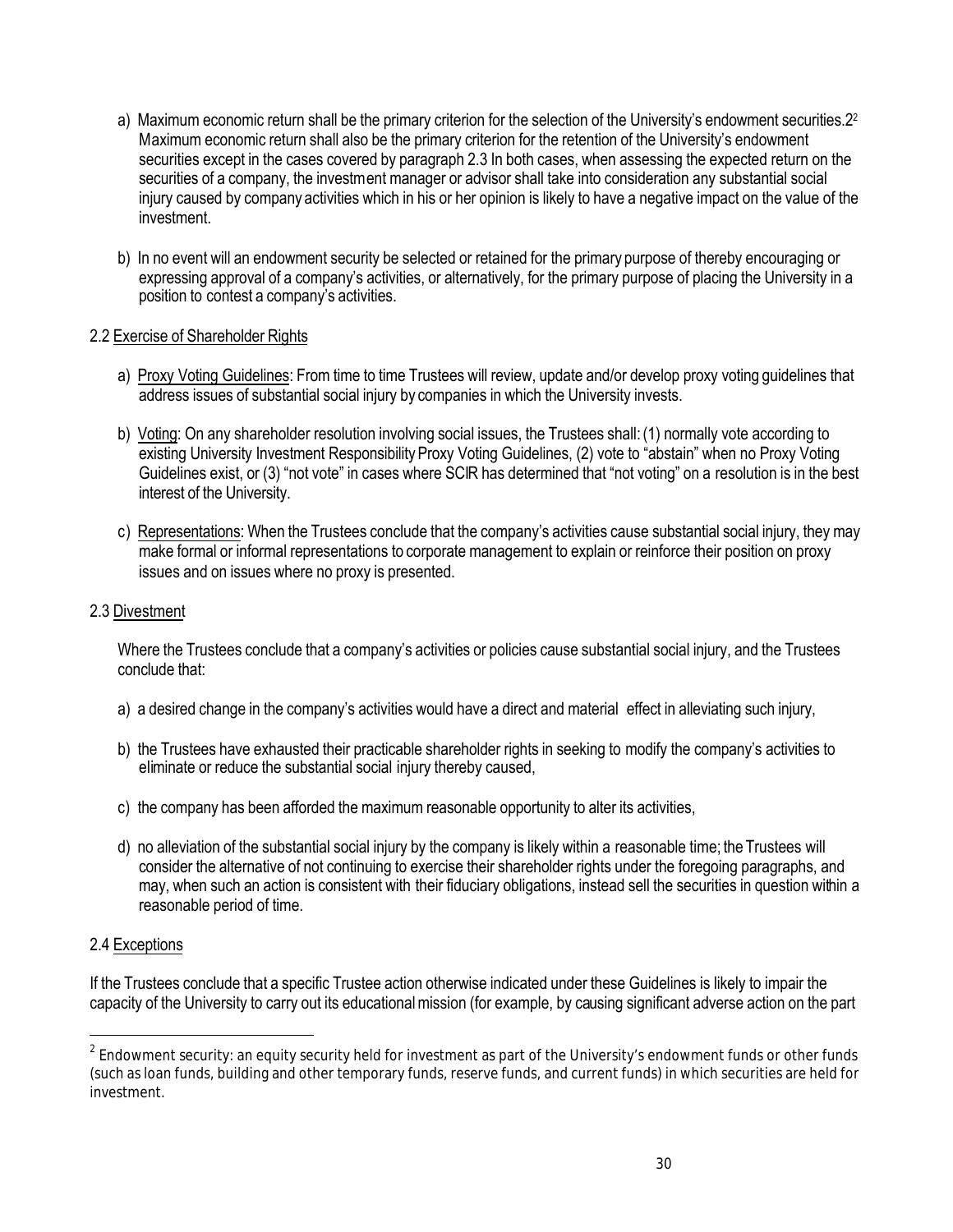of governmental or other external agencies or groups, or by causing deep divisions within the University community), then the Trustee need not take such action.

# **3. THE ADVISORY PANEL ON INVESTMENT RESPONSIBILITY**

An Advisory Panel on Investment Responsibility (APIR) 3shall advise University trustees and officers and make recommendations to the President (or his designee) and the Trustees' Special Committee on Investment Responsibility (SCIR) concerning investment responsibility matters.

# 3.1 Specific Duties

The APIR has been designated as the University body responsible for implementation of the policy guidelines on investment responsibility. The Panel shall be advisory to the SCIR and the President, with the following functions:

- 1. Consider proposals from the University community regarding specific investmentresponsibility concerns, first determining whether or not there is an allegation of substantial social injury;
- 2. Monitor trends and activities in investment responsibility that have an impact on educational institutional investors;
- 3. Conduct research, update company files, and provide analyses when appropriate;
- 4. Make recommendations to the SCIR on how to vote proxies and on any new issues which may warrant attention;
- 5. Respond to specific requests from the SCIR or President.

# 3.2 APIR Membership

- a) There is hereby established an Advisory Panel on Investment Responsibility to be composed of twelve voting members including: four members of the Academic Council nominated by the Faculty Senate Committee on Committees; four students (two undergraduates, two graduates) nominated by the Student Senate Committee on Nominations; two alumni representatives appointed by the President in consultation with appropriate University representatives; two staffmembers appointed by the President. The Chief Executive Officer of the Stanford Management Company (or his/her designee) shall serve as an ex-officio member. The CEO may vote if there is a tie.
- b) Members shall be appointed for at least two years and may be reappointed.Members shall serve until their successors take office. In the event of a vacancycaused by death, disability, or resignation of a member, the President of the University shall appoint a replacement, who shall serve until the expiration of such member's term and until a successor takes office.
- c) The APIR Chair shall be appointed by the President of the University.

# 3.3 Organization

- a) The APIR shall meet on call of the Chair and no less than twice during the academic year. At the Chair's discretion, the APIR may also conduct business via conference call.
- b) The Chair is responsible for setting agendas. The Chair shall take as an agenda item any matter referred by the Board of Trustees, the President, or the ChiefExecutive Officer of the Stanford Management Company. The Chair shall also take as an agenda item any matter submitted by two or more members of the APIR. In addition, the APIR will consider written proposals from any member or group of the Stanford community for possible inclusion on the agenda. The Chief Executive Officer of the Stanford Management Company shall, whenever practicable, give

 3 Previously the Commission on Investment Responsibility (CIR)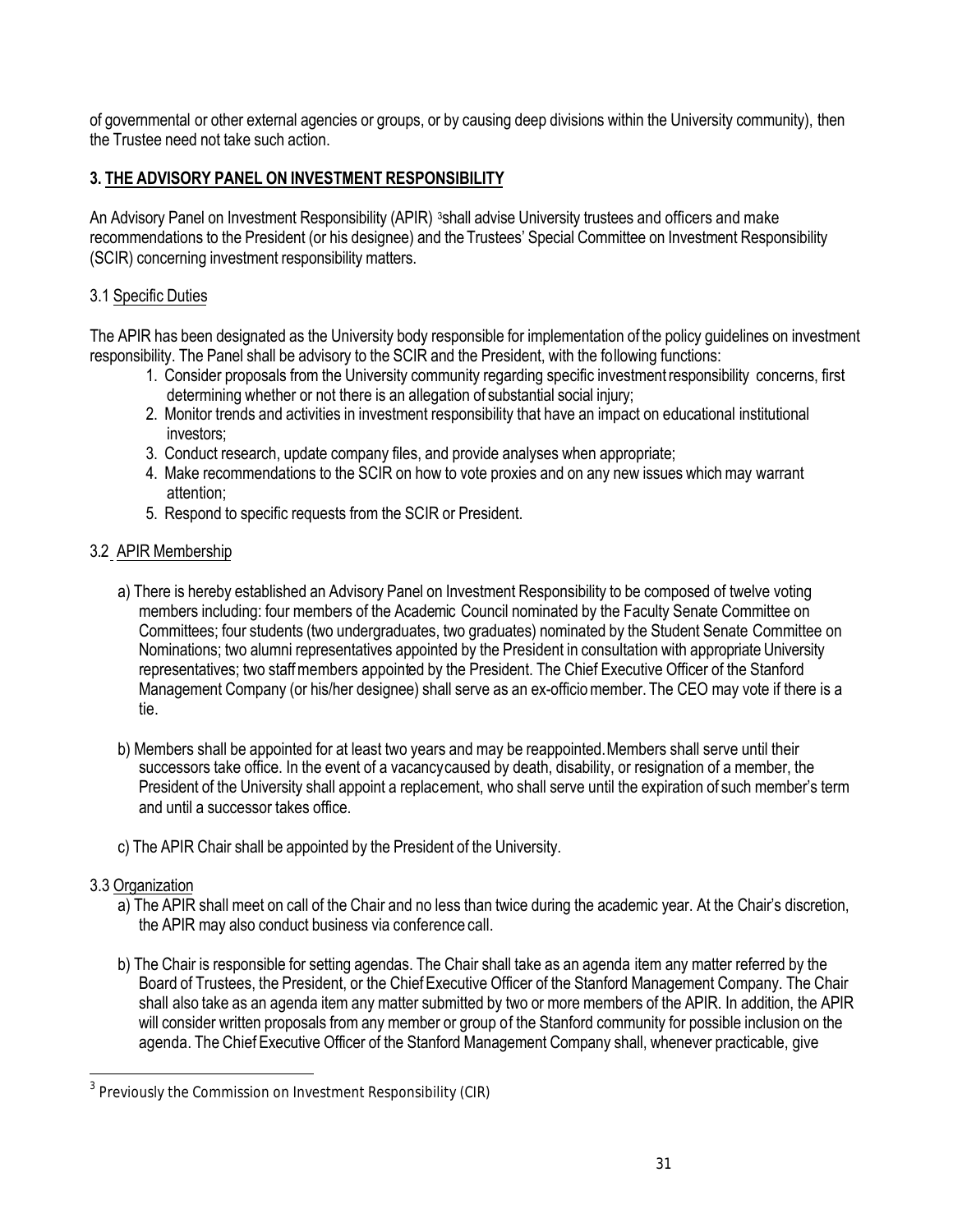reasonable notice to the APIR of any matter pertaining to the University's endowment securities which could be within the purview of the APIR.

- c) The APIR may ask individuals, whether or not connected with the University, to attend its meetings as consultants or otherwise provide advice and information.
- d) The Stanford Management Company shall be responsible for providing staff and secretarial assistance to the APIR.
- e) To assist in its review of social responsibility proxy issues, the APIR will have access to reasonably available data compiled by or on behalf of the University on companies currently held as pooled<sup>4</sup> endowment securities.
- f) The APIR may establish committees of its members to serve at the pleasure of the APIR.
- g) The APIR may establish rules of procedure, subject to the provisions of this statement.

# 3.4 Operations

 $\overline{a}$ 

- a) Within the Guidelines established under Section 2, the APIR shall examine issues of investment responsibility involving the University's endowment securities andmake appropriate recommendations for action by the Trustees. Such recommendations shall take into consideration the following factors: (1) the facts and information the APIR has gathered in its study of the issues; (2) the opinions expressed within the Stanford community regarding the issues; and (3) the legal and financial impact of the recommended action.
- b) If the APIR determines that a substantial issue arises within the Guidelines established under Section 2, the APIR may, at its discretion, sponsor or encourage the convening of occasional local public meetings or forums to assess the views of members of the Stanford community concerning such an issue.
- c) All recommendations by the APIR to the Trustees shall be the result of the following two-step process. (1) When the APIR receives from any member of the University community, including a member of the APIR, a written request for action under this Statement, the APIR shall first determine whether the request, on its face and assuming its factual accuracy, appears to constitute an allegation of substantial social injury against a firm in which Stanford has a direct investment. Such a determination must be made before an allegation may be considered further, and the determination shall be made only by an affirmative majority vote, a quorum being present. If the APIR fails to make such a determination, it shall advise the individual making the request that no further steps will be taken unless persuasive additional evidence or arguments are presented to the APIR. (2) If the APIR by this determination agrees to consider the allegation further, it shall investigate and analyze the allegation in whatever manner it deems appropriate and may then make a recommendation to the Trustees, provided that the recommendation is first approved by the majority of the APIR's members present. Six out of twelve voting members constitute a quorum. Recommendations may call for voting Stanford's shares in shareholder resolutions, making representation to management, divestment of securities, or other action as the APIR deems appropriate.
- d) The APIR shall make its recommendation in writing to the Trustees and the President. The recommendation shall be accompanied by factual findings and an analysis of the question involved. Voting members of the APIR who hold dissenting or divergent views may submit them in writing with the APIR's recommendation. The recommendation, together with accompanying materials, may, at the discretion of the APIR, be made available for public distribution.

 $^4$  An investment pool is a commingled group of investment funds and assets. The vast majority of the University's endowment assets are retained in commingled pools.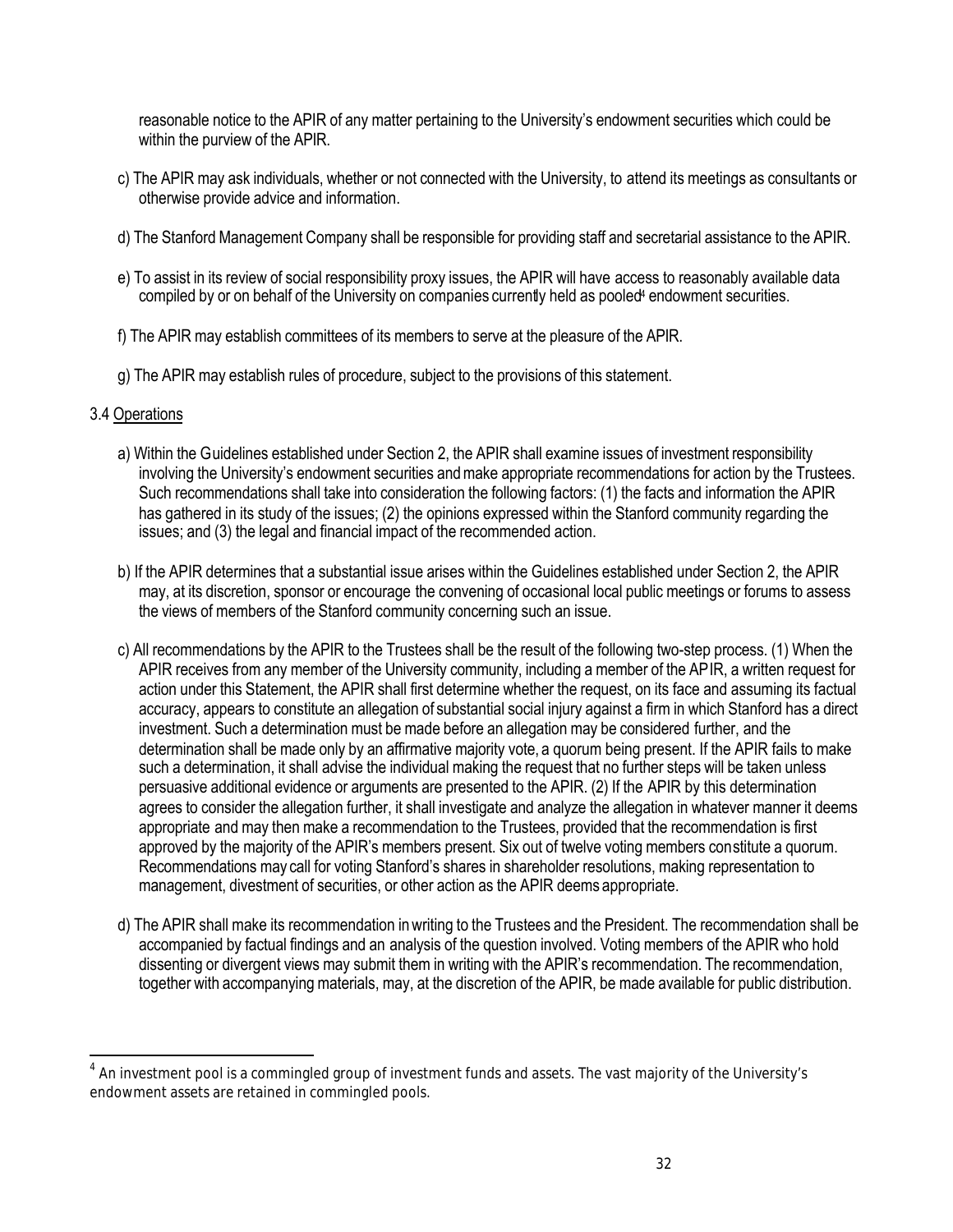- e) Where the APIR indicates a desire to deliberate on a proxy or divestment issue, the Trustees will, where practicable, await a timely recommendation from the APIR before taking action.
- f) The Trustees will make decisions on all recommendations for action under this policy. Should the Trustees decide not to accept a recommendation of the APIR, the APIR will be informed of the reasons for the Trustees' actions.

# **4. OTHER MATTERS**

- 4.1 Nothing in this Statement shall be deemed to delegate the Trustees' investmentresponsibilities, or any part of them, to the APIR or any other person or body.
- 4.2 The Trustees may amend this Statement from time to time.
- 4.3 The APIR may, from time to time, submit recommendations to the Trustees for amendments to this Statement.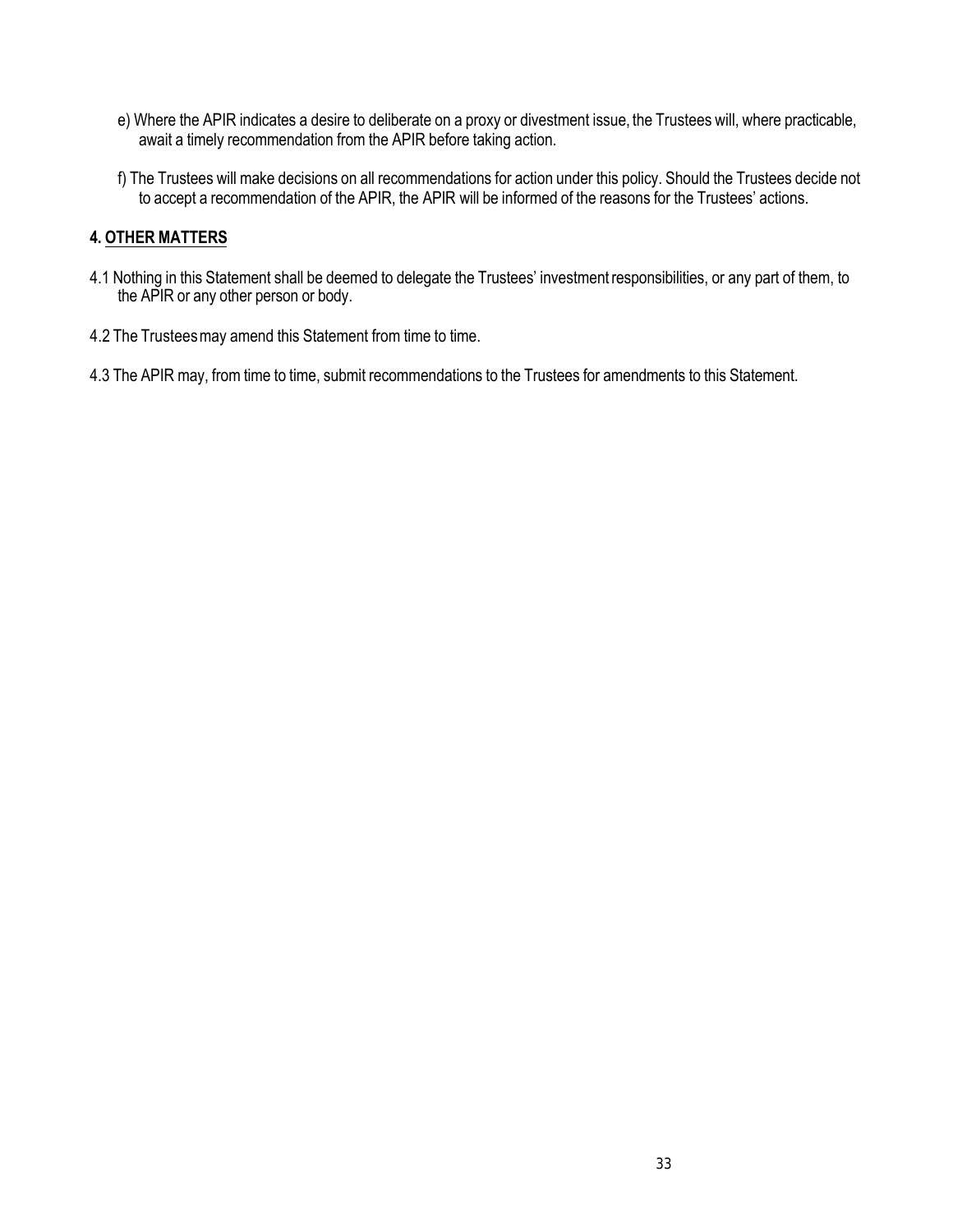# **STANFORD UNIVERSITY**

## **Request For Review Advisory Panel on Investment Responsibility – APIR**

| TO BE COMPLETED BY APIR                                                                                                                                                                                                             |
|-------------------------------------------------------------------------------------------------------------------------------------------------------------------------------------------------------------------------------------|
| Date ________________________                                                                                                                                                                                                       |
| Recommend Full APIR Review ___ Yes ___ No ___ Revise & Resubmit ____ Reason ___________                                                                                                                                             |
| <b>Requestor Notification Date Reason:</b> Reason: Records and Research Control of the Control of the Control of the Control of the Control of the Control of the Control of the Control of the Control of the Control of the Contr |
|                                                                                                                                                                                                                                     |
| <b>SUMMARY</b>                                                                                                                                                                                                                      |
|                                                                                                                                                                                                                                     |
|                                                                                                                                                                                                                                     |
|                                                                                                                                                                                                                                     |
| Specific (Target)/Subject of Review: ___                                                                                                                                                                                            |
| Core Social Issue Category: (see Core Issue & Sub-Issue Category Reference Table)                                                                                                                                                   |
| __ Corporate Governance<br>__ Diversity/Non-Discrimination                                                                                                                                                                          |
| <b>Environment</b><br>- Human Rights                                                                                                                                                                                                |
| <b>Environment</b><br>Labor Related                                                                                                                                                                                                 |
| <b>Tobacco</b>                                                                                                                                                                                                                      |
|                                                                                                                                                                                                                                     |
|                                                                                                                                                                                                                                     |
| Allegation of Substantial Social Injury: (see Preamble to Statement on Investment Responsibility for definition of<br>"substantial social injury)                                                                                   |
| <b>Brief Background Summary:</b><br>(Please include additional details as attachments)                                                                                                                                              |
| <b>Your Position:</b>                                                                                                                                                                                                               |
| What Action(s) Would You Like to Recommend to the APIR & Why:                                                                                                                                                                       |
| Disinvestment & if so Why:                                                                                                                                                                                                          |
| Divestment & if so Why:                                                                                                                                                                                                             |
| Other Action & if so What Form:                                                                                                                                                                                                     |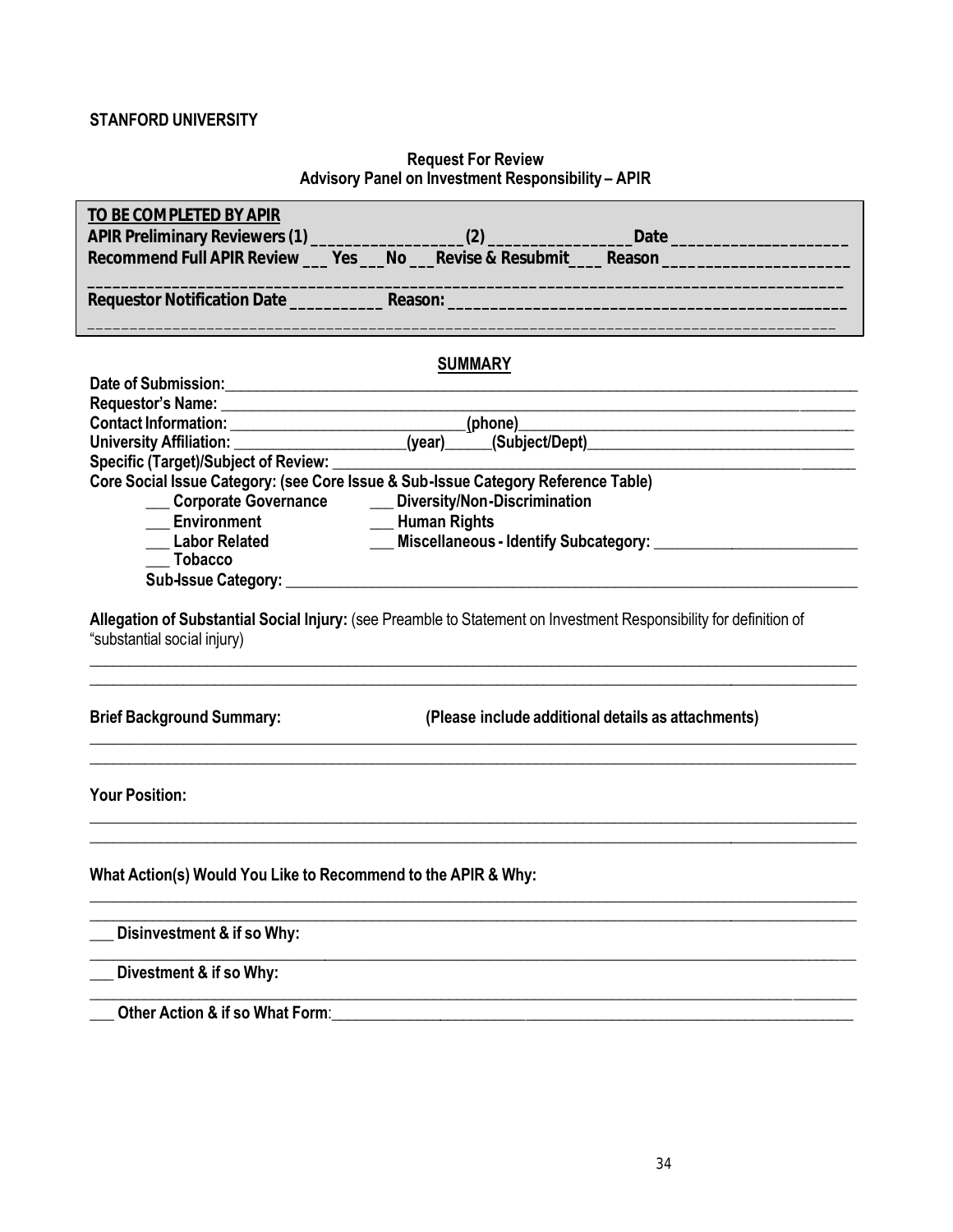# **UNIVERSITY OF IOWA**

# **Financial Investments: Management of Complaints**

# Background:

The Board of Regents and its Investment Committee set investment policy in accordance with the Iowa Statutes, Iowa Code Chapter 12B. The Board delegates management and oversight authority for the investment program to each institution. The University of Iowa maintains an investment portfolio in accordance with the policy and procedures defined by the Board of Regents and for the purpose of assisting The University of Iowa in carrying out its educational mission. The Board and the University recognize their fiduciary responsibility to manage this portfolio wisely with the view of maximizing financial returns with a prudent level of risk.

# Proposal:

The University will continue as a regular practice to make available through the Treasurer's Office web site, listings of all its direct investments.

At the University of Iowa an Investment Advisory Committee has been in place for many years to advise the Treasurer. The University of Iowa proposes that as a part of its duties, the Investment Advisory Committee receive and evaluate complaints from faculty, staff or students about any securities held within the University portfolios. Whenever the University's Investment Advisory Committee finds, following a complaint setting forth facts providing substantial evidence that the University has a direct investment in a company whose current policies or practices are causing substantial injuries to its employees, consumers or society as a whole that warrants shareholder concern, it shall advise the Treasurer of the University of its findings.

When the Committee advises the above conditions exist, the Treasurer shall consider the result and as appropriate, shall communicate those findings, as well as any Treasurer's office recommendations to the President of the University and the Board of Regents office.

Following submission of findings the University Treasurer may elect to take whatever action is deemed appropriate. Actions may include, without limitation, a decision to: (i) retain the investment without further action, (ii) communicate with the Board of Regents' investment advisors and appropriate fund managers regarding the investment, (iii) communicate with the company regarding the objectionable policies or practices, (iv) sponsor appropriate shareholder resolutions, or (v) recommend other measures including divestment to the Regents' Investment Committee. Any decisions to recommend divestment must take into account the fiduciary responsibility for the investments and the statutory criteria for investment of these public funds.

Should students, faculty or staff wish to address the Board directly on the University's investments or investment polic y, the Board's process is as follows:

"Students, faculty, and staff may request an opportunity to appear before the Board to discuss matters of interest and may request that an item be included on the agenda. Such requests should be made in writing to the president of the Board with a copy to the president of the university concerned. The request should include a statement as to the reason why a personal appearance is desired or why an item should be included on the agenda. A statement as to the exhaustion of local campus remedies, including specific persons or groups approached and their disposition of the matter, should also be included in the request. The president of the Board is empowered to permit such person or persons to appear or an item to be on the agenda, if, in the president's judgment, it is appropriate or unless there are unusual circumstances."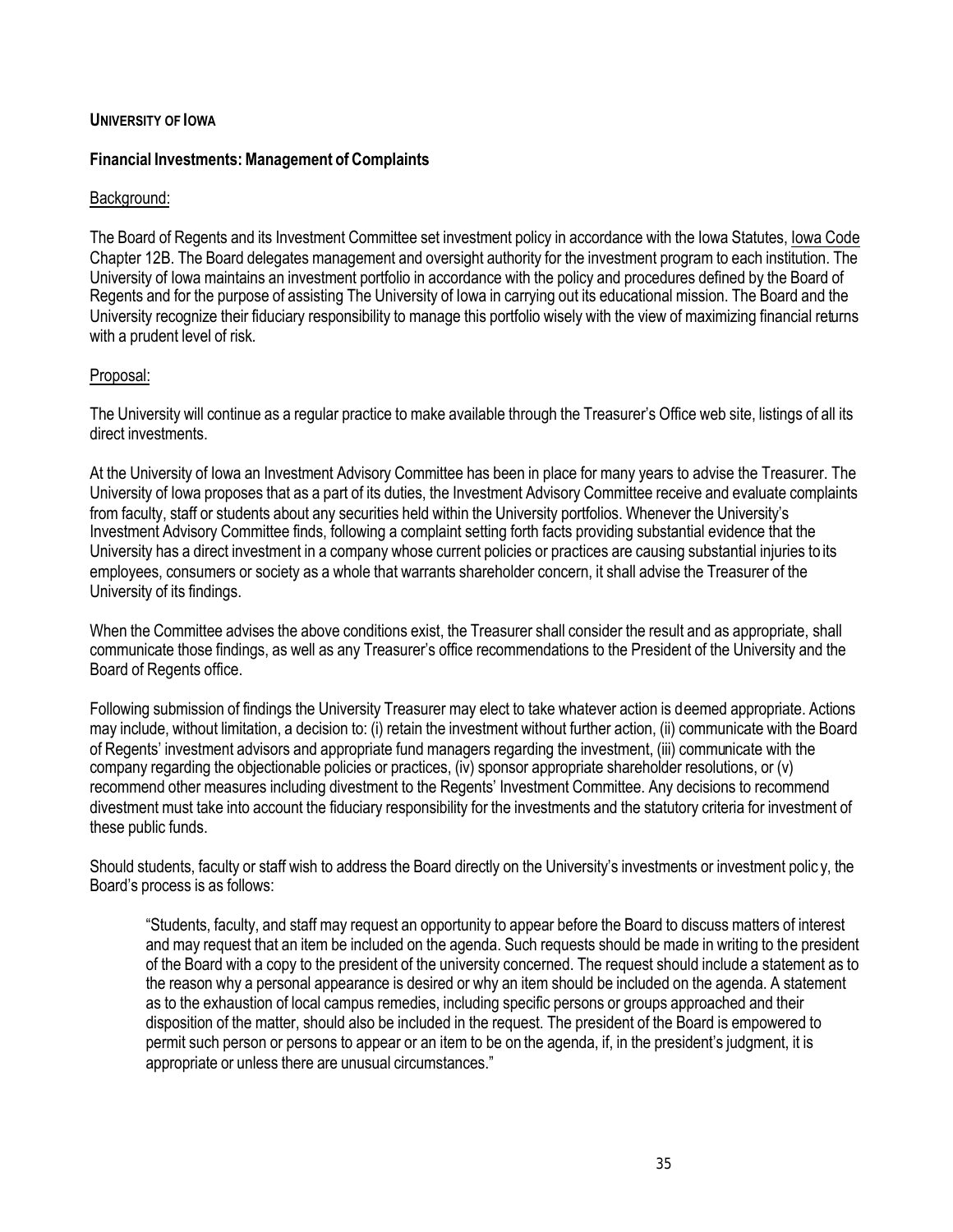# **APPENDIX II**

## **ORGANIZATIONAL RESOURCES**

# **Research Services\***

*EthVest database:* A compilation of a decade of shareholder resolutions and updates on current shareholder filings. This database, provided by the Interfaith Center on Corporate Responsibility, is available by subscription to institutional investors, universities, foundations, and other organizations. www.iccr.org

*Governance Metrics International:* Measures governance practices across a large universe of countries using standardized assessment techniques. www.gmiratings.com

*Innovest Strategic Value Advisors:* Structures sub-advisory mandates with asset management partners and provides custom portfolio analysis and research regarding risks generated by a companies' ability to handle political, environmental, labor, and human rights challenges. www.innovestgroup.com

*Institutional Shareholder Services:* ISS analyzes proxies and issues informed research and vote recommendations for more than 33,000 shareholder meetings each year. Investor Responsibility Research Center (IRRC), a subsidiary of ISS, is a leading source of information on corporate governance and social responsibility issues. Founded in 1972, IRRC provides proxy research and analysis, benchmarking products, and proxy voting services to institutional investors, corporations, law firms, foundations, academics and other organizations. www.isssproxy.com

*IW Financial:* Delivers socially responsible investment recommendations that can be customized for each client. www.iwfinancial.com

*KLD Research & Analytics:* Conducts social research and constructs indices for institutional investors. Institutional money managers use KLD's research to integrate environmental, social and governance factors into their investment decisions. www.kld.com

\*No single source of research can be considered comprehensive or definitive. Where proxy voting guidelines may stipulate concordance with the recommendations of a particular research service, these recommendations should be open to challenge based on the broader principles underlying proxy voting guidelines.

## **Networks and Nonprofits**

*As You Sow Foundation:* The Corporate Social Responsibility Program (CSRP) of As You Sow provides research, analysis, and advice to assist foundations and other institutional investors engage in effective shareholder advocacy.

# Website: www.asyousow.org

*Friends of the Earth:* Friends of the Earth (FoE) is the U.S. voice of an influential, international network of grassroots groups in 70 countries. FoE is the only national environmental organization to offer its members the opportunity to use the power of their shares to advance the group's campaign priorities. FoE will coordinate and file shareholder resolutions on behalf of its members. Website: www.foe.org Phone: (877) 843-8687

*CERES:* A national network of investors, environmental organizations and other public interest groups working with companies and investors to address sustainability challenges such as global climate change. Website: www.ceres.org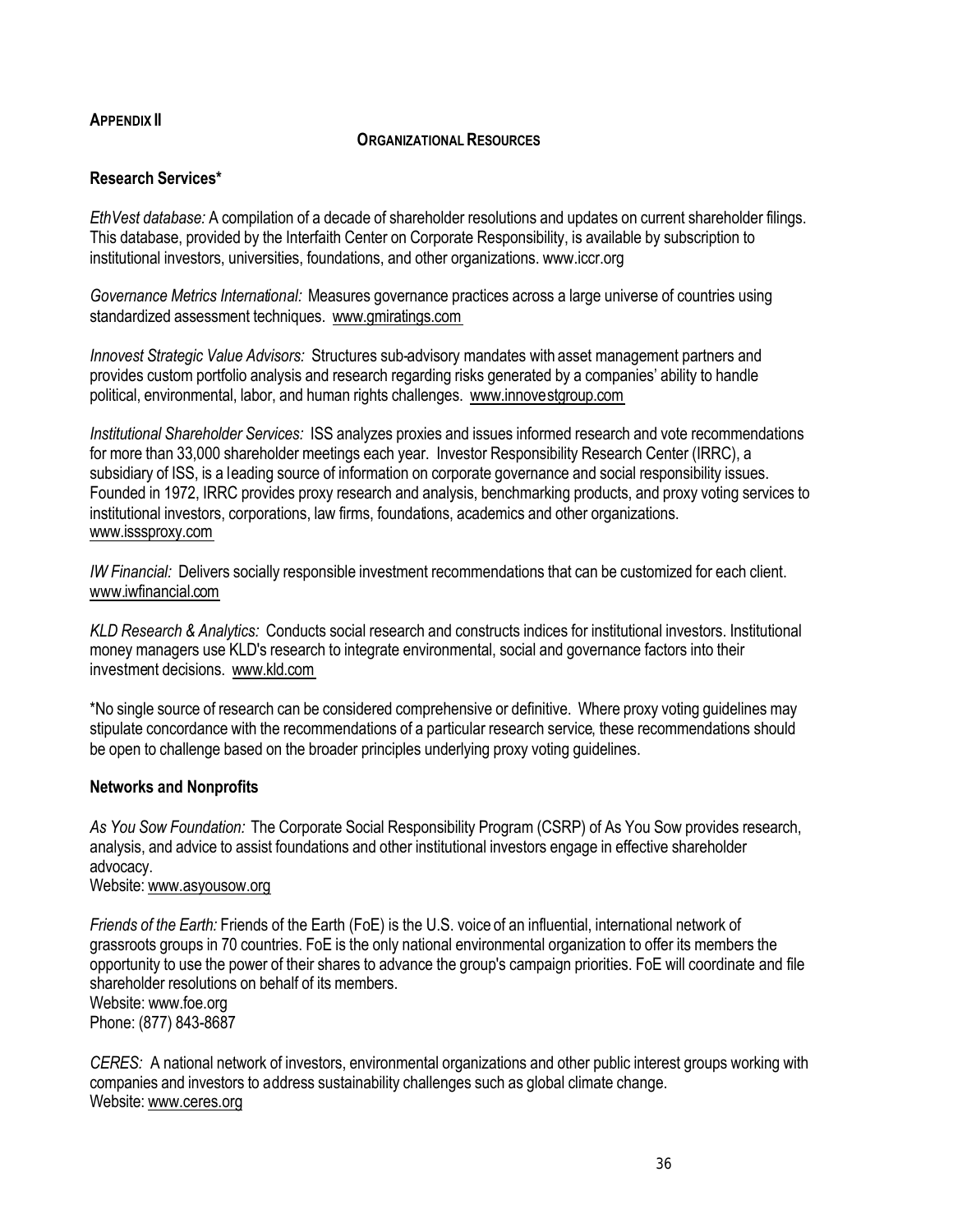Phone: 617-247-0700

*Interfaith Center on Corporate Responsibility (ICCR):* An association of 275 faith-based institutional investors, including national denominations, religious communities, pension funds, foundations, hospital corporations, economic development funds, asset management companies, colleges, and unions. ICCR and its members press companies to be socially and environmentally responsible by meeting with the management of companies in which they are invested and sponsoring over 200 shareholder resolutions each year. Website: www.iccr.org Phone: (212) 870-2295

*Social Investment Forum:* A national membership association for socially and environmentally responsible investment practitioners. The Forum's members integrate economic, social, environmental and governance factors into their investment analysis, and the Forum provides resources to advance this work. Website: www.socialinvest.org Phone: (202) 872-5361

*UN Principles for Responsible Investment:* The Principles for Responsible Investment (PRI) provide a framework for investors to give consideration to environmental, social and corporate governance (ESG) issues. In early 2005 the United Nations Environment Program Finance Initiative (UNEP FI) and the UN Global Compact invited a group of the world's largest institutional investors to join a process to develop the PRI, so the agreement reflects the core values of a group of large investors whose investment horizon is generally long, and whose portfolios are often highly diversified. The PRI initiative is governed by a volunteer Board of 12 representatives from asset owner signatory organizations and two representatives from the United Nations. Website: www.unpri.org

## **Socially Responsible Investing Funds, Community Banks, and Other Resources**

*Altrushare Securities:* Nonprofit-owned institutional brokerage firm specializing in community investment and domestic emerging markets research.

*Boston Common Asset Management, LLC:* Employee-owned social investment firm; offers U.S. large cap equity and balanced portfolios as well as international and small cap products.

*Calvert:* Manages over \$10 billion in assets in 32 screened and non-screened mutual funds.

*Domini Social Investments LLC:* Employs both ESG screens and shareholder advocacy tactics.

*Dreyfus Corporation:* Dating back to 1972, Dreyfus blends social research with company engagement.

*First Affirmative Financial Network, LLC:* Provides wide range of consulting and asset management services for mission-driven institutions.

*MMA Praxis:* Mutual fund family that uses positive screens, shareholder advocacy, and community development investing.

*Parnassus Investments:* Parnassus manages SRI mutual funds with a total of 1.4 billion dollars in assets.

*Pax World Funds:* Mutual fund family that uses positive screens to select companies that promote environmental stewardship and social responsibility.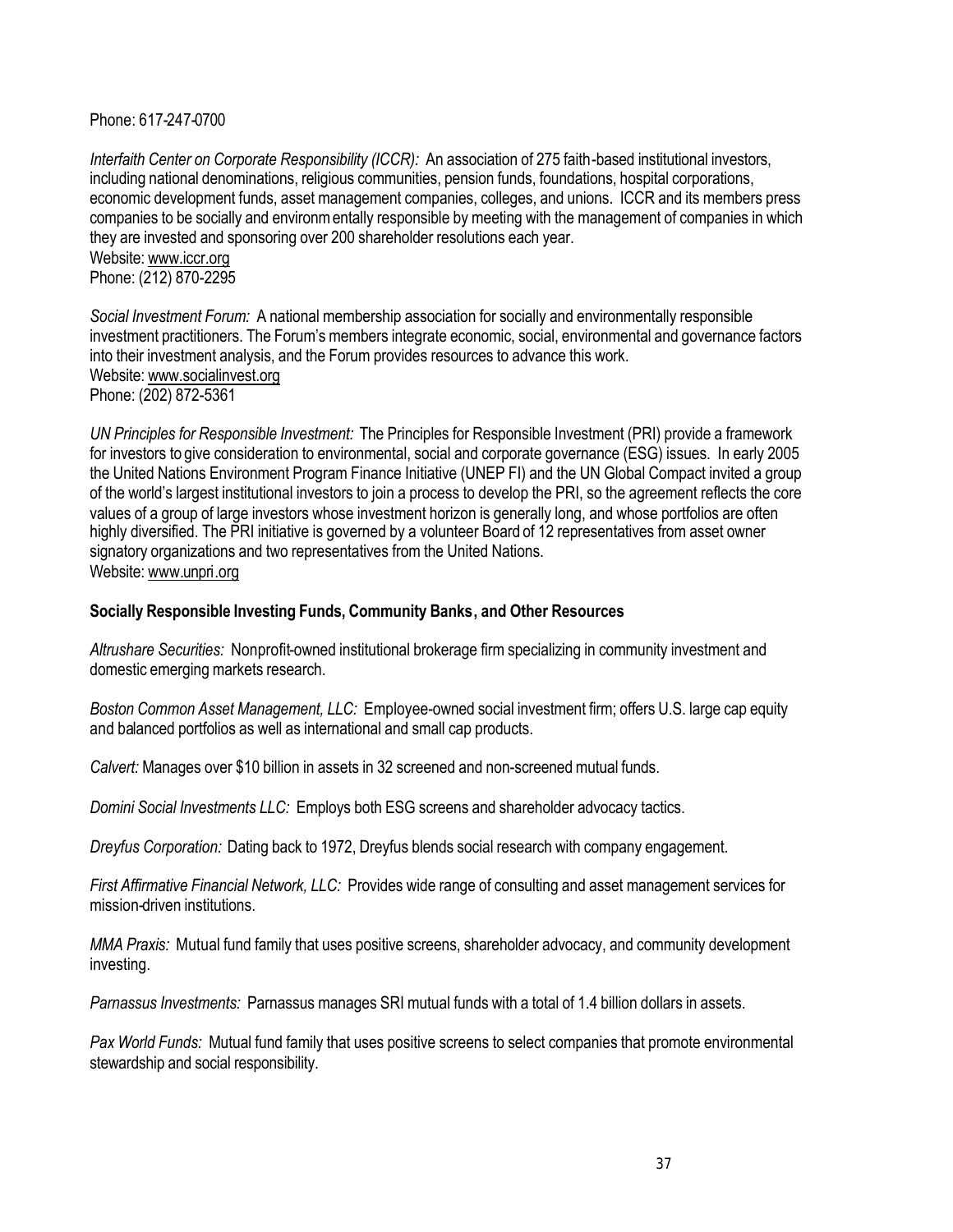*ShoreBank:* Community development and environmental banking Co-op headquartered in Chicago, with affiliated nonprofits in Chicago; Cleveland; Detroit; Ilwaco, Washington; and Portland, Oregon.

*Sierra Club Mutual Funds:* The Sierra Club Funds screen potential investments using more than 20 environmental and social guidelines established by the Sierra Club.

*SKBA Capital Management:* SKBA offers value-oriented investment products from within a socially screened universe.

*Shared Interest:* Shared Interest is an international community investment fund that guarantees bank loans to development finance institutions serving economically marginalized communities in South Africa.

*Trillium Asset Management:* Independent investment management firm devoted exclusively to SRI.

*Walden Asset Management:* Founded in 1975, Walden Asset Management is the socially responsive investment division of Boston Trust & Investment Management Company.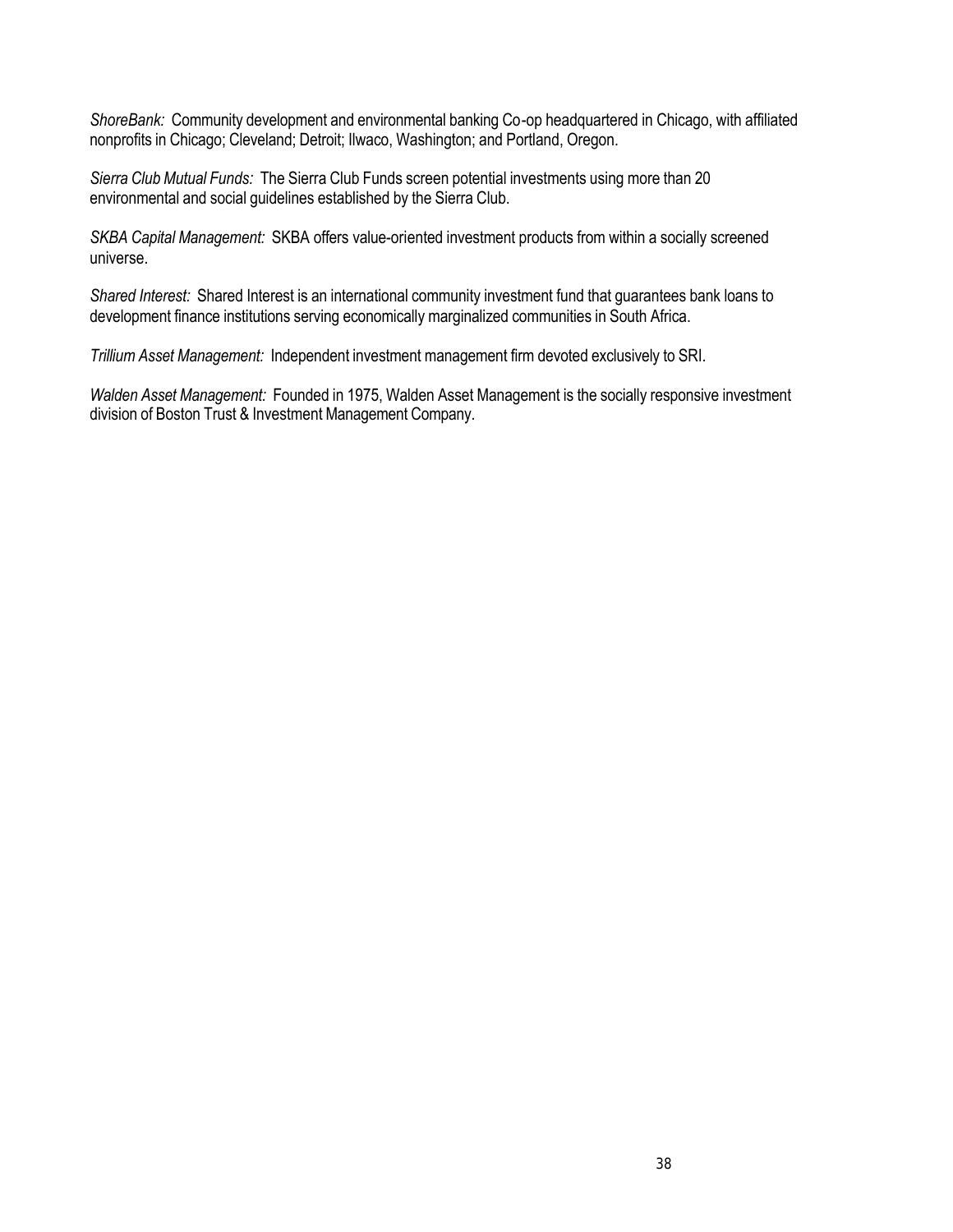# **APPENDIX III**

## **Sample Shareholder Resolution**

*This resolution was filed at Home Depot in 2005. It is included here to give an example of the language and format of ESG shareholder resolutions.* 

Whereas: Equal employment opportunity (EEO) is a fair employment practice and an investment issue. We believe that companies with a good EEO record have a competitive advantage in employee recruitment and retention. Moreover, U.S. customers are becoming increasingly diverse. A representative work force is more likely to anticipate and respond effectively to evolving consumer demand.

Conversely, allegations of discrimination in the workplace have created a significant burden for shareholders due to the high cost of litigation and the potential loss of government contracts. Such litigation may also damage a company's reputation.

Specifically, the cost to Home Depot shareholders for settling discrimination lawsuits has exceeded \$100 million in the last 10 years. While Home Depot's most significant EEO settlement of \$87 million was in 1997, allegations of discrimination have persisted. In August 2004, Home Depot agreed to pay \$5.5 million to settle U.S. Equal Employment Opportunity Commission charges of class-wide discrimination based on gender, race and national origin in its Colorado stores.

In U.S. corporations, women and minorities comprise 47% and 27% of the workforce, respectively, yet they represent less than 19% and 11% of executive-level positions. Representation in management is better, but still disproportionately low at 36% for women and 17% for minorities (Peopleclick Research Institute, Feb. 2004, using U.S. Census Bureau's Census 2000 Special Equal Employment Opportunity Tabulation).

We agree with a recommendation of the 1995 bipartisan Glass Ceiling Commission report that "public disclosure of diversity data—specifically data on the most senior positions—is an effective incentive to develop and maintain innovative, effective programs to break the glass ceiling barriers."

Many major U.S. corporations provide diversity reports with detailed EEO information, including some that have previously experienced discrimination lawsuits, such as Chevron-Texaco and Coca-Cola.

In 2001 Home Depot, in an agreement with a coalition of more than two dozen institutional investors, began providing comprehensive EEO information to investors upon request. Since then, however, Home Depot has reversed its policy on disclosure of this information.

In 2005, 30% of Home Depot shareholders voted for a resolution requesting a comprehensive diversity report – the highest level of support ever on this issue – sending a strong signal to management that shareowners desire increased accountability on EEO.

Home Depot has demonstrated leadership on corporate social responsibility issues. We ask the company to expand upon that leadership by honoring its previous commitment to comprehensive EEO disclosure.

RESOLVED: The shareholders request that Home Depot prepare a diversity report, at reasonable cost and omitting confidential information, available to investors by September 2006, including the following:

1. A chart identifying employees according to their gender and race in each of the nine major EEOC-defined job categories for the last three years, listing numbers or percentages in each category;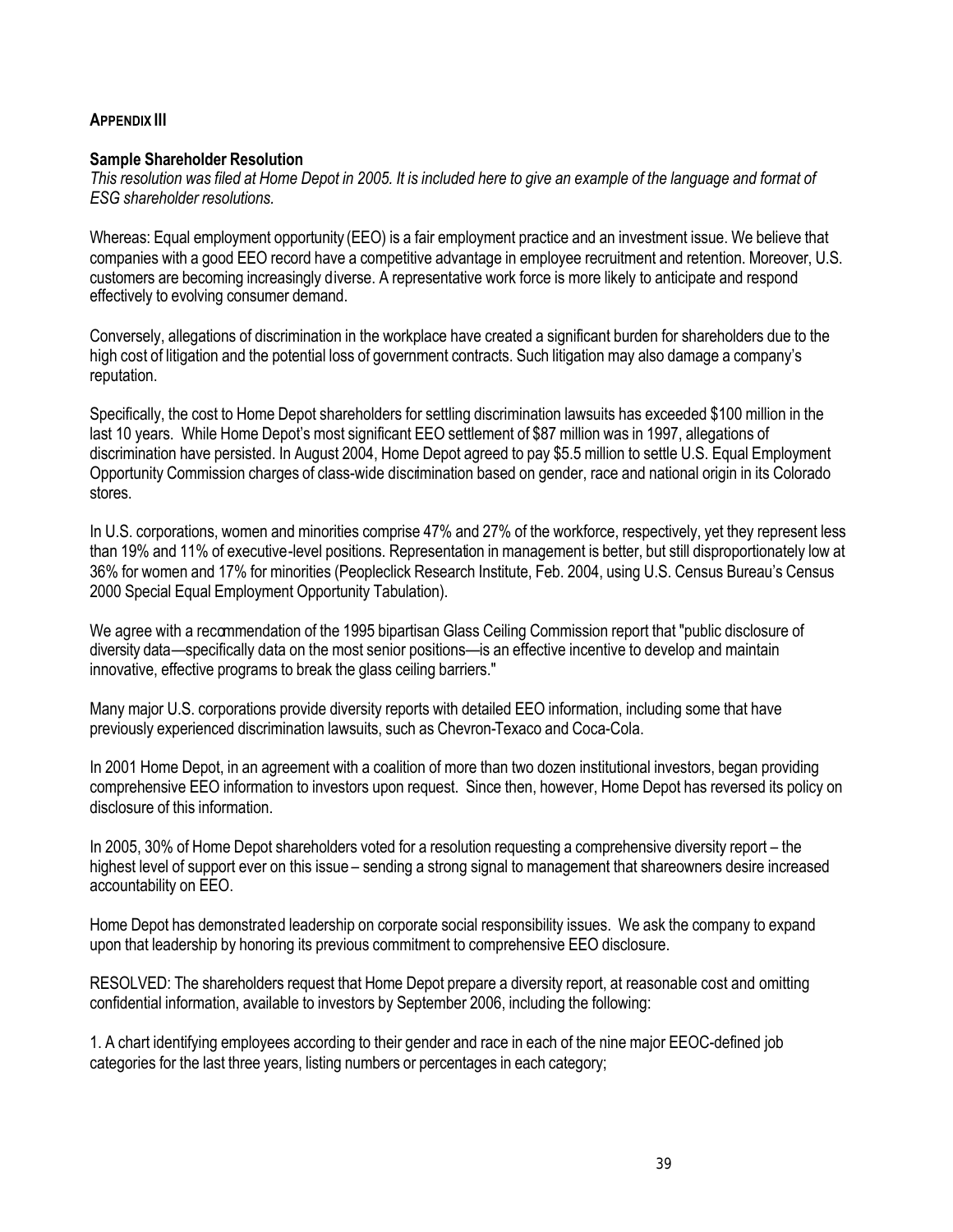2. A summary description of any affirmative action policies and programs to improve performance, including job categories where women and minorities are underutilized; and

3. A description of any policies and programs oriented specifically toward increasing the number of managers who are qualified females or minorities.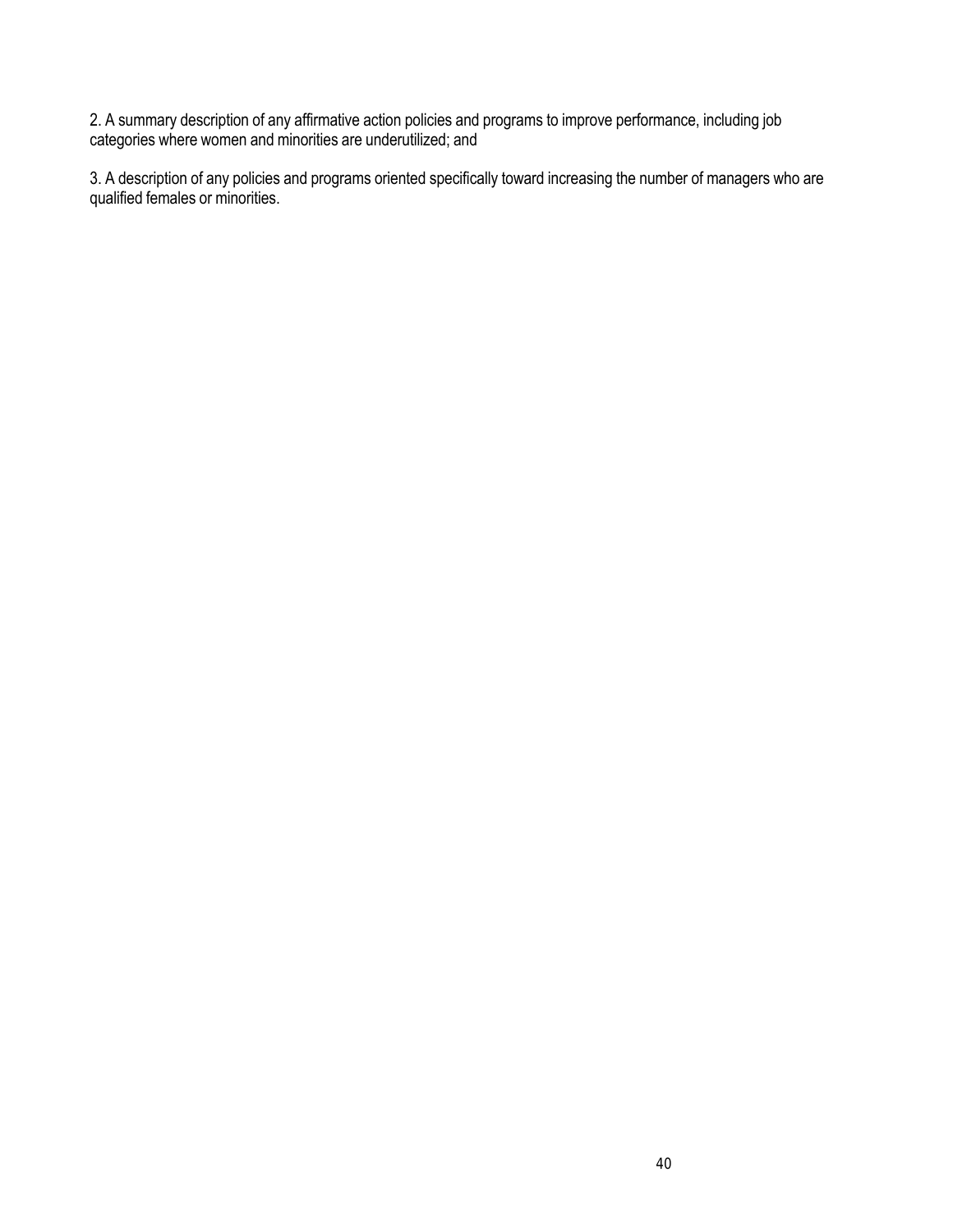## **Sample Filing Letter**

*The following 'filing letter' was sent to Home Depot with the above resolution.* 

November 28, 2005

Mr. Frank L. Fernandez **Secretary** The Home Depot Inc. 2455 Paces Ferry Road Atlanta, GA 30339

Dear Mr. Fernandez:

Amnesty International USA holds 1,000 shares of The Home Depot, Inc. Founded in London in 1961, Amnesty International is a Nobel Prize-winning grassroots activist organization with over one million members worldwide. Amnesty International is dedicated to freeing prisoners of conscience, gaining fair trials for political prisoners, ending torture, political killings and "disappearances," and abolishing the death penalty throughout the world. Amnesty International USA (AIUSA) is the U.S. Section of Amnesty International. AIUSA is also concerned about the issue of equality in the workplace.

The AIUSA investment committee has decided to co- file the shareholder resolution coordinated by Walden Asset Management, a division of Boston Trust & Investment Management Company. AIUSA submits the enclosed shareholder proposal for inclusion in the 2006 proxy statement, in accordance with Rule 14a-8 of the General Rules and Regulations of the Securities Exchange Act of 1934. AIUSA is the beneficial owner, as defined in Rule 13d-3 of the Securities Exchange Act of 1934, of the above mentioned number of shares. We have been a shareholder for more than one year and enclose verification of our ownership position. We will continue to be an investor through the stockholders' meeting. A representative of the filers will attend the stockholders' meeting to move the resolution as required by the SEC Rules**.** 

We look forward to hearing from you. Amnesty International USA recognizes Walden Asset Management as the "primary" filer of this resolution. We would appreciate it if you would please copy Heidi Soumerai at Walden Asset Management on correspondence related to this matter, as well as the individuals noted below. Ms. Soumerai can be reached by phone at (617) 726-7233, or by e-mail at hsoumerai@bostontrust.com Our best wishes for your continued success.

Sincerely,

Mila Rosenthal Director, Business & Human Rights Program

Encl. Resolution Text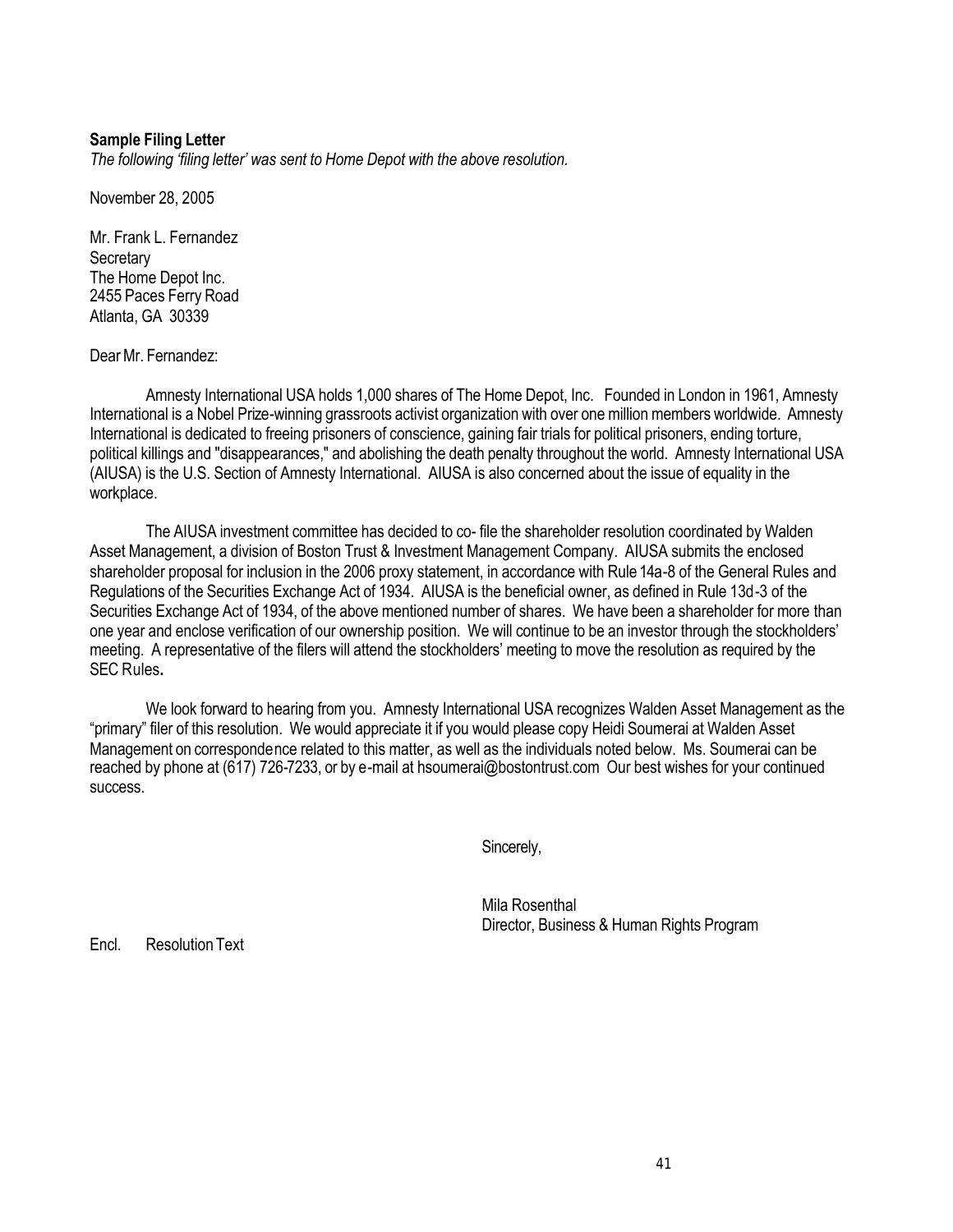# **APPENDIX IV**

# **SAMPLE LETTER**

*The following letter was sent on behalf of investors in Dow Chemical to the Dow Board of Directors and Auditors. It is*  included here as an example of a letter that colleges and universities can write to companies as shareholders to express *concern about certain environmental and social practices.*

TO: Dow Board of Directors and Auditors

As Dow Chemical investors, we are writing to request fuller and expanded disclosures regarding the potential impacts on the financial condition of Dow and its subsidiary Union Carbide as a result of outstanding issues associated with the Bhopal Chemical disaster, and the continued contamination of the Bhopal site. Our investing institutions are Dow Chemical shareholders.

Specific issues which we believe necessitate better disclosure and analysis by the management include:

• Status and potential impact of criminal and civil litigation relative to Bhopal.

There are both civil and criminal cases pending regarding Bhopal. The Dow management has repeatedly asserted or implied that there are no criminal cases pending against Union Carbide over Bhopal, that the company faces "absolutely" no liability associated with Bhopal, and that the only defendants associated with Bhopal are individuals or companies in India. Recent developments in courts in India and the US appear to be directed to further involving Dow Chemical or its subsidiary in issues of site contamination and remediation. In addition, Dow Chemical is being asked by an Indian court to respond regarding the responsibility of its subsidiary, Union Carbide, to appear in the criminal case pending in India.

• Potential impact of reputational damage associated with unresolved issues in Bhopal.

The reputation of Dow may be undermined by the escalating controversy regarding Bhopal. In December 2004, the 20<sup>th</sup> Anniversary of the disaster, there was massive press coverage and NGO activity -- over 250 events worldwide focused on Dow, Union Carbide and Bhopal. Also in December 2004, the prominent UK-based SustainAbility, "the world's leading business consultancy on corporate responsibility and sustainable development" issued a report stating that "the experiences of Union Carbide and more recently Dow illustrate how **hidden liabilities can and will emerge to threaten reputations and license to operate."**

• Status of current activities and initiatives to resolve the outstanding issues associated with Bhopal. It is unclear whether Dow or Union Carbide management is undertaking any efforts to address the company's legal or moral responsibilities in this matter.

Although the Securities and Exchange Commission recently reportedly rejected a proposed 2005 shareholder resolution to address disclosure of the risks facing the company, as investors we believe disclosures of financial risk are core legal obligations of the management. In particular we are struck by the requirement for the management to discuss and analyze trends, events and uncertainties which, according to SEC guidelines issued December 29, 2003, requires that an item should be analyzed unless the management has concluded that such item cannot reasonably impose a material impact on the company. We believe it is unrealistic to draw such a conclusion regarding the events relating to Bhopal.

In addition, Sarbanes-Oxley Act Section 302 requires the CEO and COO to certify in periodic SEC filings that the report, "based on such officer's knowledge, the financial statements, and other financial information included in the report, fairly present in all material respects the financial condition and results of operations of the issuer as of, and for, the periods presented in the report…" Again, fair presentation of the condition of Dow would appear to require better discussion of the issues surrounding Bhopal.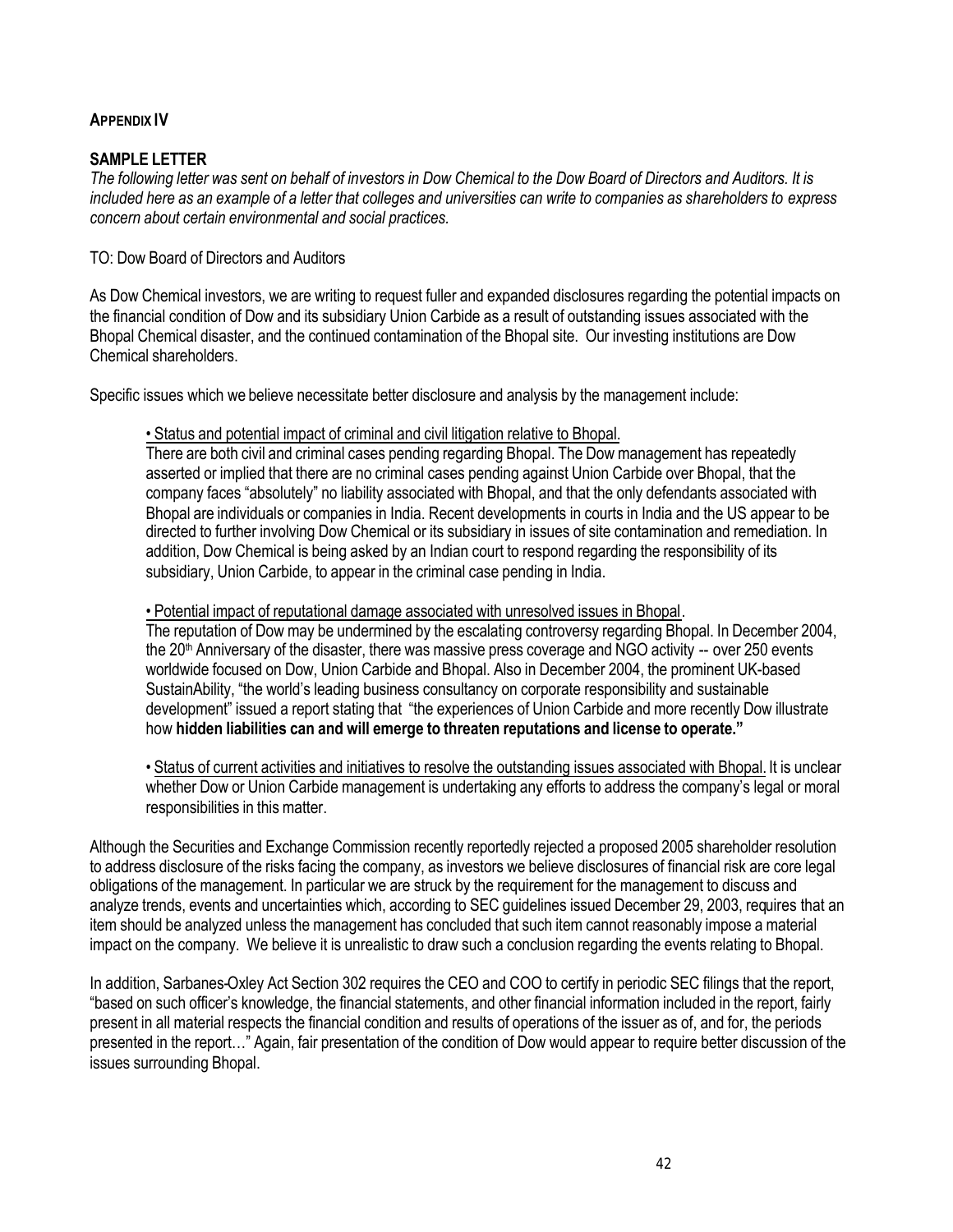Finally, we believe that prior and current company statements must be revised to the extent they may mislead investors. This is a clear obligation under SEC rule 10b-5.

Dow Chemical should be reporting the potential financial risks imposed on the company by the Bhopal incident and contamination including:

- Status and potential impact of criminal and civil litigation relative to Bhopal.
- Potential impact of reputational damage associated with unresolved issues in Bhopal.

In addition, the management should also be disclosing the status of its current activities and initiatives to resolve the outstanding issues associated with Bhopal.

As Dow's Board members and auditors, you have a personal responsibility to ensure the adequacy of Dow disclosure practices. We urge you to fulfill that responsibility by demanding enhanced disclosures by Dow's management.

Sincerely,

 $\_$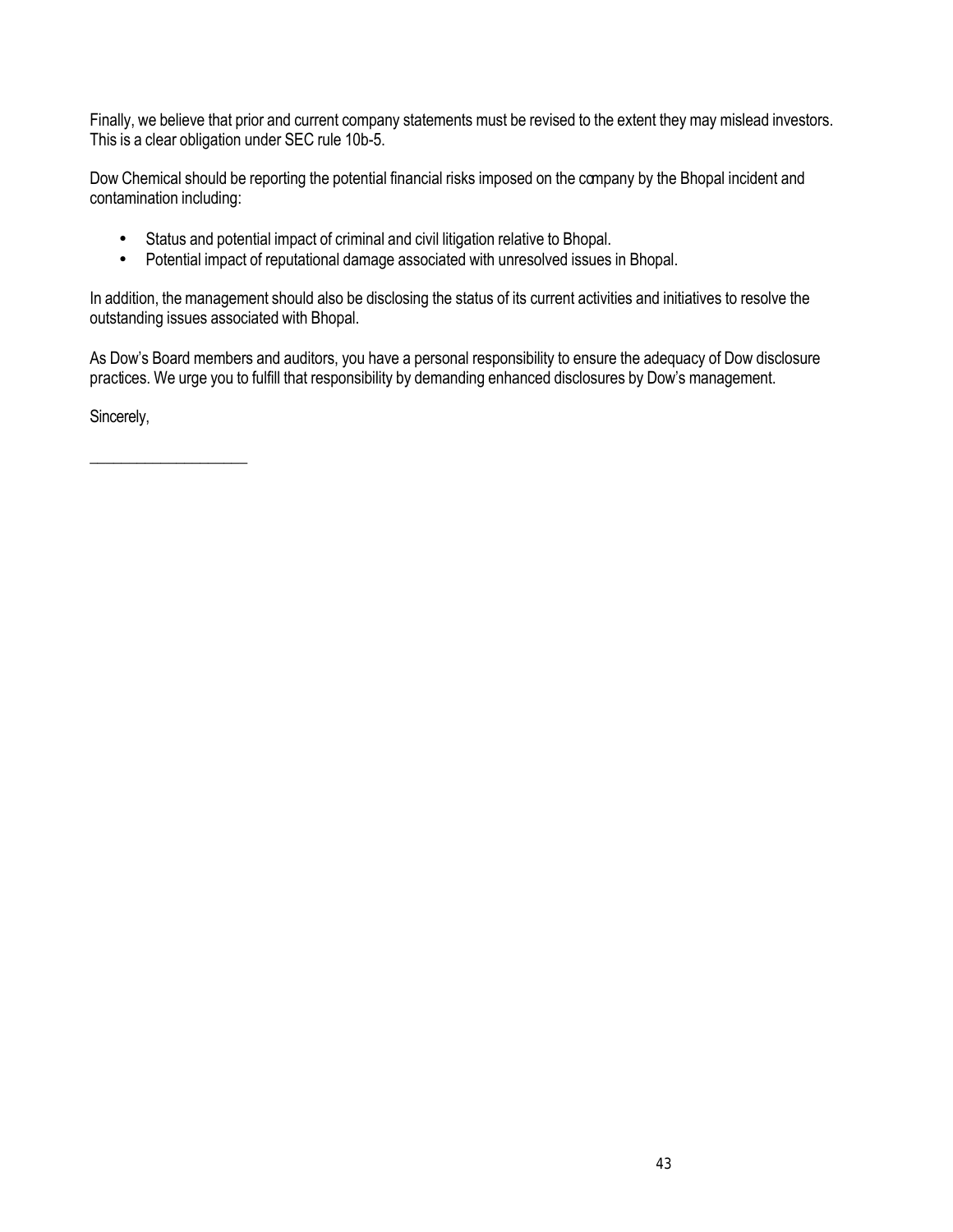© Amnesty International USA and the Responsible Endowments Coalition, August 2007

This handbook was co-produced by the Responsible Endowments Coalition and Amnesty International USA, with particular support from AIUSA Business and Human Rights Legal Fellows Terra Lawson-Remer and Lisa Sachs, and Morgan Simon, Executive Director of REC. The authors are grateful for input from Amy O'Meara, Mila Rosenthal, Tim Smith, Meg Voorhes, Joey Salisbury and DeLisa White. The text may be used free of charge for the purposes of advocacy, campaigning, education, and research, provided that the source is acknowledged in full.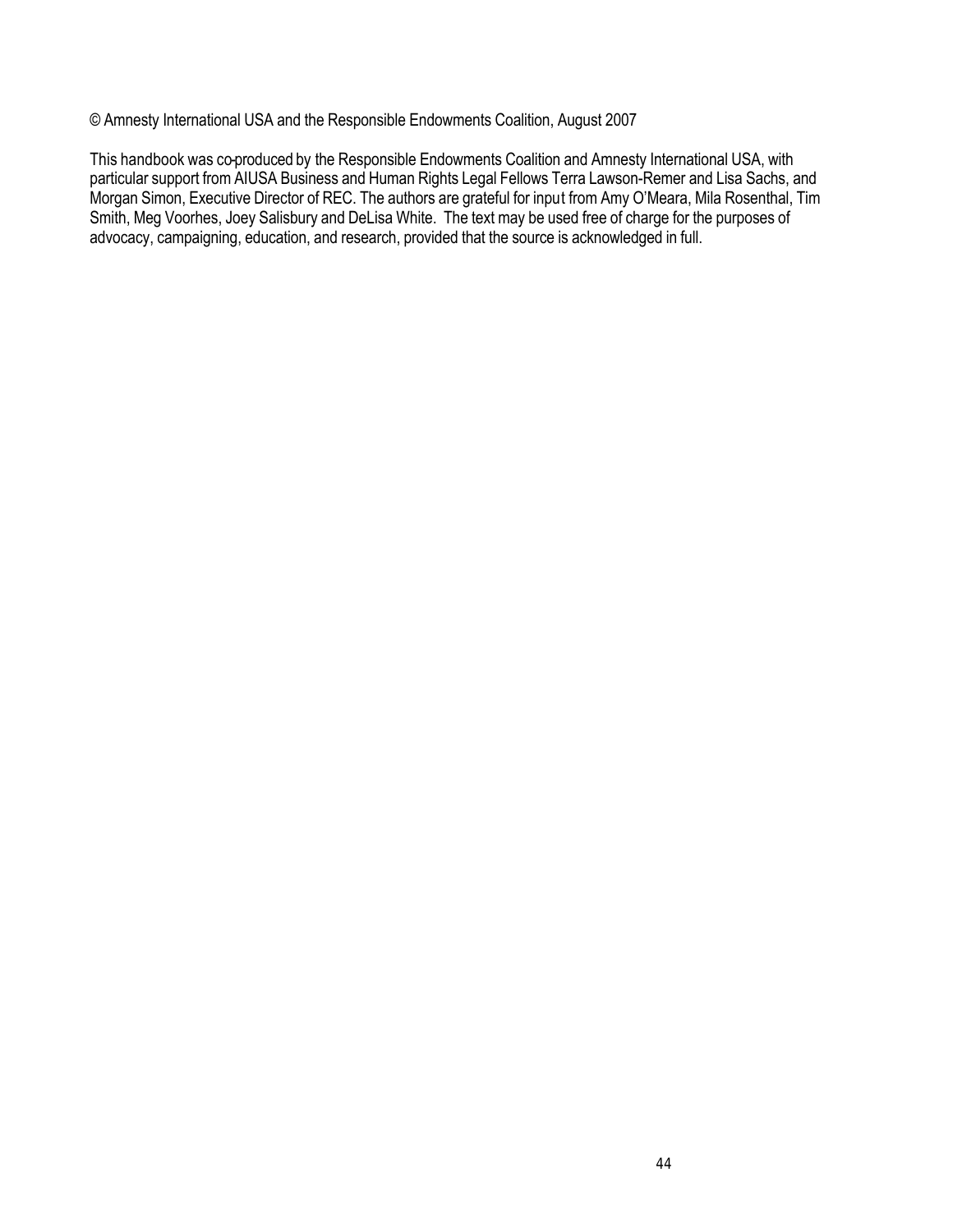$\overline{a}$ 

3 *Id.* at iv-v.

4 *Id.* at iv-v.

<sup>5</sup> Harvard, Yale, Stanford, University of Pennsylvania, Dartmouth, Columbia, Williams, Swarthmore, Wellesley, Middlebury, Carleton, Haverford, and Pomona all have committees on investor responsibility; Princeton, Amherst and MIT do not have committees, but have at times used socially responsible investing tools like screened funds and divestment; Duke has a policy that allows students to petition for shareholder advocacy in specific instances. Only the California Institute of Technology, Wesleyan and Bowdoin have not yet adopted some form of a socially responsible investment policy. Rankings derived from the US News and World Report's 2007 rankings of National Universities and Liberal Arts Colleges, available at: http://www.usnews.com/usnews/edu/college/rankings/brief/t1natudoc\_brief.php (National Universities) and http://www.usnews.com/usnews/edu/college/rankings/brief/t1libartco\_brief.php (Liberal Arts Colleges) (last visited May

29, 2007).

 $6$  See page 6.

 $^7$ UBS, "SRI Equity Research: why try to quantify the unquantifiable?" July 2005. Available at:

http://www.ubs.com/1/ShowMedia/about/corporate\_responsibility/environment/reports/2004?contentId=83321&name= UBSEnvironmentE2004.pdf

<sup>8</sup> See page 19.

<sup>9</sup> See page 22.

 $10$  See page 16.

<sup>11</sup> California Institute of Technology Mission Statement, http://www.caltech.edu/at-a-glance/ (last visited May 29, 2007) ("The mission of the California Institute of Technology is to expand human knowledge and benefit society through research integrated with education.")

<sup>12</sup> Stanford University History, http://www.stanford.edu/home/stanford/history/begin.html (last visited May 29, 2007) (the Stanfords "arrived at the concept of producing cultured and useful citizens")

<sup>13</sup> The Mission of Harvard College, http://webdocs.registrar.fas.harvard.edu/ugrad\_handbook/current/mission.html (last visited May 29, 2007) ("Harvard expects that the scholarship and collegiality it fosters in its students will lead them in their later lives to advance knowledge, to promote understanding, and to serve society."

<sup>14</sup> Swarthmore College, President's Welcome, http://www.swarthmore.edu/presidentsoffice.xml (last visited May 29, 2007) (Swarthmore educates its graduates "to see and take responsibility for the intellectual, ethical, and social consequences of what they do and know.")

<sup>15</sup> Williams College Mission, http://www.williams.edu/home/mission.php (last visited May 29, 2007)

<sup>16</sup> MIT Mission Statement, http://web.mit.edu/facts/mission.html (last visited May 29, 2007) ("We seek to develop in each member of the MIT community the ability and passion to work wisely, creatively, and effectively for the betterment of humankind.")

<sup>17</sup> Haverford College School Mission, as reported to US News and World Report,

http://www.usnews.com/usnews/edu/college/directory/brief/drmiss\_3274\_brief.php (last visisted May 29, 2007)

 $18$  Engaged with the World: A Strategic Plan for Wesleyan University 2005-2010,

http://www.wesleyan.edu/wesleyanplanning/ (last visited May 29, 2007)

Princeton University, Princeton Today, http://www.princeton.edu/main/about/present/ (last visisted May 29, 2007) <sup>20</sup> Bowdoin College, The Mission of the College,

http://www.bowdoin.edu/communications/publications/coursecatalogue/pdf/03\_mission.pdf (last visited May 29, 2007)

<sup>21</sup> Swarthmore College, President's Welcome, http://www.swarthmore.edu/presidentsoffice.xml (last visited May 29, 2007)

<sup>22</sup> Wellesley College, *Women Who Will Make a Difference in the World*, Admissions Brochure,

http://www.wellesley.edu/admission/pdf/VB01-04.pdf (last visisted May 29, 2007)

<sup>23</sup> Middlebury College Mission Statement,

http://www.middlebury.edu/academics/catalogs/catalog/about\_midd/mission.htm (last visited May 29, 2007)

<sup>1</sup> Social Investment Forum, *2005 Report on Socially Responsible Investing Trends in the United States: Ten-Year Review* iv-v (2006), available at: http://www.socialinvest.org/areas/research/trends/SRI\_Trends\_Report\_2005.pdf (last visited May 29, 2007)

<sup>2</sup> *Id.* at iv-v.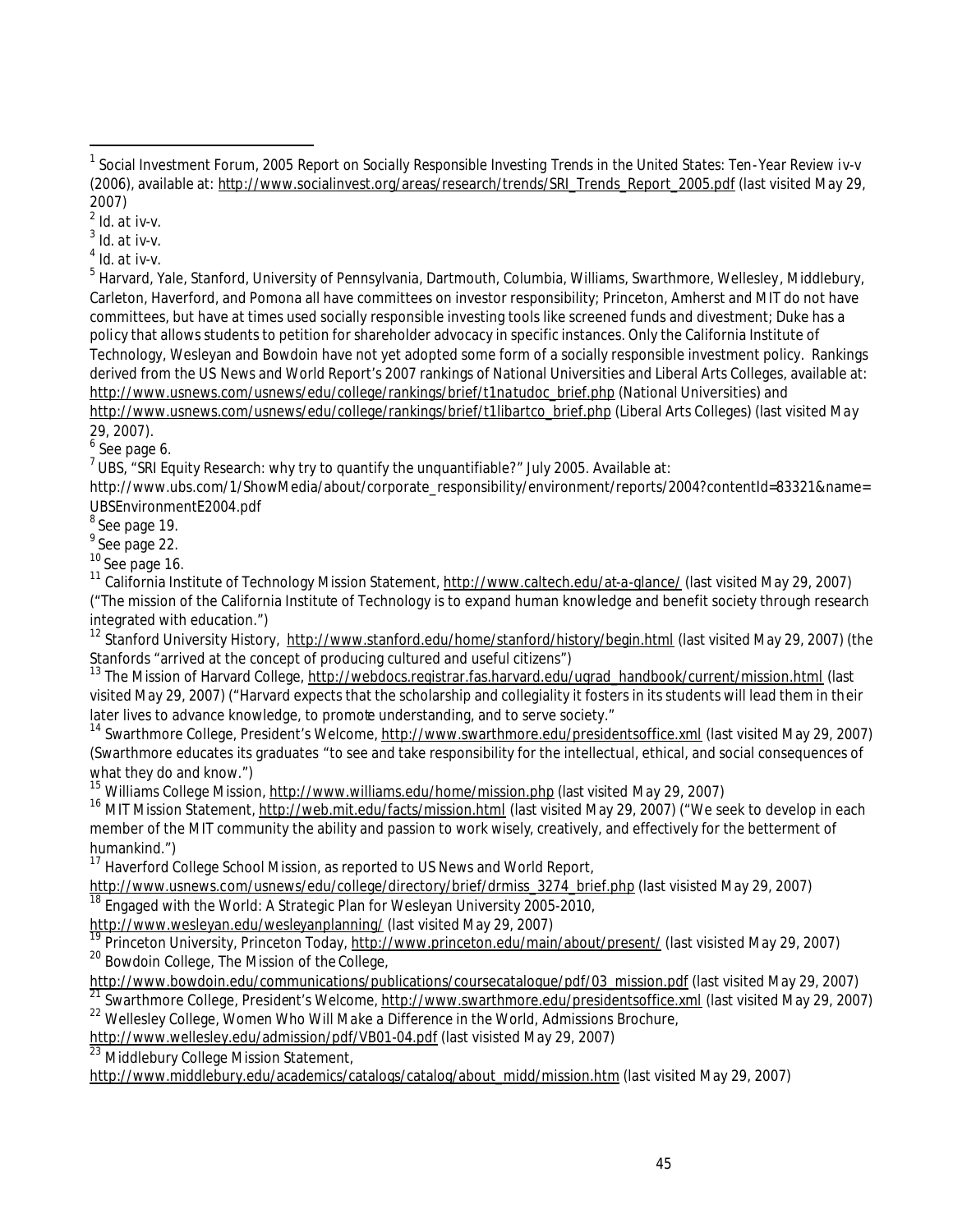<sup>24</sup> Penn Compact, *Advancing Opportunity and Diversity at Penn,* <u>www.upenn.edu/compact/access.pdf</u> (last visisted May 29, 2007)

<sup>25</sup> Williams College Mission, www.williams.edu/home/mission.php (last visisted May 29, 2007)

26 Middlebury College Sexual Harassment Policy,

 $\overline{a}$ 

www.middlebury.edu/campuslife/services/healthed/sexualharrassment.htm (last visisted May 29, 2007)

<sup>27</sup> *See* U.S.C.A. Const. Amend. XIV, § 1; 42 U.S.C.A. § 2000e-5; 42 U.S.C.A. § 2000d

<sup>28</sup> Yale University's Equal Opportunity Policy Statement, http://www.yale.edu/equalopportunity/policies/(last visisted May 29, 2007)

<sup>29</sup> *See e.g.* Community Impact at Columbia University, http://www.columbia.edu/cu/ci/ (last visited May 29, 2007)

<sup>30</sup> Dartmouth College Mission Statement, www.dartmouth.edu/home/about/mission.html (last visited May 29, 2007)

<sup>31</sup> Penn Compact, Advancing Opportunity and Diversity at Penn, www.upenn.edu/compact/access.pdf (last visisted May 29, 2007)

<sup>32</sup> Bowdoin College, Mission of the College, www.bowdoin.edu/communications/publications/mission.shtml (last visited May 29, 2007)

<sup>33</sup> "Swarthmore College Makes Ambitious Commitment to Windpower," CollegeNews.org, 28 Feb 2007,

http://www.collegenews.org/x6742.xml (last visited May 29, 2007)

<sup>34</sup> *See* http://www.yale.edu/sustainablefood/ (last visited May 29, 2007)

<sup>35</sup> "Green Campuses," USA Weekend Magazine, Aug. 13, 2006,

http://www.usaweekend.com/06\_issues/060813/060813news.html (last visited May 29, 2007)

<sup>36</sup> http://www.presidentsclimatecommitment.org/html/about.php

<sup>37</sup> http://www.presidentsclimatecommitment.org/html/why.php

38 "Regents approve divestment of tobacco-related stocks," The University Record, June 19, 2000. Available at: http://www.umich.edu/~urecord/9900/Jun19\_00/4.htm. Dozens of other colleges and universities have also divested of tobacco-related stocks, including Smith College, Haverford College, Harvard University, Johns Hopkins University, Tufts University, Northwestern University, and the public universities of Texas and Vermont, among others. "Colleges Ending Investments in Tobacco Stocks," The New York Times, May 21, 1997.

<sup>39</sup> Goldman Sachs Global Markets Institute, "Public Perceptions of University Endowments."

<sup>40</sup> "Exxon Mobil Partnership Proves Costly for Stanford," March 12, 2007. http://www.prwatch.org/node/5843

<sup>41</sup> "Alumni Succeed in Push for Stanford to Vote Proxies After Exxon Exploits Support for University's GCEP as 'Fig Leaf' to Hide Inaction on Short-Term Climate Steps," http://sev.prnewswire.com/oil-energy/20070517/DCTH03517052007-1.html

 $^{42}$  E.g., Big Lots agreed to adopt ILO labor principles in its vendor standards, ConAgra reported on GMOs, Amgen disclosed information on equal employment opportunity (EEO), Crawford & Company adopted the McBride Principles, J.P Morgan Chase created an Office of Environmental Affairs. *See* http://www.iccr.org/shareholder/proxy\_book04/04statuschart.php (last visited May 29, 2007)

<sup>45</sup>Social Investment Forum, *supra* note 1, at 17.

44 "Two more companies broaden anti-discrimination policy under pressure from Swarthmore College," CollegeNews.org, 23 Feb 2004, available at http://www.collegenews.org/x3134.xml (last visited May 29, 2007)

<sup>45</sup> Amnesty International Business and Human Rights Program, "Why is Amnesty Concerned About Exxon Mobil", available at

http://www.amnestyusa.org/Business\_and\_Human\_Rights/Why\_is\_Amnesty\_International\_concerned\_about\_ExxonMobil /page.do?id=1101642&n1=3&n2=26 (last visited May 29, 2007).

<sup>46</sup> Social Investment Forum, *supra* note 1, at 18. ("Indeed, shareholder resolutions may achieve their goals by only obtaining a relatively small percentage of votes.")

<sup>47</sup> Social Investment Forum, *supra* note 1, at 17.

<sup>48</sup> *E.g.,* Harvard, Yale, Stanford, MIT, University of Pennsylvania, Dartmouth, Columbia, Williams, Swarthmore, Wellesley, Middlebury, Carleton, Pomona and Wesleyan all have some form of investor responsibility committee.

<sup>49</sup> *See, e.g.,* Swarthmore College's Proxy Voting Guidelines,

http://www.swarthmore.edu/Admin/investment\_office/proxy\_guidelines.pdf. (last visited May 29, 2007)

<sup>50</sup> Social Investment Forum, *supra* note 1, at 15.

<sup>51</sup> A list of socially screened mutual funds can be found at http://www.socialinvest.org/areas/sriguide/mfpc.cfm. (last visited May 29, 2007)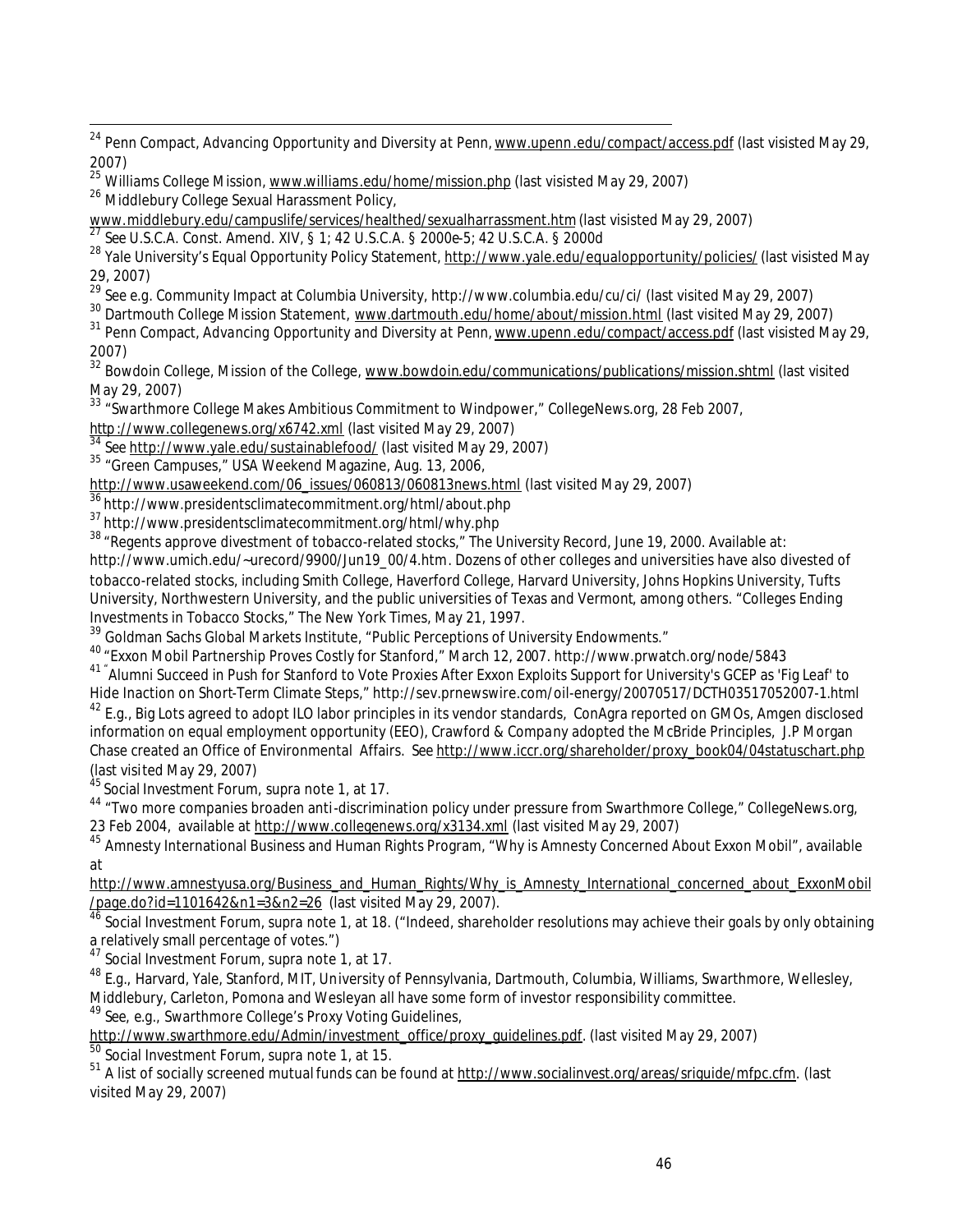<sup>52</sup> Often called "positive screening"

 $\overline{a}$ 

<sup>53</sup> Authors do not endorse any particular mutual fund and provide these names as prominent examples of the hundreds of screened mutual funds available. For a more comprehensive list and information about the types of screens available, see http://www.socialinvest.org/areas/sriguide/mfsc.cfm. (last visited May 29, 2007)

<sup>54</sup> *See*, *e,g,*, Underdog Ventures, www.underdogventures.com (offering customized social venture funds to institutional investors).

 $^{55}$  Sudan Divestment Task Force, "The State of Sudan Divestment: An Overview of Countries, States, Cities, Universities, Companies and Private Pensions Currently Working on Sudan Divestment," December 24, 2005 (last updated May 25, 2007), available at: http://www.sudandivestment.org/docs/state\_of\_sudan\_divestment.pdf. (Colleges and Universities that have taken steps to divest include American University, Amherst College, Brown University, University of California, Columbia University, Dartmouth University, Harvard University, University of Illinois, University of Pennsylvania, Williams College, and Yale University.)

<sup>56</sup> See www.genocideintervention.net for more information.

<sup>57</sup> "During the 1990s, South Africa witnessed a number of dramatic changes away from apartheid, culminating in the election of Nelson Mandela in the country's first multiracial elections in spring 1994. According to most observers, the economic sanctions imposed by the international community played a role in this transition, because the combination of economic pressure and international ostracism ultimately convinced white South Africans that change was less risky than the continuation of the status quo." Kenneth A. Rodman, Public and Private Sanctions against South Africa, Political Science Quarterly, Vol. 109, No. 2 (Summer, 1994) (describing the history of the anti-apartheid movement and the mechanisms by which the corporate divestment campaign contributed to destabilizing the apartheid regime)

<sup>58</sup> SRI World Group, "Sustainable and Responsible Investment Strategies: An abbreviated guide for fiduciaries and institutional investors," 2002.

<sup>59</sup> See www.wallstreetwithoutwalls.com for more information.

<sup>60</sup> *See* Andrew R. Brownstein & Igor Kirman, Can a Board Say No When Shareholders Say Yes? Responding to Majority Vote Resolutions, 60 Bus. Law. 23, 41 (2004) (introducing the debate over the proper use of shareholder proposals).

<sup>61</sup> *See* Sung Ho (Danny) Choi, It's Getting Hot in Here: The SEC's Regulation of Climate Change Shareholder Proposals under the Ordinary Business Exception, 17 Duke Envtl. L. & Pol'y F. 165, 172-73 (2006) (noting that "company boards are wary of shareholder reaction" and that a significant minority vote on an issue is therefore "likely to influence management behavior.")

<sup>62</sup> In 2006, corporations including Starbucks, Home Depot, Coca Cola, Cummins and Caterpillar agreed to address key social responsibility issues after resolutions were filed with the corporations; the resolutions were consequently withdrawn. http://www.iccr.org/news/press\_releases/2006/pr\_withdrawals022706.htm (last visited May 29, 2007)

<sup>63</sup> 15 U.S.C. §78n(a) (2000) (authorizing the SEC to adopt rules "as necessary or appropriate in the public interest or for the  $\frac{1}{2}$  protection of investors.")

<sup>64</sup> Shareholder Proposals, 17 C.F.R. § 240.14a-8 (2005).

<sup>65</sup> 17 C.F.R. § 240.14a-8(b) (2005). A July 2007 SEC proposal, which would revise SEC Rule 14a-8, could significantly impact shareholder democracy. The proposed rule, which is open for public comment until October 2, 2007, would limit the ability of shareholders to file advisory resolutions by requiring prior approval of shareholders who together hold at least 5 percent the company stock.

<sup>66</sup> 17 C.F.R. § 240.14a-8(b)(2) (2005) This section of the Act states the ways in which a shareholder may prove eligibility to file. See text at http://www.law.uc.edu/CCL/34ActRls/rule14a-8.html.

 $67$  If one fails to follow one of the eligibility or procedural requirements, the company must notify the shareholder of the problem, and the shareholder has 14 days to correct it. 17 C.F.R. § 240.14a-8(f) (2005).

<sup>68</sup> Shareholders should send the resolution by Certified Mail/Return Receipt Requested to have proof of the company's receipt of the resolution, particularly when close to the filing deadline.

<sup>69</sup> SEC's EDGAR database is available at http://www.sec.gov/edgar.shtml. Past shareholder resolutions are also available in this database.

 $^{70}$  17 C.F.R. § 240.14a-8(e)(2) (2005).

<sup>71</sup> *Id*.

<sup>72</sup> 17 C.F.R. § 240.14a-8(j) (2005).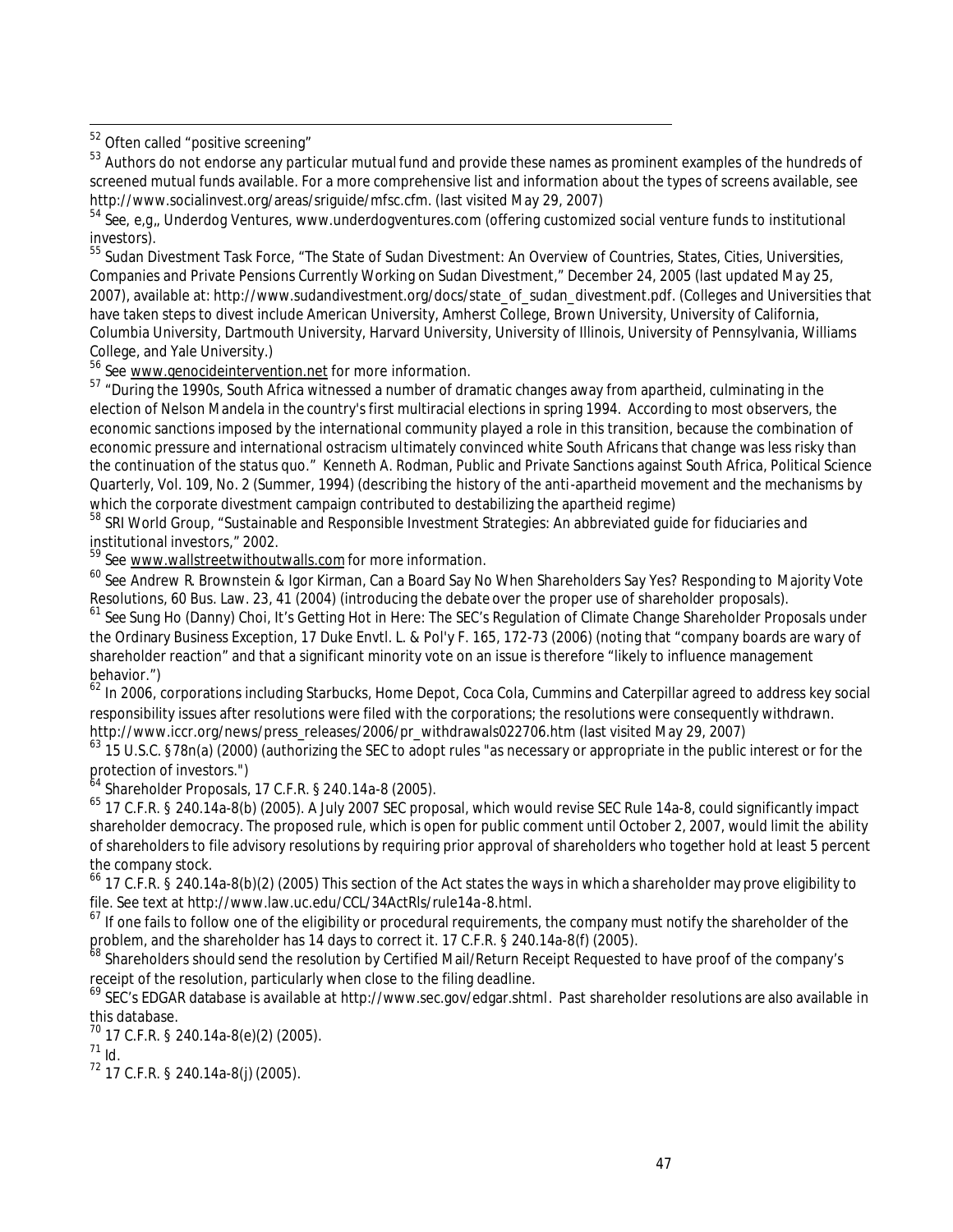<sup>73</sup> *See* SEC Staff Legal Bulletin No. 14, July 13, 2001, http://www.sec.gov/interps/legal/cfslb14.htm [hereinafter Staff Legal Bulletin No. 14] ("[The SEC will] analyze each of the bases for exclusion that a company asserts, as well as any arguments that the shareholder chooses to set forth, and determine whether [they] concur in the company's view.") <sup>74</sup> *Id.* at 8, 10.

<sup>75</sup> 17 C.F.R. § 240.14a-8(c)(7) (2005) (noting the "ordinary business exception").

<sup>76</sup> Amendments to Rules of Shareholder Proposals, Exchange Act Release No. 34-40018, 17 C.F.R. § 240 (May 28, 1998) [hereinafter Amendments] Available at: http://www.sec.gov/rules/final/34-40018.htm <sup>77</sup> *Id*.

 $78$  The SEC has adjusted its views with respect to "social policy" proposals and the ordinary business exclusion in accordance with changing societal views; for instance, the SEC reversed its initial position on the excludability of several types of proposals, "including plant closings, the manufacture of tobacco products, executive compensation, and golden parachutes."*Id.*

 $1^{79}$  *Id.* 

 $\overline{a}$ 

80 There are various reference tools that shareholders can use to appraise how the SEC has responded to the specific wording and content in previous resolutions, including previous no-action letters issued by the SEC, interpretive releases (such as the Amendments, supra note 71), and staff legal bulletins (such as Staff Legal Bulletin No. 14C, infra note 78). Staff Legal Bulletin No. 14, supra note 68 at 6.

82 *Id.* In this Legal Bulletin, the SEC has included a chart indicating where variations in company arguments and in language in the proposals have resulted in different responses. *See also* Choi, supra note 2, at 177 (noting that "SEC no-action letter decisions often appear to turn on semantic, not substantive, differences in shareholder proposals.")

83 The SEC states that "[i]n determining whether thefocus of these proposals is a significant social policy issue, we consider both the proposal and the supporting statement as a whole." SEC Staff Legal Bulletin No. 14C, June 28, 2005, http://www.sec.gov/interps/legal/cfslb14c.htm [hereinafter Staff Legal Bulletin No. 14C]

<sup>84</sup> *See* Choi, supra note 2, at 181-83 (comparing SEC responses to two resolutions filed at Ford Motor Company and ExxonMobil requesting disclosure of research on climate change, in which Ford was allowed to exclude an overly specific resolution but ExxonMobil was required to include a resolution asking the company to make the relevant data available.) <sup>85</sup> Friends of the Earth, Confronting Companies Using Shareholder Power: A Handbook on Socially-Oriented Shareholder Activism, at "Shareholder Activism & Issue Campaigns." Available online at:

http://www.foe.org/international/shareholder/issue.html

<sup>86</sup> Sample resolutions can be found in Friends of the Earth, Confronting Companies Using Shareholder Power: A Handbook on Socially-Oriented Shareholder Activism, at "Index of Documents."

http://www.foe.org/international/shareholder/docindex.htm. For more details about eligibility and procedural requirements for filing shareholder resolutions, see Staff Legal Bulletin No. 14, supra note 68.

<sup>87</sup> Interfaith Center on Corporate Responsibility, Who is Eligible to File a Shareholder Resolution?, ICCR Advocate eNewsletter (Feb. 2007). Available at: http://www.iccr.org/news/press\_releases/pdf%20files/AeN\_February%202007.pdf <sup>88</sup> See Appendix II (B) for contact information for a number of shareholder advocacy networks.

89 Friends of the Earth, Confronting Companies Using Shareholder Power: A Handbook on Socially-Oriented Shareholder Activism, at "Tips on Drafting, Submitting, and Defending Resolutions." Available online at: http://www.foe.org/international/shareholder/tips.html

<sup>90</sup> *See* Interfaith Center on Corporate Responsibility, 2004-05 ICCR Annual Report, vol. 33, no. 8-9 at 5 (Sept. 16, 2005), available at: http://www.iccr.org/news/press\_releases/pdf%20files/Annual\_Report05.pdf.

<sup>91</sup> *See* Press Release, Interfaith Center on Corporate Responsibility, *Coke Applauded by Religious Shareholders for First Steps on HIV/AIDS in Africa, Board Urging 'Yes' Vote on Resolution Seeking to Report to Shareholders* (Mar. 9, 2004). Available at: http://www.iccr.org/news/press\_releases/2004/pr\_coke3.9.04b.htm. *See also* Press Release, Interfaith Center on Corporate Responsibility, *Investors Celebrate HIV/AIDS Victory at Coca-Cola Resolution Approved by 97% of Shareholders*

(Apr. 21, 2004). Available at: http://www.iccr.org/news/press\_releases/2004/pr\_coke042104.htm. <sup>92</sup> *See* Marcus Kabel, *Wal-Mart opens books on U.S. work force diversity*, Chi. Defender at 5, vol. 99, issue 455 (Apr. 12, 2006),

<sup>93</sup> *See* The Associated Press, *Swarthmore Urging Lockheed Martin to Prohibit Bias Based on Sexual Orientation*, Pitt. Post-Gazette, A3 (Apr. 12, 2002)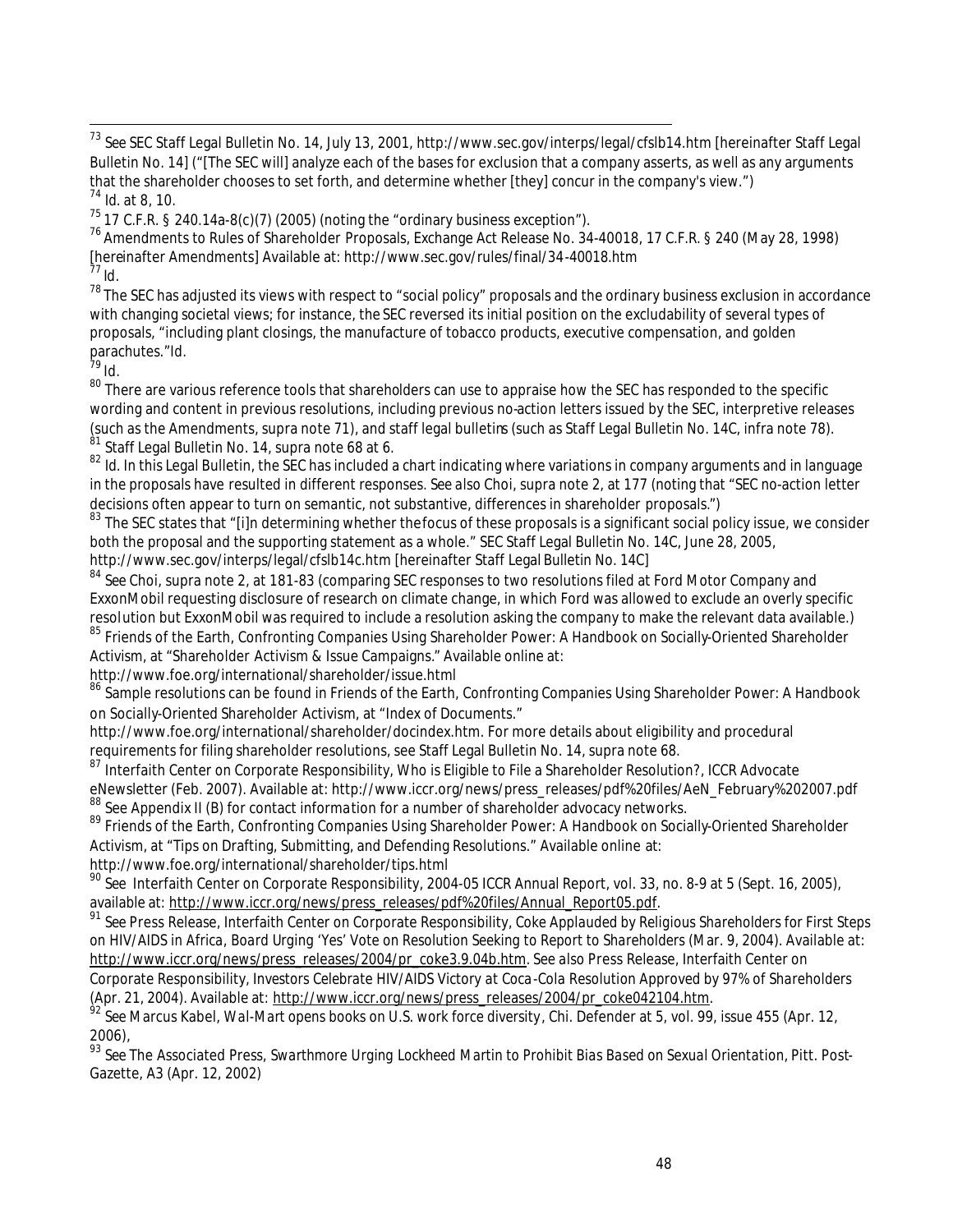<sup>94</sup> *See* Heather Draper, *Lockheed Policies to Cover Gays Company Bans Bias After Swarthmore Students Urge Change*, Rocky Mtn. News, 2B (Dec. 4, 2002),

<sup>95</sup> Co-filers were: Domini Social Investments, the five New York City Pension Funds, and Walden Asset Management. *See*  Tom Krattenmaker, *Two More Companies Broaden Anti-Discrimination Policy Under Pressure from Swarthmore College: College Joined by New York City and Two Socially Responsible Investment Funds in Shareholder Activism* (Feb. 20, 2004), available at: http://www.swarthmore.edu/news/releases/04/shareholder.html.  $\frac{6}{96}$  *Id.* 

<sup>97</sup> Social Investment Forum,*supra* note 1, at 25.

<sup>98</sup> Companies are General Electric (NYSE:GE), Hewlett-Packard (NYSE: HPQ), American Electric Power (NYSE: AEP), Home Depot (NYSE: HD), Bristol -Myers Squibb (NYSE: BMY), Staples (NASDAQ: SPLS), Amgen (NASDAQ: AMGN), McDonald's (NYSE: MCD), Southern (NYSE: SO), General Mills (NYSE: GIS), Morgan Stanley (NYSE: MWD), Johnson & Johnson (NYSE: JNJ), Schering-Plough (NYSE: SGP), PepsiCo (NYSE: PEP), Coca Cola (NYSE: KO), Eli Lilly (NYSE: LLY), Verizon (NYSE:VZ), Monsanto (NYSE:MON), and General Dynamics (NYSE:GD), Aetna (NYSE: AET), Colgate-Palmolive (NYSE: CL), E.I. du Pont de Nemours and Company ("DuPont") (NYSE: DD), FirstEnergy (NYSE: FE), Pfizer (NYSE: PFE), WellPoint (NYSE: WLP), Xcel Energy (NYSE: XEL), CIGNA (NYSE: CI), Chevron (NYSE: CVX), EMC (NYSE: EMC), General Motors (NYSE: GM) and Lockheed Martin (NYSE: LMT).

<sup>99</sup> Center for Political Accountability, *Gaining Momentum: Number of Companies Adopting Political Disclosure Hits 31,* Press Release, (Apr. 4, 2007), available at http://www.politicalaccountability.net/files/PR-04-04-07.pdf (last visited May 29, 2007).

<sup>100</sup> *See* Press Release, Ceres, *Four Electric Power Companies in Midwest Agree to Disclose Climate Risks* (Feb. 21, 2006), available at: http://www.ceres.org/news/news\_item.php?nid=144 (last visited May 29, 2007)

<sup>101</sup> Office of NYC Comptroller William Thompson, *Thompson: NYC Pension Funds Successfully Urge U.S. Bancorp and El Paso Corporation to Issue "Sustainability Reports,"*, Press Release (Feb 12, 2007).

<sup>102</sup> *See* Austin Wakeman Scott and William Franklin Fratcher, The Law of Trusts 227.17 (4th ed. 1987).

<sup>103</sup> Lewis Solomon and Karen Coe, *Social Investments by Nonprofit Corporations and Charitable Trusts: A Legal and Business Primer for Foundation Managers and Other Nonprofit Fiduciaries*, 66 UMKC L. Rev. 213, 223 (1997) (*citing* Scott and Fratcher, The Law of Trusts 227.17 (4th ed. 1987)).

<sup>104</sup> UMIFA (1972).

<sup>105</sup> UMIFA §(1).

 $\overline{a}$ 

<sup>106</sup> Restatement (Third) of Trusts (1990), §170, §227, §228.

<sup>107</sup> UPMIFA (2006).

<sup>108</sup> UPMIFA §2(1).

109 **Crimitions** (Campanies directly or through letters, introducing resolutions that encourage companies to adopt good business practices, and expressing concerns about company policies do not impact fiduciary responsibilities. SRI World Group, "Sustainable and Responsible Investment Strategies: An abbreviated guide for fiduciaries and institutional investors," 2002.

<sup>110</sup> UNEP Finance Initiative, *A Legal Framework for the Integration of Environmental, Social, and Governance Issues into Institutional Investment*, produced for the Asset Management Working Group of the UNEP Finance Initiative by Freshfields Bruckhaus Deringer (2005), at 111.

<sup>111</sup> *Bd. of Trustees v Mayor of Baltimore City*, 317 Md. 72, 109-10, 562 A.2d 720 (1989).

<sup>112</sup> John Langrein and Richard Posner, *Social Investing and the Law of Trusts*, 79 Mich. L. Rev 72 (1980)

<sup>113</sup> Lewis Solomon and Karen Coe, *Social Investments by Nonprofit Corporations and Charitable Trusts: A Legal and Business Primer for Foundation Managers and Other Nonprofit Fiduciaries*, 66 UMKC L. Rev. 213, 223 (1997) (citing Restatement (Third) of Trusts §227)

<sup>114</sup> *Id*. (citing Restatement (Third) of Trusts §227, cmt. e)

<sup>115</sup> UMIFA (1972) § 6; UPMIFA (2006) § 3(b).

<sup>116</sup> Lewis Solomon and Karen Coe, *supra* at note 95, at 223 (citing Principles of Corporate Governance 4.01 (Tent. Draft No. 4, 1985); Revised Model Business Corporation Act 8.30 (1984)).

<sup>117</sup> UNEP Finance Initiative, *supra* at note 92, at 109. (citing *In re The Walt Disney Company Derivative Litigation*, No. 15452 (Del. Ch. Aug. 9, 2005); Einer Elhauge, *Sacrificing Corporate Profits in the Public Interest*, 80 N.Y.U. L. Rev. 733 (2005), arguing that "[u]nder the business judgment rule, the courts won't second-guess managers' business judgment about what